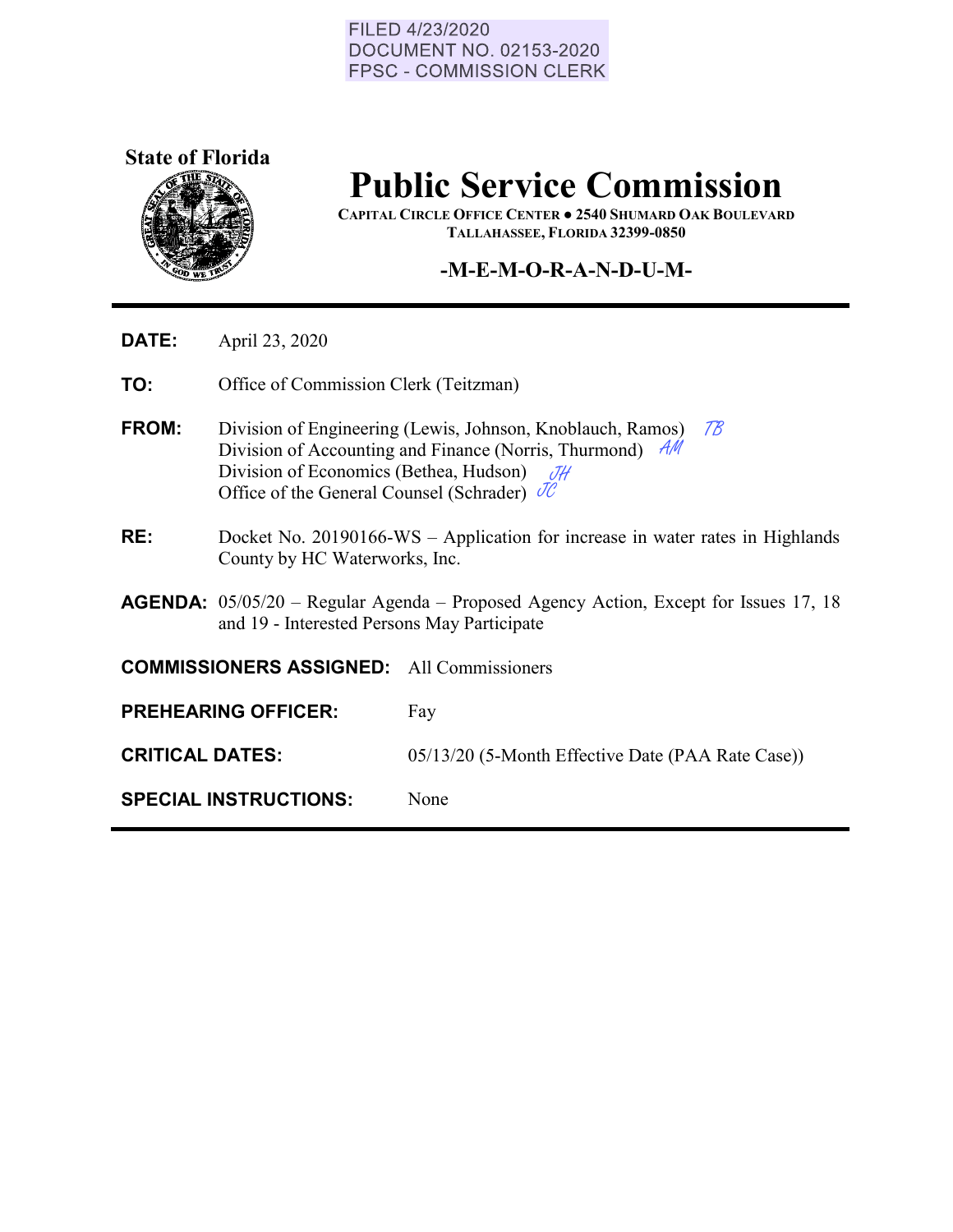| <b>Table of Contents</b> |  |  |  |  |
|--------------------------|--|--|--|--|
|--------------------------|--|--|--|--|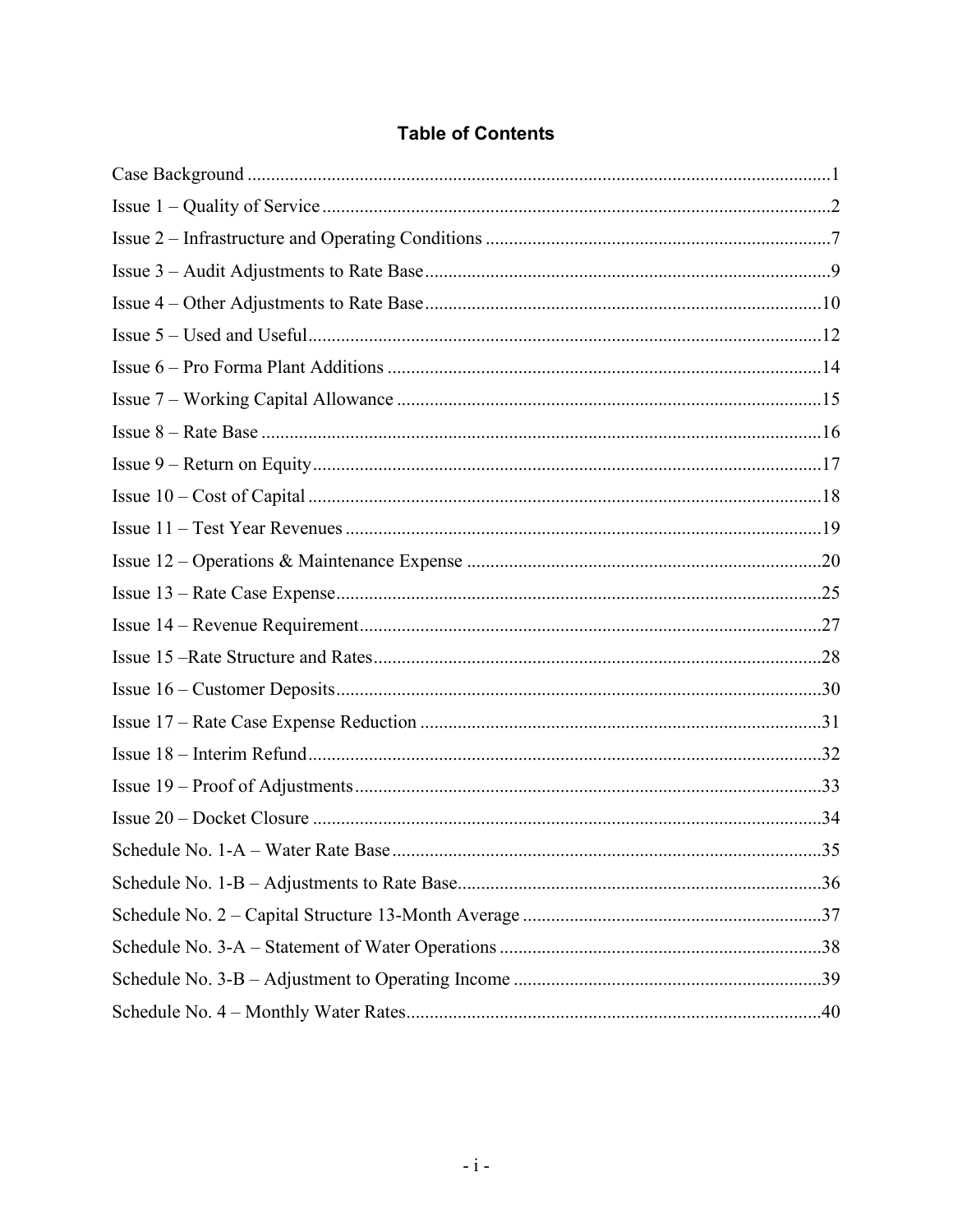## <span id="page-2-0"></span> **Case Background**

HC Waterworks, Inc. (HC or Utility) is a Class B utility providing water service to approximately 949 residential customers, 9 general service customers, and 1 private fire protection customer in the Leisure Lakes, Lake Josephine, and Sebring Lakes subdivisions in Highlands County. HC also provides wastewater service to 323 residential wastewater customers in the Leisure Lakes subdivision.<sup>1</sup> In the instant docket, the Utility is only requesting a rate increase for HC's water service, not the wastewater service. The service area is in the Southwest Florida Water Management District (SWFWMD) and is in a water use caution area.

By Order No. PSC-14-0314-PAA-WS, the Commission approved the transfer of Certificate Nos.  $422-W$  and 359-S from Aqua Utilities Florida, Inc.  $(AUF)$  to  $HC<sup>2</sup>$  Water rates were last established for the Utility in  $2015$ <sup>3</sup> On October 15, 2019, HC filed its application for an increase in water rates. Accompanying the Utility's application were minimum filing requirement (MFRs) schedules required by Section 367.081, Florida Statutes (F.S.), and Rule 25-30.437, Florida Administrative Code (F.A.C.). The Utility requested that the application be processed using the Proposed Agency Action (PAA) procedure and a test year ended June 30, 2019. The Utility was notified of deficiencies in the MFRs on November 12, 2019, and December 6, 2019. The deficiencies were cured and December 13, 2019, was established as the official filing date. In its 2019 Annual Report, HC reported total operating revenues of \$582,926 and a net operating income of \$106,946.

The Utility is requesting an increase to recover reasonable and prudent costs for providing service and a reasonable rate of return on its investments. These investments include: (1) a water main relocation project due to a road widening/realignment project required by Highlands County and Florida Department of Transportation (FDOT); (2) modifications to the Lake Josephine water treatment plant (WTP); and (3) modifications to the Leisure Lakes WTP. The upgrades to both WTPs were mandated by the Florida Department of Environmental Protection (DEP).

By Order No. PSC-2019-0547-PCO-WS, the Commission suspended final rates proposed by the Utility and approved interim rates to allow staff sufficient time to process this case.<sup>4</sup> Staff conducted a customer meeting on February 20, 2020, in Sebring, Florida. Eighteen residential customers spoke at the meeting and approximately 35 residential customers were in attendance.

The Commission has jurisdiction in this case pursuant to Sections 367.011, 367.081, 367.0812, 367.0814, 367.091, and 367.121, F.S.

 $\overline{a}$ 

<sup>1</sup>Document No. 01811-2020, filed April 7, 2020.

<sup>2</sup>Order No. PSC-14-0314-PAA-WS, issued June 13, 2014, in Docket No. 20130171-WS, *In re: Application for approval of transfer of certain water and wastewater facilities and Certificate Nos. 422-W and 359-S of Aqua Utilities Florida, Inc. to HC Waterworks, Inc. in Highlands County.*

<sup>3</sup>Order No. PSC-15-0282-PAA-WS, issued July 8, 2015, in Docket No. 20140158-WS, *in re: Application for increase in water/wastewater rates in Highlands County by HC Waterworks, Inc.* 

<sup>4</sup>Order No. PSC-2019-0547-PCO-WS, issued December 23, 2019, in Docket No. 20190166-WS, *In re: Application for increase in water rates in Highlands County by HC Waterworks, Inc.*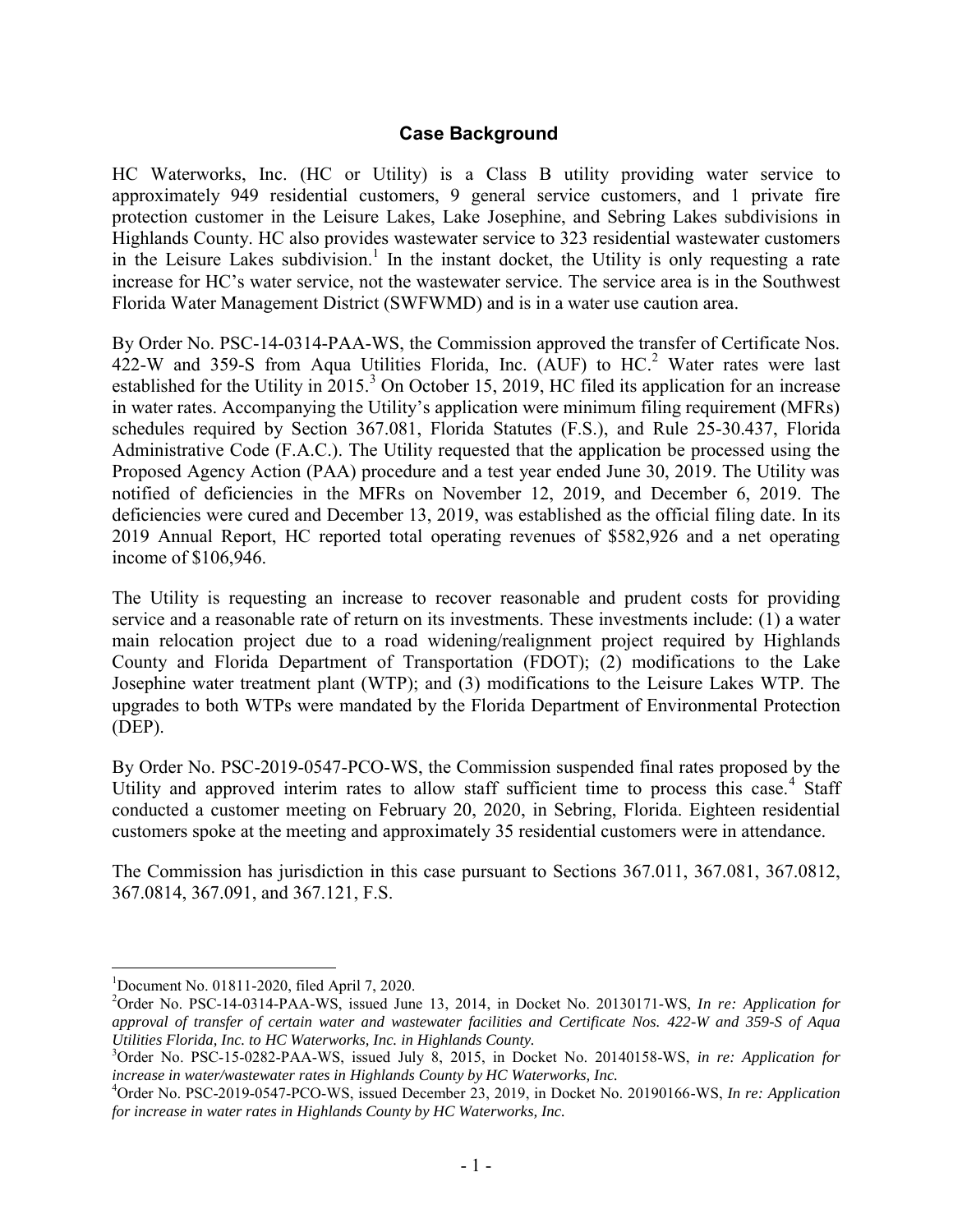## **Discussion of Issues**

<span id="page-3-0"></span>**Issue 1:** Is the quality of service provided by HC Waterworks satisfactory?

**Recommendation:** No. While the Utility is in compliance with the DEP and customer complaints have declined overall since 2016, there are still many customer complaints on the pressure, color, and smell of the water provided by HC. Pursuant to Rule 25-30.433(1)(d), F.A.C., customer testimony, comments, and complaints shall be considered in the determination of the quality of service provided by the Utility. Therefore, the overall quality of service should be considered unsatisfactory due to the high number of customer complaints and the Utility's Return on Equity (ROE) should be reduced by 50 basis points. (Lewis, Johnson, Knoblauch)

**Staff Analysis:** Pursuant to Rule 25-30.433(1), F.A.C., the Commission, in every rate case, shall make a determination of the quality of service provided by the Utility by evaluating the quality of the Utility's product (water) and the Utility's attempt to address customer satisfaction (water and wastewater). The rule states that the most recent chemical analysis, outstanding citations, violations, and consent orders on file with the DEP and the county health department, along with any DEP and county health department officials' testimony concerning quality of service shall be considered. In addition, any customer testimony, comments, and complaints shall also be considered.

## **Quality of Utility's Product**

HC's water system consists of two independent water systems: the Leisure Lakes system and the Lake Josephine system. Previously, HC was composed of three water systems, but in October 2002, the Sebring Lakes system was interconnected with the Lake Josephine system. This connection was originally intended to only provide water to the Lake Josephine customers as necessary. However, due to system pressurization problems in the Lake Josephine water system, in 2010, the valve between the two systems was permanently opened. Since the permanent opening of the valve, the Lake Josephine and Sebring Lakes systems have been treated as one system by the DEP and the Commission; therefore, throughout this recommendation the Lake Josephine and Sebring Lakes systems are referred to as the Lake Josephine system.

In evaluating HC's product quality, staff reviewed the Utility's compliance with the DEP's primary and secondary drinking water standards. Primary standards protect public health, while secondary standards regulate contaminants that may impact the taste, odor, and color of drinking water.

#### *Lake Josephine*

As discussed in Order No. PSC-15-0282-PAA-WS, the previous owner attempted to address water quality issues primarily related to hydrogen sulfides. In 2012, the DEP approved the installation of AdEdge filtration systems at both the Lake Josephine and Leisure Lakes WTPs. However, the filters did not resolve the issues associated with disinfection byproducts reflected in the color, odor, and taste of the finished water. HC also instituted a flushing program, but it did not abate the problem either. On December 23, 2016, the DEP issued the Utility a permit to install packed tower aeration systems to remove hydrogen sulfides, in another effort to address HC's water quality issues.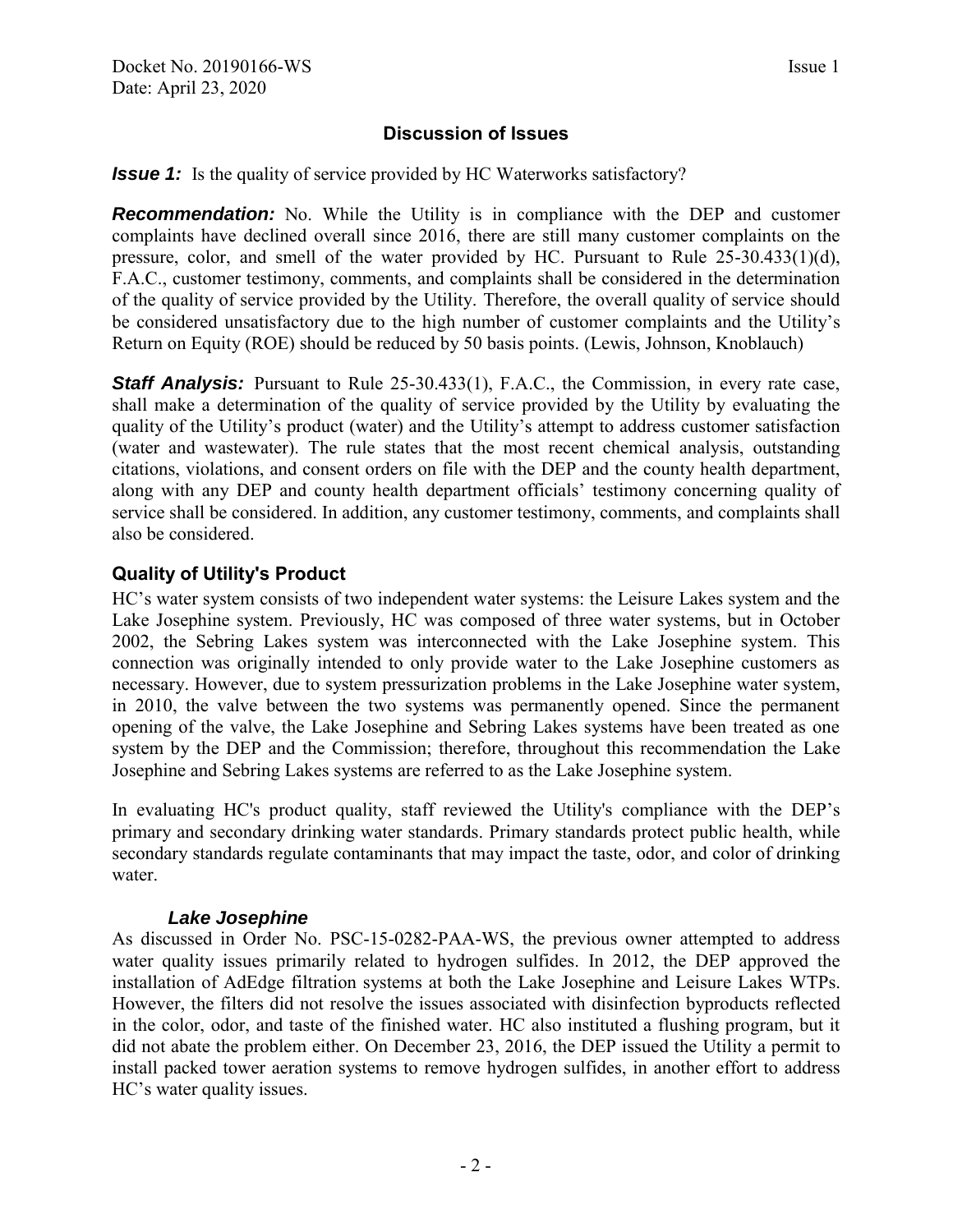On April 20, 2017, the DEP conducted a sanitary survey at the Lake Josephine WTP. On May 19, 2017, the DEP sent a warning letter to HC indicating the Utility was not in compliance with Rule 62-555.350(2), F.A.C., which states that the Utility shall maintain its necessary public water system components in good operating condition. HC was not in compliance with this rule since the manganese dioxide from its AdEdge filters was turning the potable water brown. The warning letter directed HC to arrange a meeting with the DEP within 15 days, to discuss the Sanitary Survey and the Utility's plans to resolve the manganese dioxide issue. It appears the DEP and the Utility came to an agreement, no enforcement action was taken, and the DEP closed its inquiry, on July 3, 2019. The DEP conducted a Sanitary Survey on January 29, 2020, at the Lake Josephine WTP. On March 30, 2020, the DEP issued its results and found two minor deficiencies: cracks in the pad at Well #1, and a protective screen was absent from the vent at Well #2. On April 6, 2020, the Utility indicated to staff that these deficiencies have been corrected.<sup>5</sup>

The DEP performed a chemical analysis at the Lake Josephine WTP on November 27, 2018, testing for compliance with all primary and secondary water standards. The WTP was deemed in compliance on December 17, 2018. On August 3, 2019, and November 19, 2019, partial chemical analyses were conducted and the WTP was again deemed in compliance both times. Full testing of primary and secondary water standards are performed every three years; therefore, the next scheduled analysis should be completed in 2021.

## *Leisure Lakes*

The DEP conducted a Sanitary Survey on November 21, 2017, at the Leisure Lakes WTP. On January 18, 2018, the DEP issued the results and indicated the Utility was deficient with respect to Rule 62-555.350(2), F.A.C., and the Utility was cited for not keeping the WTP in good working condition. On October 1, 2018, the DEP executed a Consent Order against HC because of exceedances in the level of haloacetic acids, a primary water standard. Haloacetic acids are a type of chlorination disinfection by-product that are formed when the chlorine used to disinfect drinking water reacts with the naturally occurring organic matter in water. The Utility was required to make quarterly updates on its efforts to resolve the issue. On April 15, 2020, the DEP determined that all conditions of the Consent Order have been completed.

The DEP performed a chemical analysis at the Leisure Lakes WTP on October 3, 2018, testing for compliance with all primary and secondary water standards. The WTP was deemed in compliance on October 31, 2018. On August 18, 2019, a partial chemical analysis was conducted at the Leisure Lakes WTP which was deemed in compliance. Full testing of primary and secondary water standards are performed every three years; therefore, the next scheduled analysis should be completed in 2021.

 $\overline{a}$  $5$ Document No. 01811-2020.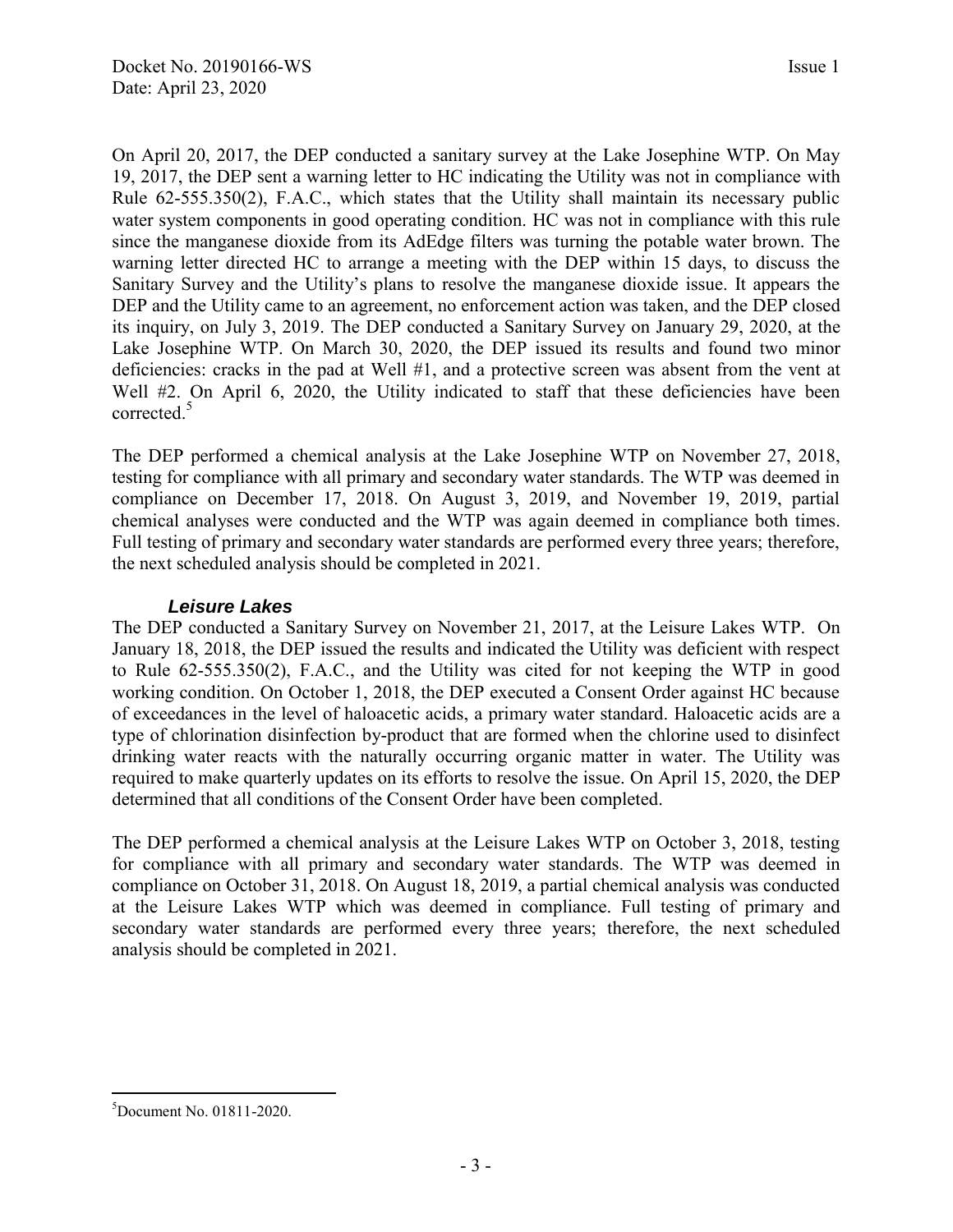## **The Utility's Attempt to Address Customer Satisfaction**

Staff reviewed the complaints filed in the Commission's Consumer Activity Tracking System (CATS), with the DEP, and with the Utility from January 2015 through December 2019. Customer complaints are categorized as either billing or service issues. Customer complaints regarding billing disputes or meter readings are considered billing issues; whereas customer complaints regarding water outages, pressure, leaks, and quality are considered service issues. Table 1-1 provides the number of complaints by type, source, and year.

| Number of Complaints by Type, Source, and Year |                |                     |                    |                 |                        |              |       |  |  |
|------------------------------------------------|----------------|---------------------|--------------------|-----------------|------------------------|--------------|-------|--|--|
| Year                                           |                | <b>CATS Records</b> | <b>DEP Records</b> |                 | <b>Utility Records</b> | <b>Total</b> |       |  |  |
|                                                | <b>Billing</b> | Service             | <b>Billing</b>     | Service         | <b>Billing</b>         | Service      |       |  |  |
| 2015                                           | 3              | 2                   |                    | 23              | 56                     | 280          | 364   |  |  |
| 2016                                           | 5              |                     |                    | 22              | 87                     | 393          | 508   |  |  |
| 2017                                           | 4              |                     |                    | 83<br>206       |                        | 305          |       |  |  |
| 2018                                           | 5              | 3                   |                    | 94<br>192<br>41 |                        | 335          |       |  |  |
| 2019                                           |                | 5                   |                    | 52<br>2<br>109  |                        | 169          |       |  |  |
| Total*                                         | 18             | 12                  |                    | 99              | 372                    | 1,180        | 1,681 |  |  |

**Table 1-1** 

\*A single customer complaint may be counted multiple times if it fits into multiple categories, was reported to multiple agencies, or was reported multiple times.

The complaints from the Commission's CATS records associated with billing issues are mainly attributable to improper billing disputes and the service issues are mainly attributable to water quality and pressure. The service issue complaints received by the DEP address the color, odor, and pressure of the water and peaked in 2018. The Utility received the most service related complaints compared to those received from CATS and the DEP. Of the 1,180 service related complaints received by the Utility, shown in Table 1-1, the majority were regarding water outages (448 complaints) and water quality (470 complaints). However, water outage complaints received by the Utility decreased annually from 167 complaints in 2015 to 41 complaints in 2019. The water quality complaints received by the Utility peaked in 2016 with 228 complaints and decreased to 35 complaints in 2019. In addition, customer comments provided at the customer meeting expressed frustration with the water quality and are discussed in greater detail below.

The noticed customer meeting was held on February 20, 2020, at the Highlands County Administration Building, in Sebring, Florida. Approximately 35 customers attended and 18 customers spoke. The majority of the 18 customers who spoke noted dark colored water around the time the Utility had to temporarily by-pass Lake Josephine's aeration treatment system to fix a hole in the ground storage tank on January 29, 2020. When the aeration system was by-passed, the hydrogen sulfides were not being removed. However, this problem was resolved once the aeration system came back online and extensive flushing was performed. Four customers also stated their experience with water pressure issues. Additionally, several customers stated they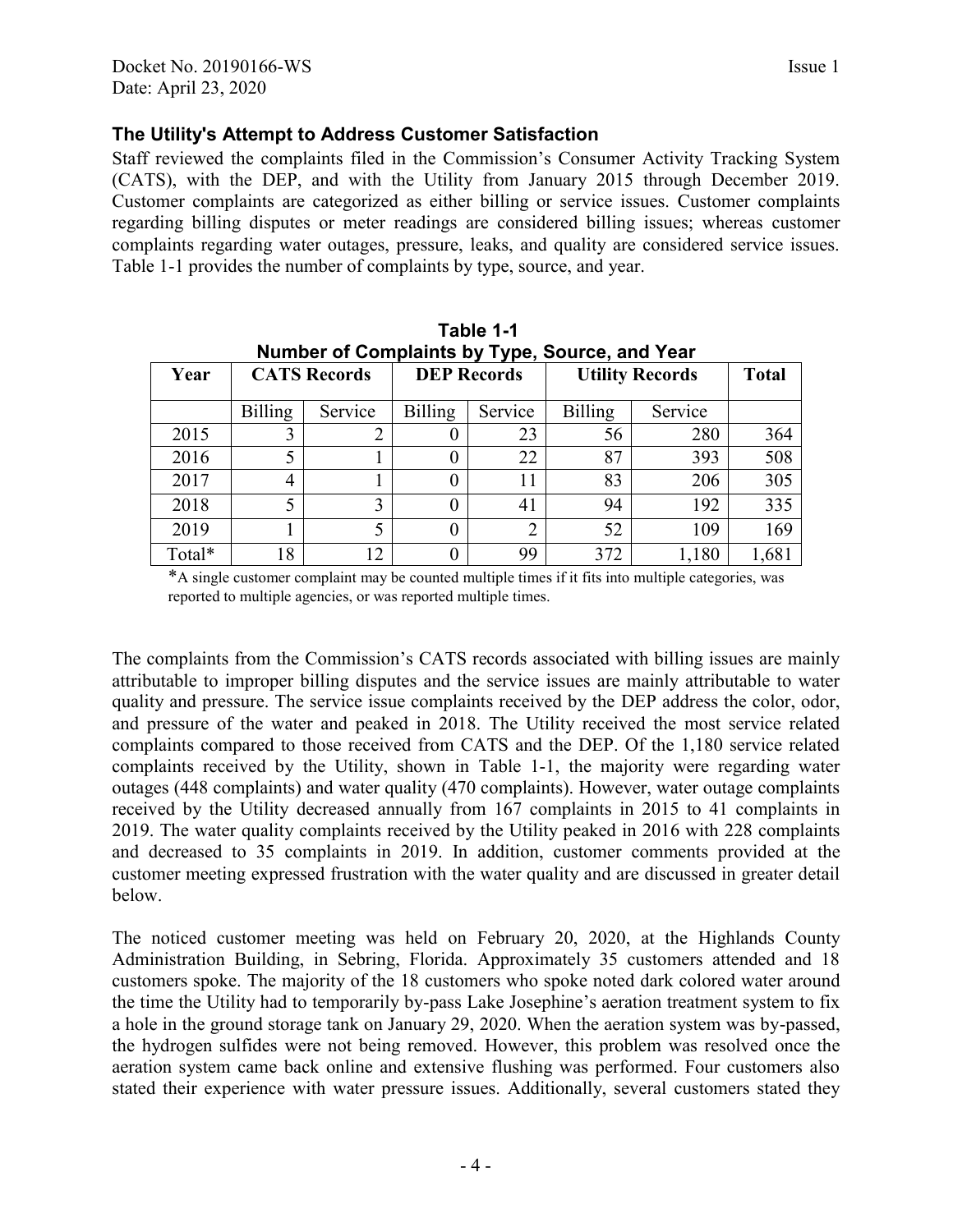recently experienced customer service issues when contacting the Utility for assistance. Specifically, one customer stated they were hung-up on while making a service request and two others stated their requests were not acted upon by the Utility. Five customers mentioned they had not received boil water notices (BWNs) in the past, but instead, only received notice rescinding the BWNs.<sup>6</sup>

Similar to the comments made at the customer meeting for the Utility's previous rate case in 2015, many customers at the 2020 customer meeting expressed their discontent with the water quality; specifically, odor and color. In addition, three customers noted skin irritation when bathing which they attribute to the chemicals in the water. The customers also described their water having particulates such as sand and clay. A few customers described the overall water quality as poor. Additionally, customers expressed that the cost of the water far exceeds its quality and they have no choice but to purchase bottled water, further stating the Utility should not receive a rate increase, but instead should be fined.

A representative from Highlands County attended the meeting and on April 7, 2020, a letter was filed with the Commission on behalf of the Highlands County Board of County Commissioners. The letter summarized the customer comments from the customer meeting and asked the Commission to investigate HC's water quality. Additionally, prior to filing its letter with the Commission, on February 18, 2019, a representative from Highlands County also filed a complaint with the DEP on behalf of several customers; the complaint included water contamination concerns related to finding bugs in the water and several customers developing stomach issues. Last, as of April 16, 2020, the Commission received comments from 12 customers which have been placed in the docket file. These customer comments also discuss poor water quality and objections to the overall rate increase.

After the customer meeting, the Utility reached out to the customers who spoke by sending the utility manager to each home on March 9 and 10, 2020.<sup>7</sup> The Utility reported the majority of the customers were Lake Josephine customers that were upset with the water quality issues that arose during the time of the tank repair when the aeration system had to be temporarily bypassed, around January 29, 2020. The Utility further stated the majority of the customers were appreciative of the in-person visit and expressed that water quality has improved. The Utility filed a response to the Highlands County letter on April 9, 2020.<sup>8</sup> In the letter, the Utility summarized its actions to address the water quality issues, including installation of the aeration treatment systems, and its follow up with customers after the customer meeting, as discussed above.

As discussed above, in the Utility's last rate case, HC attempted to correct its water quality issues. To address the foul odor of its water, HC converted its WTPs to chloramines for disinfection, and tests conducted subsequent to each conversion show that the conversions were effective in bringing the contaminant levels to well below the DEP standards. While the chloramine conversion provided the appropriate disinfection, the secondary considerations of

 $\overline{a}$ <sup>6</sup>The Utility's BWN is a door hanger that is hand-delivered to affected customers. Pursuant to Order No. PSC-15- 0282-PAA-WS, while not foolproof, this is a method accepted by the DEP and it is generally an effective method for notifying customers.

 $7$ Document No. 01540-2020, filed March 2, 2020

<sup>8</sup>Document No. 01870-2020, filed April 10, 2020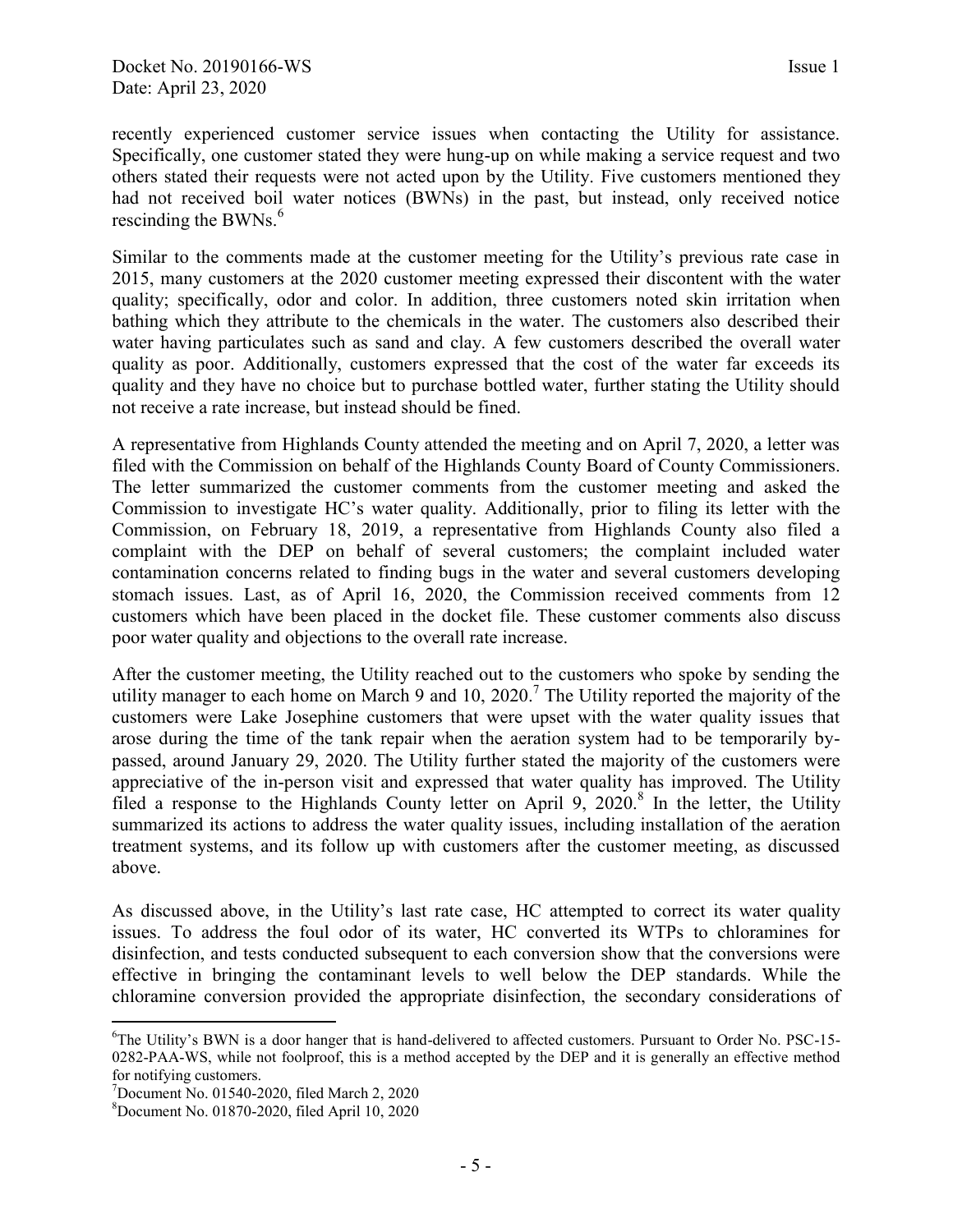taste and odor worsened for customers. The chloramines used to keep the disinfection byproduct levels low were less effective than free chlorine at disinfection. Since many Leisure Lakes customers are seasonal, the water in some areas of the service territory could become stagnant. This allowed the hydrogen sulfides to reform in the distribution system. Therefore, DEP issued a permit to add the packed aeration filters to both systems in 2016.

In HC's previous rate case, the Commission deemed the quality of service provided by the Utility as satisfactory. In that case, there were 111 complaints and majority of the complaints were regarding the overall rate increase. While the Utility's customer complaints have declined since 2016, the overall volume of complaints have increased since the Utility's last rate case, with the majority of complaints regarding the water quality. The appropriate agency, the DEP, has issued Consent Orders and has been working with the Utility to improve HC's water quality over the past several years, as discussed previously. HC is currently in compliance with the DEP and all of the Utility's system improvements have been in place since 2018. Additionally, staff reviewed HC's complaint records from CATS, the DEP, and the Utility from January 2020 through April 2020, and found additional complaints addressing the pressure, color, and smell of the water.

The Commission has discretion when determining the most appropriate action for a Utility whose quality of service is determined to be unsatisfactory. In past cases, the Commission has reduced ROE between 25 and 100 basis points.<sup>9</sup> In addition, the Commission has reduced the utility president's or officer's salary.<sup>10</sup> Staff recognizes the Utility is in compliance with the DEP and the overall customer complaints have been declining since 2016; however, due to the volume of customer complaints reviewed in the instant docket, staff recommends the Utility's quality of service be deemed unsatisfactory and its ROE reduced by 50 basis points.

## **Conclusion**

While the Utility is in compliance with the DEP and customer complaints have declined overall since 2016, there are still many customer complaints on the pressure, color, and smell of the water provided by HC. Pursuant to Rule 25-30.433(1)(d), F.A.C., customer testimony, comments, or complaints shall be considered in the determination of the quality of service provided by the Utility. Therefore, the overall quality of service should be considered unsatisfactory due to customer complaints and the Utility's ROE should be reduced by 50 basis points.

 $\overline{a}$ <sup>9</sup>Order Nos. PSC-2011-0256-PAA-WS, issued June 13, 2011, in Docket. 20100330-WS, *In re: Application for increase in water/wastewater rates in Alachua, Brevard, DeSoto, Hardee, Highlands, Lake, Lee, Marion, Orange, Palm Beach, Pasco, Polk, Putnam, Seminole, Sumter, Volusia, and Washington Counties by Aqua Utilities Florida, Inc.* and PSC-2017-0361-FOF-WS, issued September 25, 2017, in Docket No. 20160101-WS, *In re: Application for increase in water and wastewater rates in Charlotte, Highlands, Lake, Lee, Marion, Orange, Pasco, Pinellas, Polk, and Seminole Counties by Utilities Inc. of Florida.*

<sup>&</sup>lt;sup>10</sup>Order Nos. PSC-2020-0087-PAA-WS, issued March 25, 2020, in Docket No. 20190125-WS, *In re: Application for staff-assisted rate case in Sumter County by the Woods Utility Company*; PSC-17-0209-PAA-WU, issued May 30, 2017, in Docket No. 20160065-WU, *In re: Application for increase in water rates in Charlotte County by Bocilla Utilities, Inc.* and PSC-15-0535-PAA-WU, issued November 19, 2015, in Docket No. 20140217-WU, *In re: Application for staff-assisted rate case in Sumter County by Cedar Acres, Inc.*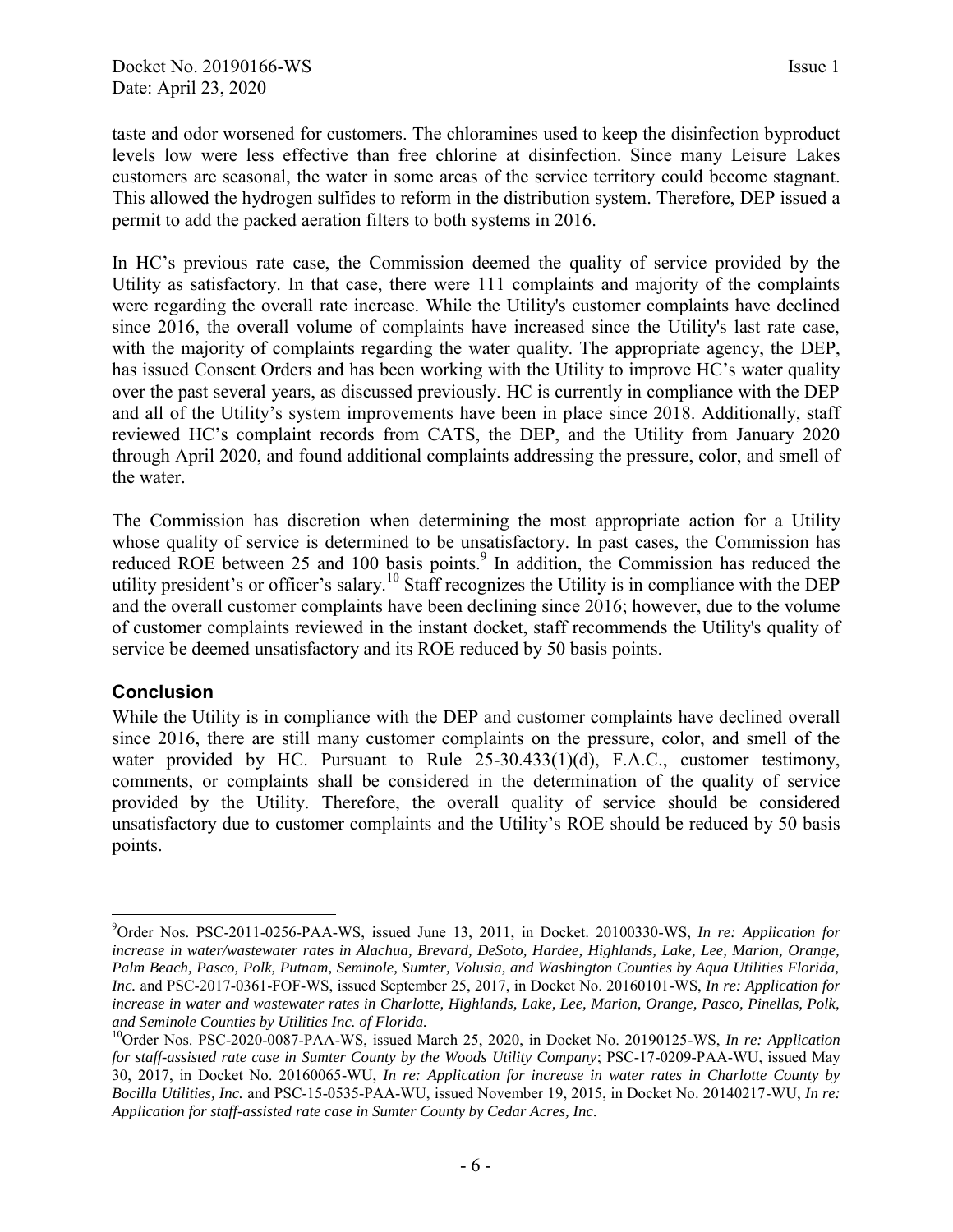<span id="page-8-0"></span>*Issue 2:* Are the infrastructure and operating conditions of HC Waterworks, Inc.'s water systems in compliance with DEP regulations?

**Recommendation:** Yes. HC's water system infrastructure and operating conditions are currently in compliance with the DEP. (Johnson)

**Staff Analysis:** Rule 25-30.225(2), F.A.C., requires each water utility to maintain and operate its plant and facilities by employing qualified operators in accordance with the rules of the DEP. Rule 25-30.433(2), F.A.C., requires consideration of whether the infrastructure and operating conditions of the plant and facilities are in compliance with Rule 25-30.225, F.A.C. In making this determination, the Commission must consider testimony of the DEP and county health department officials, sanitary surveys, citations, violations, and consent orders issued to the utility, customer testimony, comments, and complaints, and utility testimony and responses to the aforementioned items.

## **Water System Operating Conditions**

As discussed in Issue 1, HC's water system consists of two independent water systems: the Leisure Lakes system and the Lake Josephine system. Previously, HC was composed of three water systems, but in October 2002, the Sebring Lakes system was interconnected with the Lake Josephine system. The Lake Josephine and Sebring Lakes systems are treated as one system by the DEP and the Commission.

#### *Lake Josephine*

Lake Josephine's water system has a permitted design capacity of 600,000 gallons per day (gpd). The Lake Josephine water system has four wells with respective pumping capacities of 250, 400, 400, and 400 gallons per minute (gpm). This water system also has two ground storage tanks with capacities of 71,000 gallons and 15,000 gallons, along with a hydropneumatic storage tank with a 10,000-gallon capacity.

Staff reviewed the Lake Josephine sanitary surveys conducted by the DEP to determine the Utility's overall water facility compliance. A review of the inspection conducted on January 29, 2020, indicated that the water treatment facility had two minor compliance violations with the DEP's rules and regulations. The violations were a slight crack in the well pad and a protective screen was off a well. On April 6, 2020, the Utility indicated that these violations have been corrected.

#### *Leisure Lakes*

Leisure Lakes' water system has a permitted plant design capacity of 72,000 gpd. Leisure Lakes' water system has two wells with respective pumping capacities of 200 and 50 gpm, and a ground storage tank with a 50,000 gallons capacity.

HC and the DEP entered into a Consent Order, on October 1, 2018. This Consent Order required HC to install a packed tower aeration system/forced draft degasification tower and install a 4,000-gallon hydropneumatic (pressure) tank, among other modifications. The construction of the forced draft aeration system is the remedy for the non-compliance issues from 2017 that resulted in the October 1, 2018 Consent Order.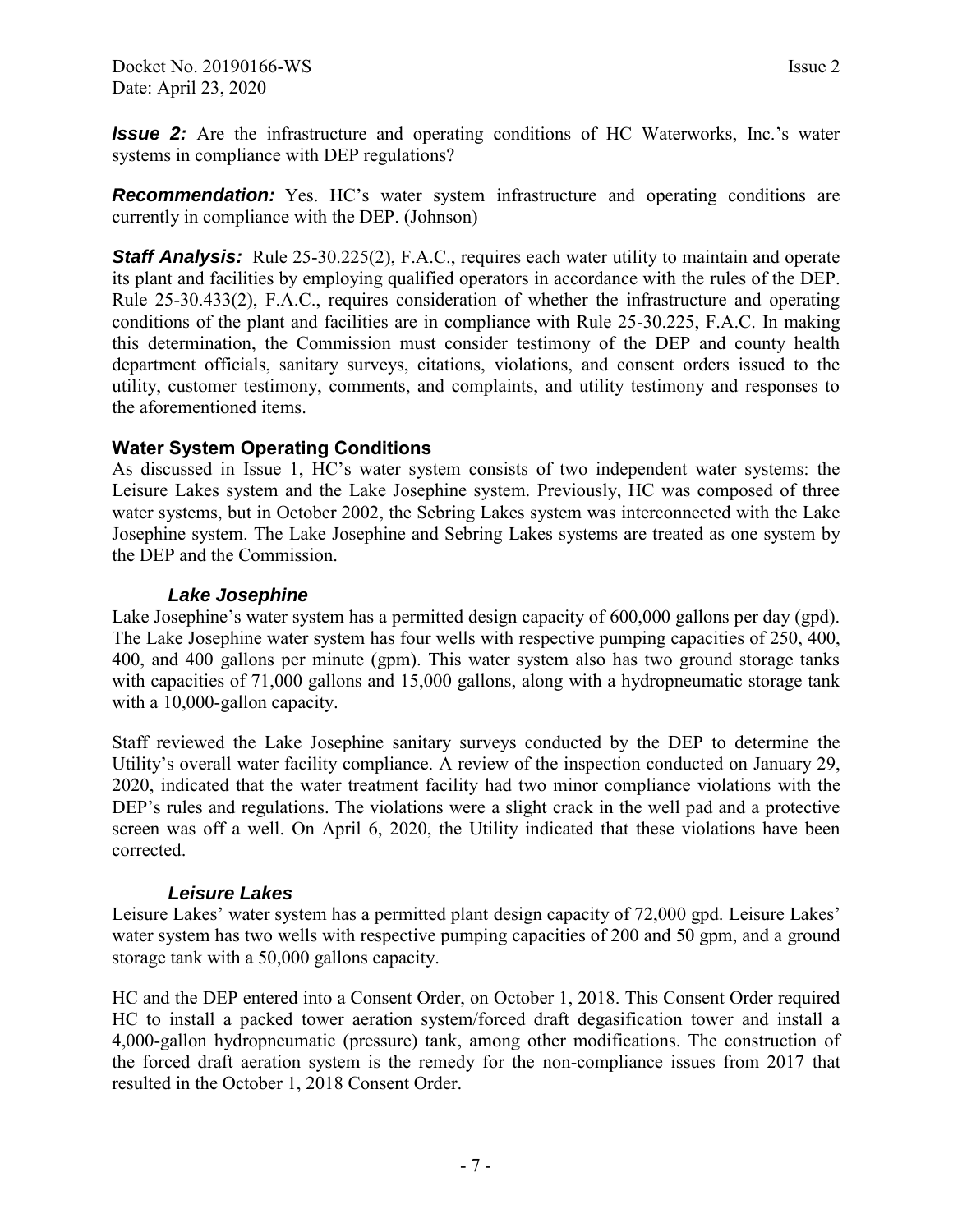Staff reviewed Leisure Lakes' sanitary surveys conducted by the DEP to determine this system's overall water facility compliance. Also, staff received an email from the DEP, dated February 6, 2020, in which the DEP stated, "In regard to the Leisure Lakes Consent Order, all the corrective action items listed in the consent order have been completed." After completing items in the Consent Order, the Leisure Lakes WTP is currently in compliance with the DEP.

#### **Conclusion**

Staff believes that HC's water system infrastructure and operating conditions are currently in compliance with the DEP.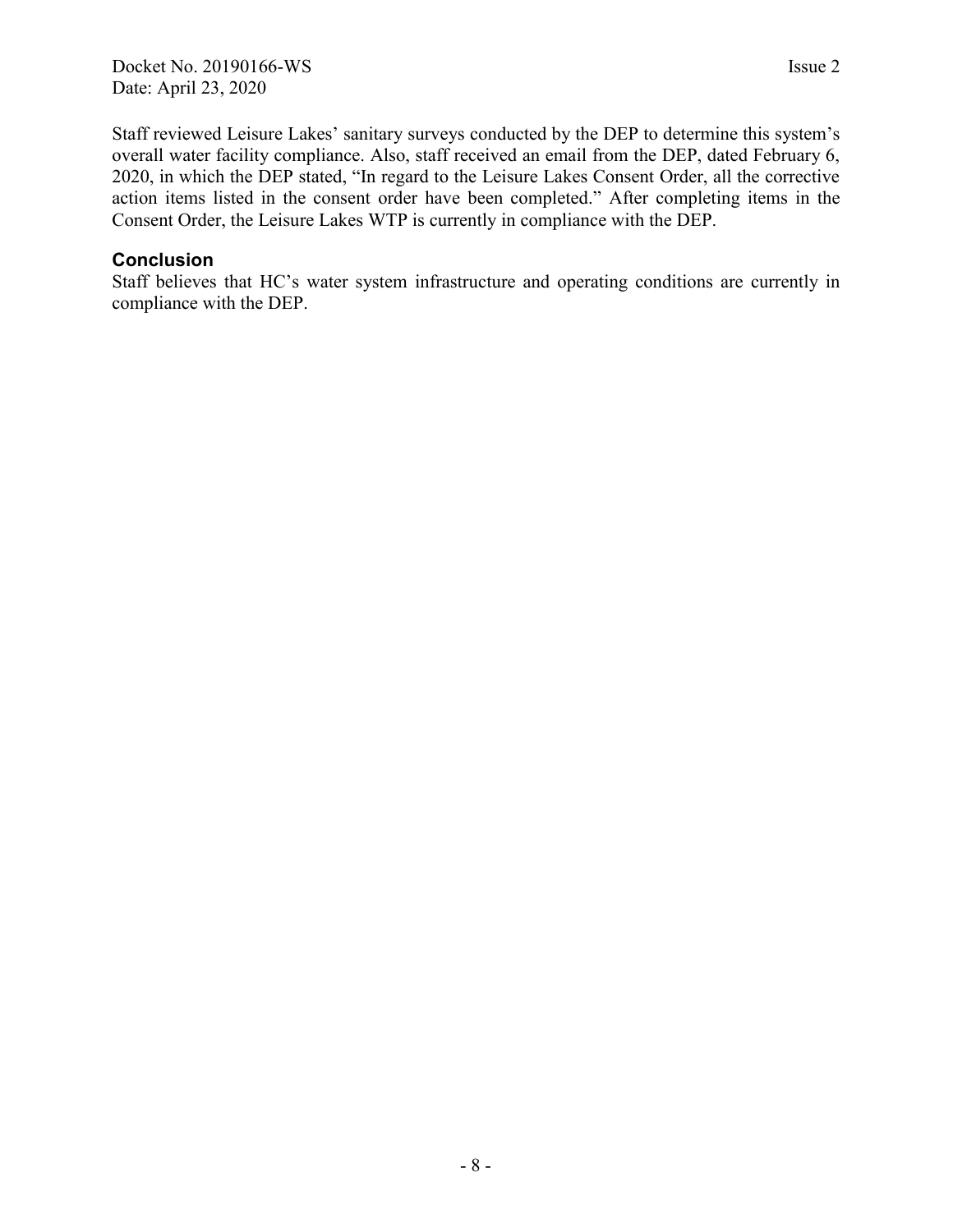<span id="page-10-0"></span>*Issue 3:* Should the audit adjustments to rate base to which the Utility agrees be made?

**Recommendation:** Yes. Plant should be decreased by \$7,383 and accumulated depreciation should be decreased by \$1,021. A corresponding adjustment should be made to decrease depreciation expense by \$261. (Thurmond)

**Staff Analysis:** Staff's audit report was filed on February 3, 2020. HC did not file a formal response to the audit because it did not oppose any of the findings. The audit adjustments are set forth in Table 3-1.

| <b>Audit Adjustments</b>   |                                   |              |                                    |                                       |  |  |  |  |
|----------------------------|-----------------------------------|--------------|------------------------------------|---------------------------------------|--|--|--|--|
| <b>Audit</b><br>Adjustment | <b>Description</b>                | <b>Plant</b> | Accumulated<br><b>Depreciation</b> | <b>Depreciation</b><br><b>Expense</b> |  |  |  |  |
| Finding 1                  | Commission-Ordered<br>Adjustments | $(\$7,383)$  | \$1,021                            | (\$261                                |  |  |  |  |

# **Table 3-1**

Source: Staff Audit Report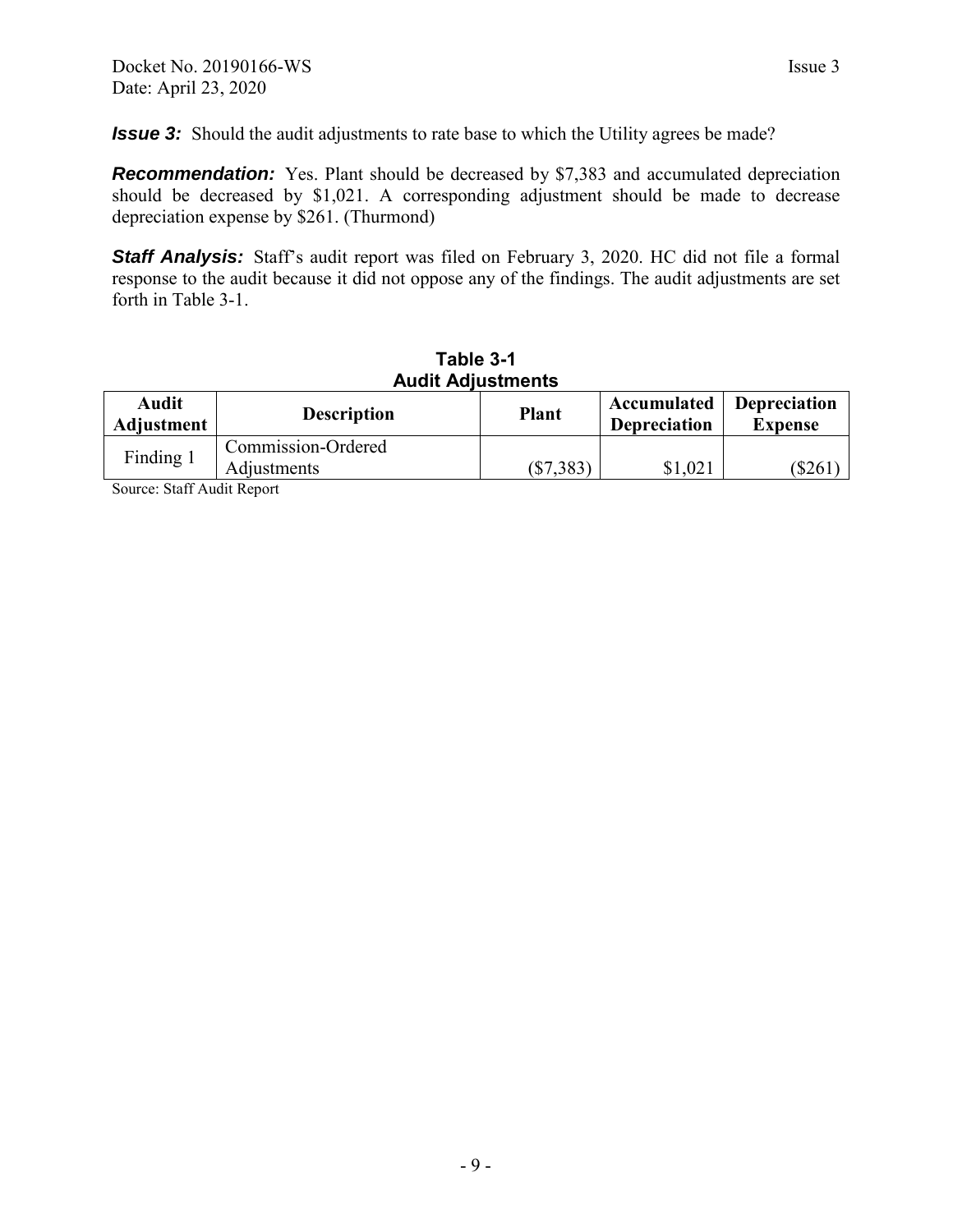<span id="page-11-0"></span>*Issue 4:* Should further adjustments be made to test year rate base?

*Recommendation:* Yes, plant should be increased by \$31,138 and accumulated depreciation should be decreased by \$7,707. A corresponding adjustment should be made to decrease depreciation expense by \$1,463. (Johnson, Knoblauch, Thurmond)

**Staff Analysis:** Staff has reviewed the test year rate base components along with support documentation. Staff believes further adjustments are necessary to HC's rate base, as discussed below.

#### **Test Year Plant Additions**

Highlands County and the FDOT initiated a road widening project, and notified HC that its water mains, in the right-of-way of Lake Josephine Drive, would need to be relocated. In its MFRs, HC requested \$516,589 for a water main relocation project within its Lake Josephine system. The Utility received two bids and the lowest bidder was selected. The selected bidder was also the contractor utilized by Highlands County; therefore, the contractor was already on-site. The water main relocation project was completed in January 2018, and the Utility provided invoices for an actual project cost of \$514,039, including engineering and permitting costs.

In its MFRs, HC recorded \$493,015 for a water quality improvement project at its Lake Josephine WTP required by the DEP. In May 2017, HC met with the DEP to discuss ongoing water quality issues with its Lake Josephine system. The Utility stated that the DEP had indicated it was prepared to issue a Consent Order if HC did not promptly address the hydrogen sulfide in the water. In September 2017, the DEP issued a construction permit to the Utility for the addition of a new treatment system at the Lake Josephine WTP. The new treatment system implemented was a packed tower aeration treatment system for removal of hydrogen sulfide. The Utility received three bids for the aeration project and the Utility chose the lowest bidder, U.S. Water Services Corporation (USWSC). The aeration tower was completed and placed into service in June 2018; having received partial clearance from the DEP. The DEP indicated that all portions of the project would need to be completed before granting full clearance. Some of the remaining portions of the project included the installation of a new hydropneumatic tank, chemical pumping skids, telemetry system, upgraded electrical controls, and bypass piping. These remaining portions were all completed in 2019. Based on the invoices provided by the Utility, the total cost for the project was \$547,980. The Utility stated that some expenditures had inadvertently not been included in its filing, but the correct project cost was \$547,980, which included engineering and permitting costs.<sup>11</sup>

As both the Lake Josephine water main relocation project and the Lake Josephine water quality improvement project were required by governmental agencies, staff believes the projects were necessary. The Utility obtained multiple bids for each project, and invoices supporting the costs were reviewed by staff. Therefore, staff recommends approval of the Lake Josephine water main relocation project and the Lake Josephine water quality project at a cost of \$514,039 and \$547,980, respectively.

 $\overline{a}$  $11$ Document No. 01540-2020, filed on March 20, 2020.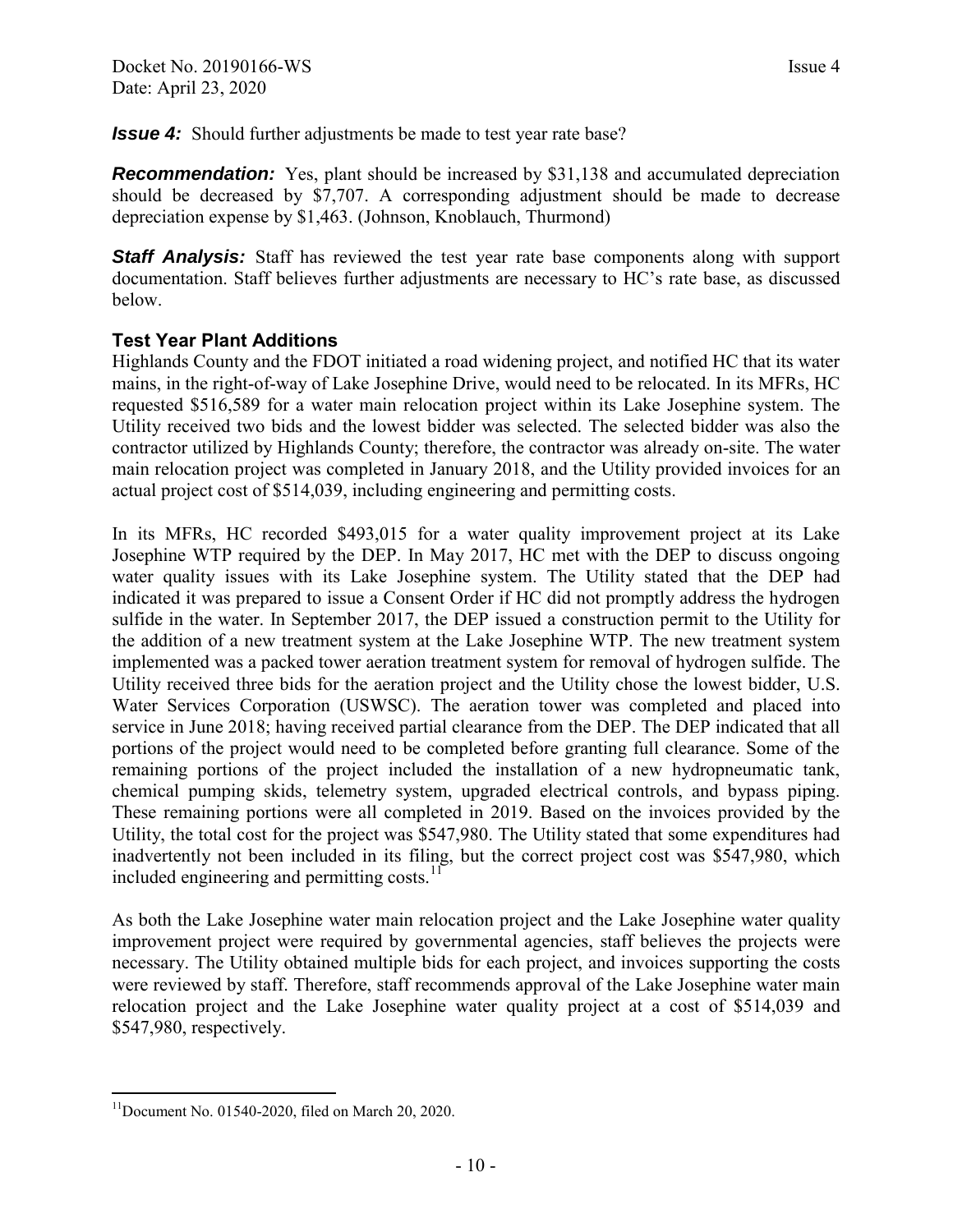Based on the additional amount and reclassification of plant additions in the test year, plant should be increased by \$31,138 and accumulated depreciation should be decreased by \$67. A corresponding adjustment should be made to decrease depreciation expense by \$74. Staff notes that the adjustments are based on using a half-year convention for test year additions and the use of a simple average rate base for the test year.<sup>12</sup>

#### **Accumulated Depreciation**

In the Utility's prior rate case, accumulated depreciation was removed for specific plant accounts without balances. One of these accounts, transportation, still maintained an accumulated depreciation balance in the current test year, along with depreciation expense. Consistent with the Commission's prior decision, staff reduced accumulated depreciation by \$7,640 to reflect the removal of this balance. Staff also made a corresponding adjustment to decrease depreciation expense by \$1,389.

#### **Conclusion**

 $\overline{a}$ 

Based on the adjustments above, plant should be increased by \$31,138, accumulated depreciation should be decreased by \$7,707 (\$67+\$7,640), and depreciation expense should be decreased by \$1,463 (\$74+\$1,389).

 $12A$  half-year convention method allows only half of the full-year depreciation in the first year the depreciable asset is placed into service, while the remaining balance is deducted in the final year of the depreciable asset's useful life.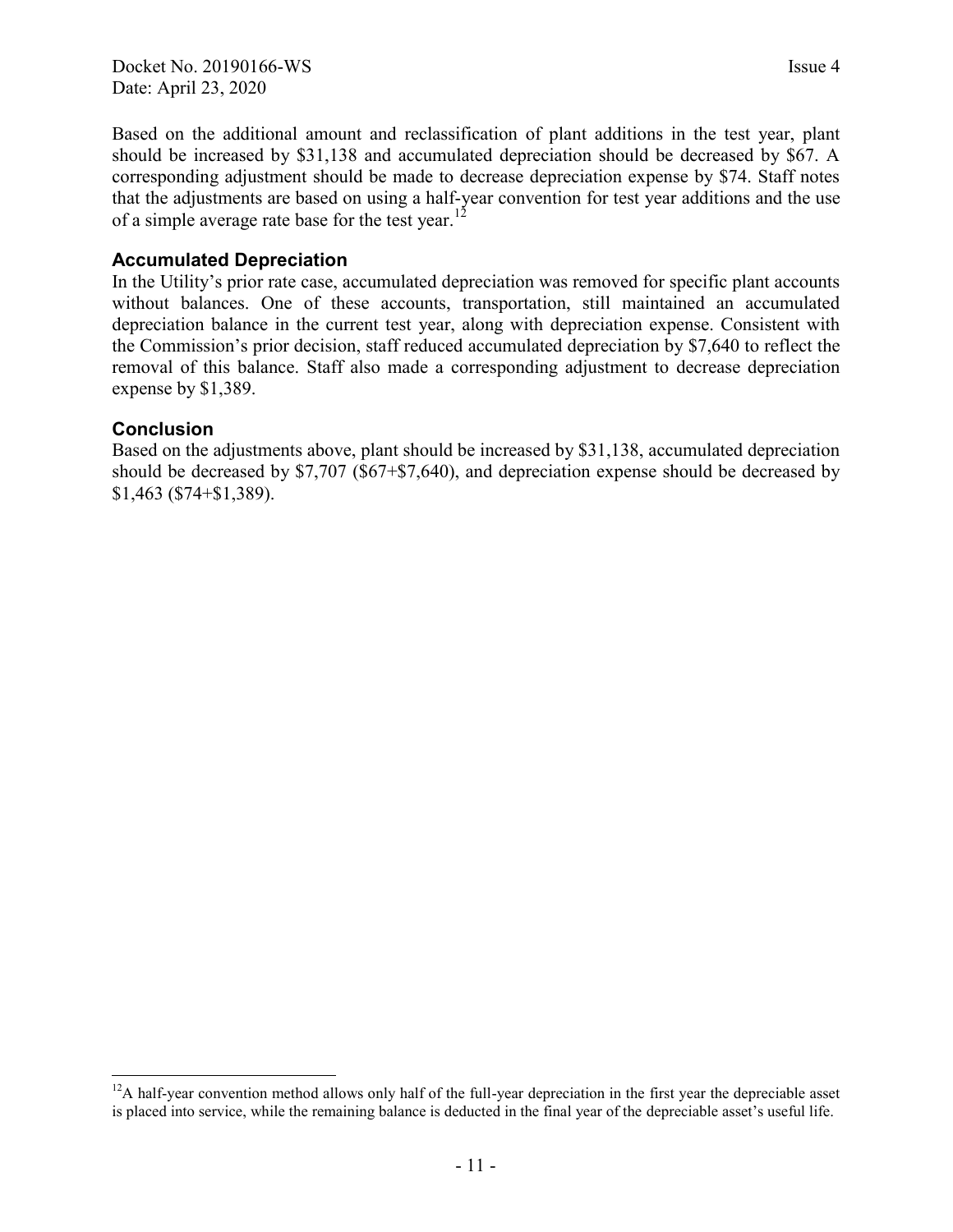<span id="page-13-0"></span>*Issue 5:* What are the used and useful (U&U) percentages of HC Waterworks, Inc.'s water treatment plant (WTP), storage, and water distribution system?

**Recommendation:** HC's WTP should be considered 89.9 percent U&U, and its storage should be considered 100 percent U&U. The Utility's water distribution system should be considered 100 percent U&U. Additionally, staff recommends an adjustment of 2.23 percent be made to purchased power and chemical expenses for excessive unaccounted for water (EUW). To reflect the appropriate U&U percentages, staff recommends an increase to plant of \$35,793 and an increase to accumulated depreciation of \$7,419. Additionally, CIAC and accumulated amortization of CIAC should be decreased by \$1,944 and \$219, respectively. Collectively, these adjustments decrease the Utility's non-U&U component by  $$30,098$  ( $$35,793$  -  $$7,419 + $1,944$ ) + \$219). Corresponding adjustments should be made to increase net depreciation expense by \$929. Further, a corresponding adjustment should be made to increase property tax by \$504. (Johnson, Knoblauch, Thurmond)

**Staff Analysis:** HC's three WTPs, and their associated storage and distribution systems, were initially owned and operated independently of one another. In their respective rates cases over the years, the Commission has assigned each system different U&U percentages. However, in its last rate case, the Commission combined the systems using a weighted average to obtain a single U&U percentage for the total system and staff utilized this same methodology in the instant docket.<sup>13</sup>

#### **Used and Useful Percentages**

Rule 25-30.4325, F.A.C., addresses the method by which the U&U of a water system is determined. HC's U&U percentages were last determined in Docket No. 20140158-WS. In that docket, the Commission determined the Utility's WTP to be 89.9 percent U&U and water storage to be 100 percent U&U. Additionally, the Utility's water distribution system should be considered 100 percent U&U, due to the lack of vacant lots. HC's water service area has had insignificant growth (less than one percent) for the past five years, and the Utility has not expanded its territory. Therefore, consistent with the Commission's previous decision, staff recommends the Utility's WTP be considered 89.9 percent and water storage be considered 100 percent U&U, and the Utility's water distribution system be considered 100 percent U&U.

#### **Excessive Unaccounted for Water**

Rule 25-30.4325, F.A.C., additionally provides factors to be considered in determining whether adjustments to operating expenses are necessary for EUW. Rule  $25-30.425(1)(e)$ , F.A.C., defines EUW as "unaccounted for water in excess of 10 percent of the amount produced." Unaccounted for water is all water produced that is not sold, metered, or accounted for in the records of the Utility. EUW is calculated by subtracting both the gallons sold to customers and the gallons used for other services, such as flushing, from the total gallons pumped for the test year.

According to HC's records, the Utility pumped a combined total of 53,224,000 gallons during the test year. In its MFRs, the Utility indicated that it purchased no water and estimated 12,944,919 gallons for other uses, including flushing for maintenance, filter backwash,

 $\overline{a}$ <sup>13</sup>Order No. PSC-15-0282-PAA-WS, issued July 8, 2015, in Docket No. 20140158-WS, *In re: Application for increase in water/wastewater rates in Highlands County by HC Waterworks, Inc.*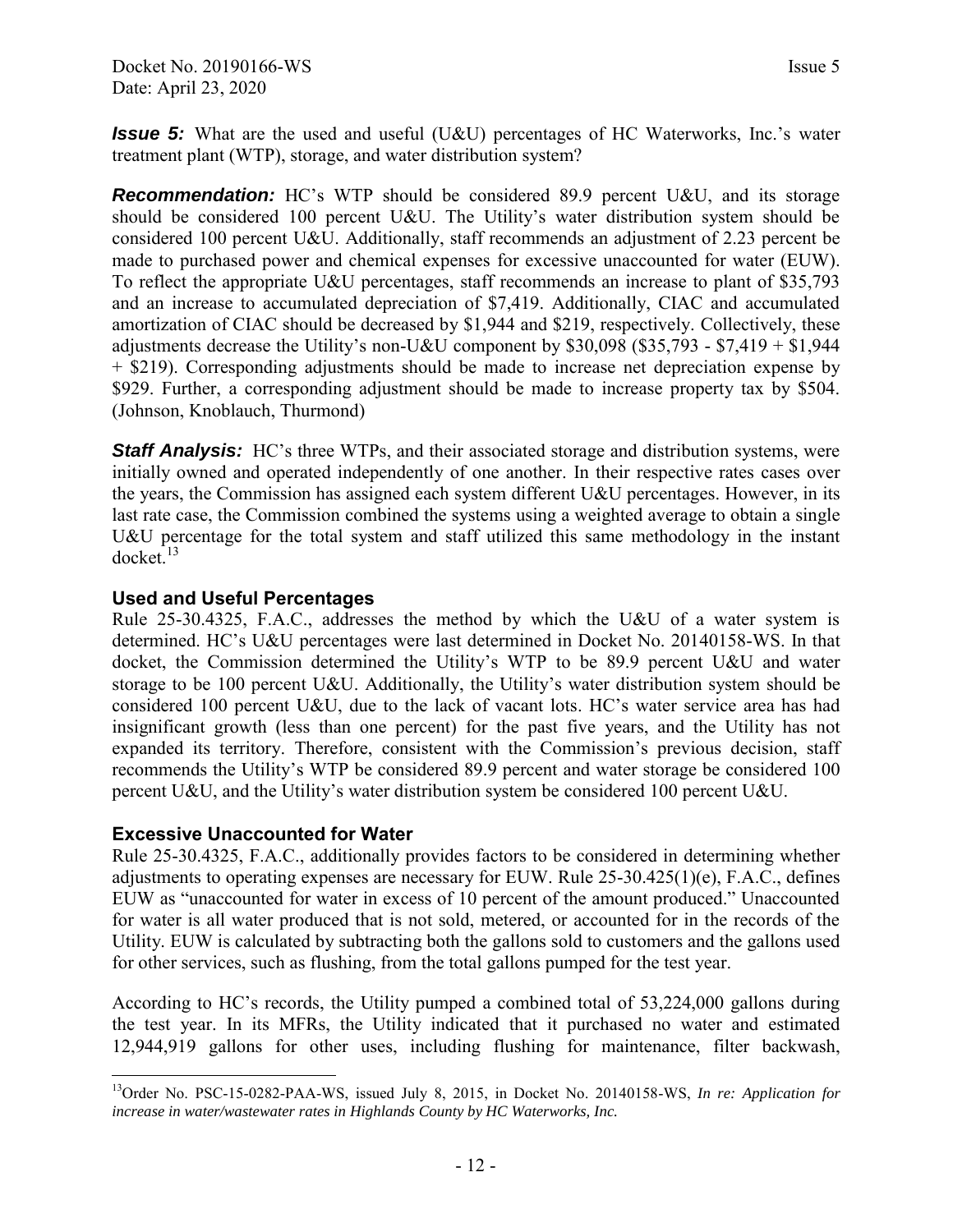main/service line breaks or customer leak adjustments. In the Utility's response to staff's third data request, HC reported that there was an additional 585,000 gallons that were utilized for those other uses.<sup>14</sup> According to staff's billing determinants, the Utility sold  $33,186,000$  gallons of water during the test year. Thus, staff calculated the total amount of unaccounted for water to be 6,508,081 gallons, or 12.23 percent (6,508,081/53,224,000), yielding an EUW of 2.23 percent. As such, staff recommends that a 2.23 percent adjustment to purchased power and chemical expenses be made for excessive EUW.

## **Conclusion**

HC's WTP should be considered 89.9 percent U&U, and its storage should be considered 100 percent U&U. The Utility's water distribution system should be considered 100 percent U&U. Additionally, staff recommends an adjustment of 2.23 percent to be made to purchased power and chemical expenses for EUW.

In its filing, HC made non-U&U adjustments to decrease rate base by \$107,752, depreciation expense by \$6,614, and property tax expense by \$354. However, it did not include an adjustment to CIAC in its proposed adjustment. To reflect the appropriate non-U&U percentages applied to all components of rate base, staff recommends an increase of plant of \$35,793 and an increase to accumulated depreciation of \$7,419. Additionally, CIAC and accumulated amortization of CIAC should be decreased by \$1,944 and \$219, respectively. Collectively, these adjustments decrease the Utility's non-U&U component by \$30,098 (\$35,793 - \$7,419 + \$1,944 + \$219). Corresponding adjustments should be made to increase net depreciation expense by \$929. Further, a corresponding adjustment should be made to increase property tax by \$504.

 $\overline{a}$  $14$ Document No. 00818-2020, filed February 7, 2020.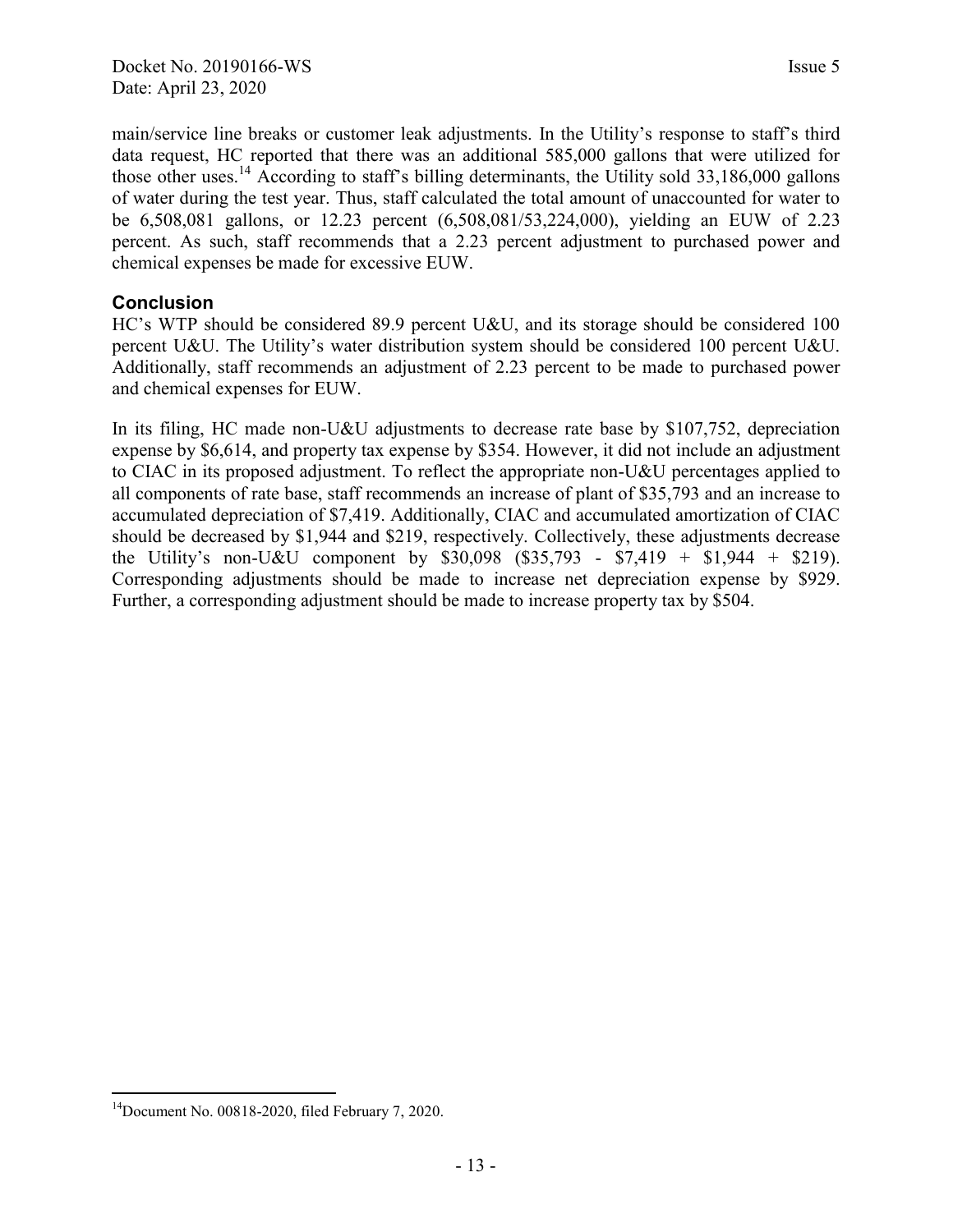<span id="page-15-0"></span>*Issue 6:* Should any adjustments be made to the Utility's pro forma plant?

**Recommendation:** Yes. Pro forma plant should be increased by \$56,499. Corresponding adjustments should also be made to increase accumulated depreciation by \$14,030 and depreciation expense by \$14,030. Additionally, property taxes should be increased by \$3,219. (Johnson, Knoblauch, Thurmond)

**Staff Analysis:** In its MFRs, HC requested \$525,970 for a water quality project at its Leisure Lakes WTP. HC and the DEP entered into a Consent Order, for the Leisure Lakes system, on October 1, 2018, for disinfection byproduct exceedances. The Utility also stated that like Lake Josephine, there were elevated levels of hydrogen sulfide in the water for the Leisure Lakes' system. As such, the Utility decided to implement the same packed tower aeration treatment system for Leisure Lakes that was being utilized at the Lake Josephine WTP. As with Lake Josephine, the Utility received three bids for the Leisure Lakes aeration project, and the Utility chose the lowest bidder, USWSU. The aeration system received clearance from the DEP and was placed into service in September 2019. Based on the invoices provided by the Utility, the total cost for the project will be \$582,468.

Considering that the Leisure Lakes water quality project was required by the DEP, staff believes the project is needed. The Utility obtained multiple bids for the project, and invoices supporting the costs were reviewed by staff. Therefore, staff recommends approval of Leisure Lakes' water quality project at a cost of \$582,468. The Utility stated that the bid amount requested for the project did not include engineering costs, and the updated project cost is \$582,468<sup>.15</sup>

In total, pro forma plant should be increased by \$56,499. Corresponding adjustments should also be made to increase accumulated depreciation by \$14,030 and depreciation expense by \$14,030. Additionally, property taxes should be increased by \$3,219.

 $\overline{a}$ <sup>15</sup>Document Nos. 00183-2020, filed on January 10, 2020, and 00818-2020, filed on February 7, 2020.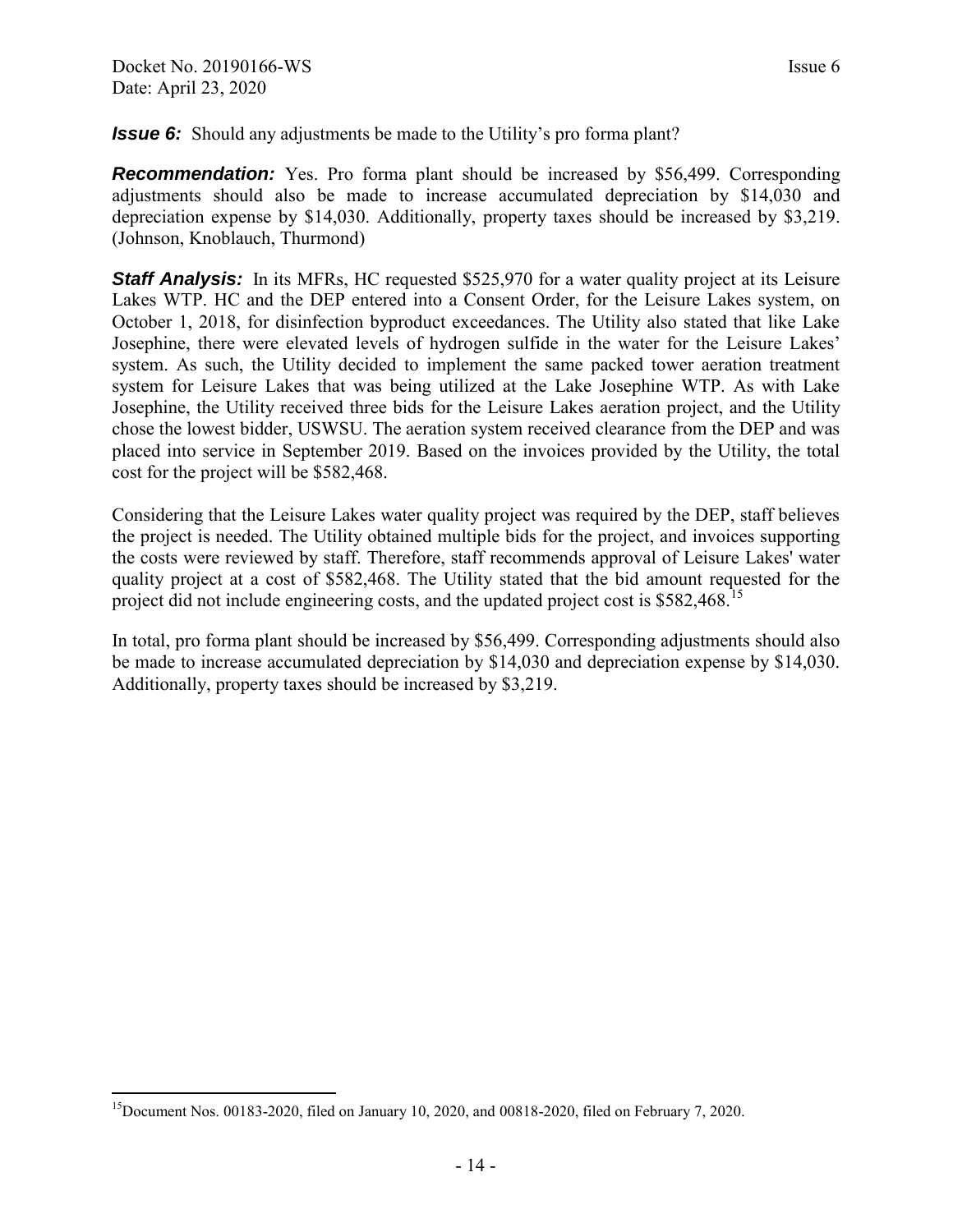<span id="page-16-0"></span>*Issue 7:* What is the appropriate working capital allowance?

**Recommendation:** The appropriate working capital allowance is \$49,885. As such, the working capital allowance should be increased by \$1,586. (Thurmond)

**Staff Analysis:** Rule 25-30.433(3), F.A.C., requires Class B utilities to use the formula method, or one-eighth of operation and maintenance (O&M) expenses, to calculate the working capital allowance. The Utility has properly filed its allowance for working capital using the formula method. Staff recommended adjustments to HC's O&M expenses. As a result, staff recommends working capital of \$49,885. This reflects an increase of \$1,586 to the Utility's requested working capital allowance of \$48,299.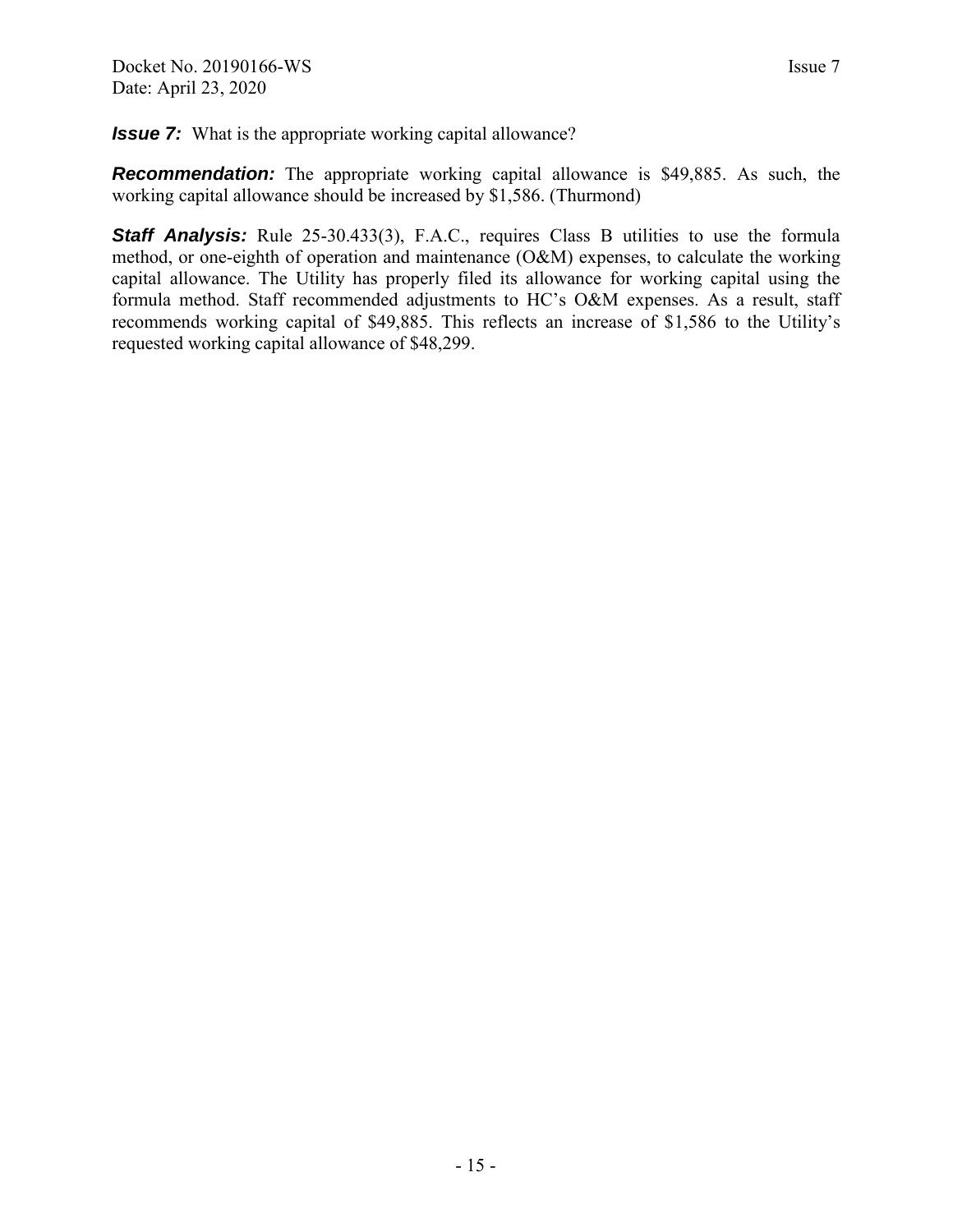<span id="page-17-0"></span>**Issue 8:** What is the appropriate rate base for the test year ended June 30, 2019?

**Recommendation:** Consistent with staff's other recommended adjustments, the appropriate rate base for the test year ended June 30, 2019, is \$3,116,734. (Thurmond)

**Staff Analysis:** In its MFRs, the Utility requested a rate base of \$3,010,098. Based on staff's previously recommended adjustments, the appropriate rate base is \$3,116,734. The schedule for rate base is attached as Schedule No. 1-A, and the adjustments are shown on Schedule No. 1-B.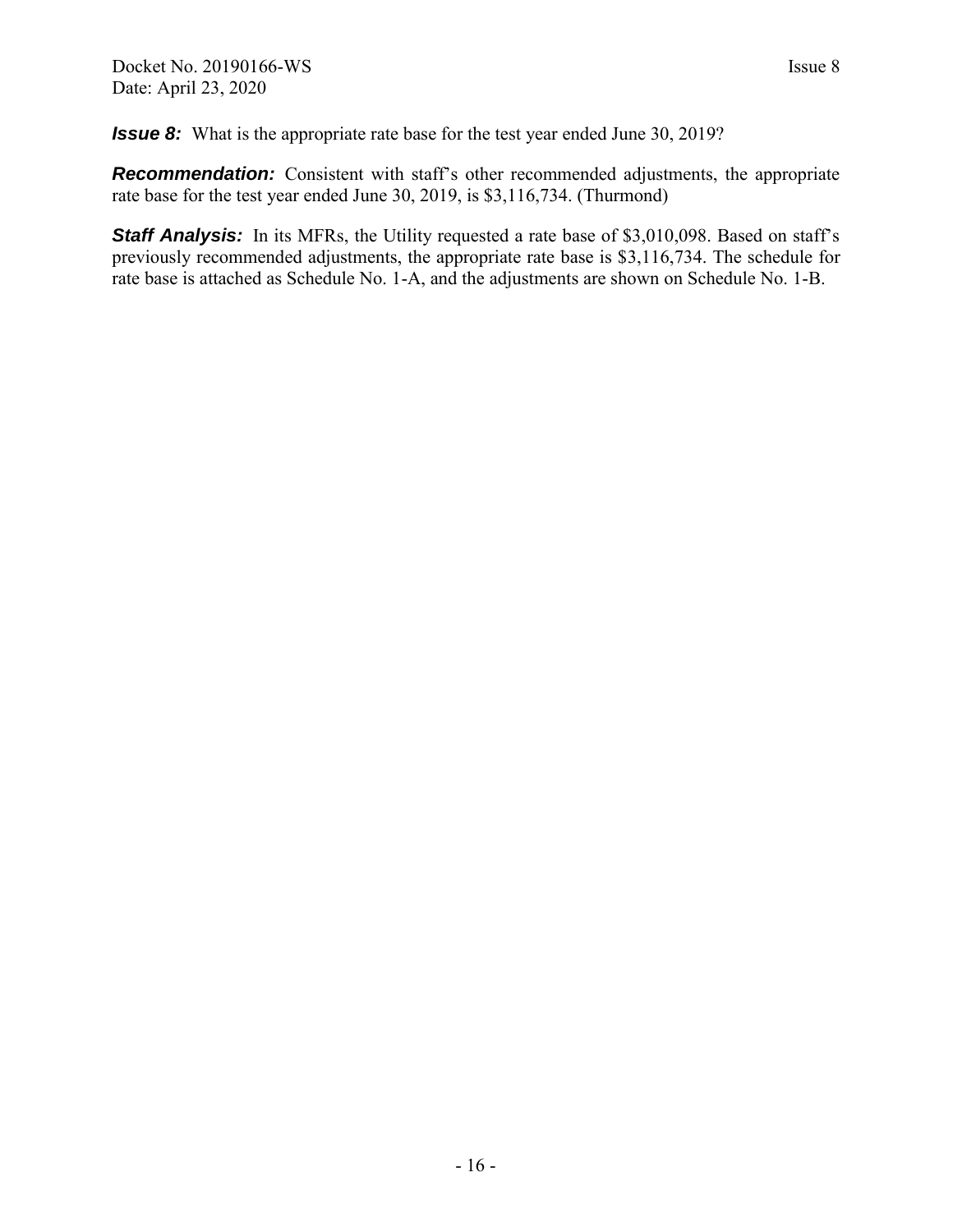<span id="page-18-0"></span>*Issue 9:* What is the appropriate return on equity?

**Recommendation:** Based on the Commission's leverage formula currently in effect and staff's recommended adjustment for unsatisfactory quality of service discussed in Issue 1, the appropriate return on equity (ROE) is 9.17 percent with an allowed range of plus or minus 100 basis points. (Thurmond)

**Staff Analysis:** The ROE included in the Utility's MFRs is 9.67 percent. Based on the current leverage formula in effect and the equity ratio of 49.79 percent, the appropriate ROE is 9.67 percent.<sup>16</sup> However, as discussed in Issue 1, staff is recommending a reduction of 50 basis points for unsatisfactory quality of service. Therefore, the appropriate ROE is 9.17 percent. Staff recommends an allowed range of plus or minus 100 basis points be recognized for ratemaking purposes.

<sup>16</sup>Order No. PSC-2019-0267-PAA-WS, issued July 7, 2019, Docket No. 20190006, *In re: Water and wastewater industry annual reestablishment of authorized range of return on common equity for water and wastewater utilities pursuant to Section 367.081(4)(f), F.S*.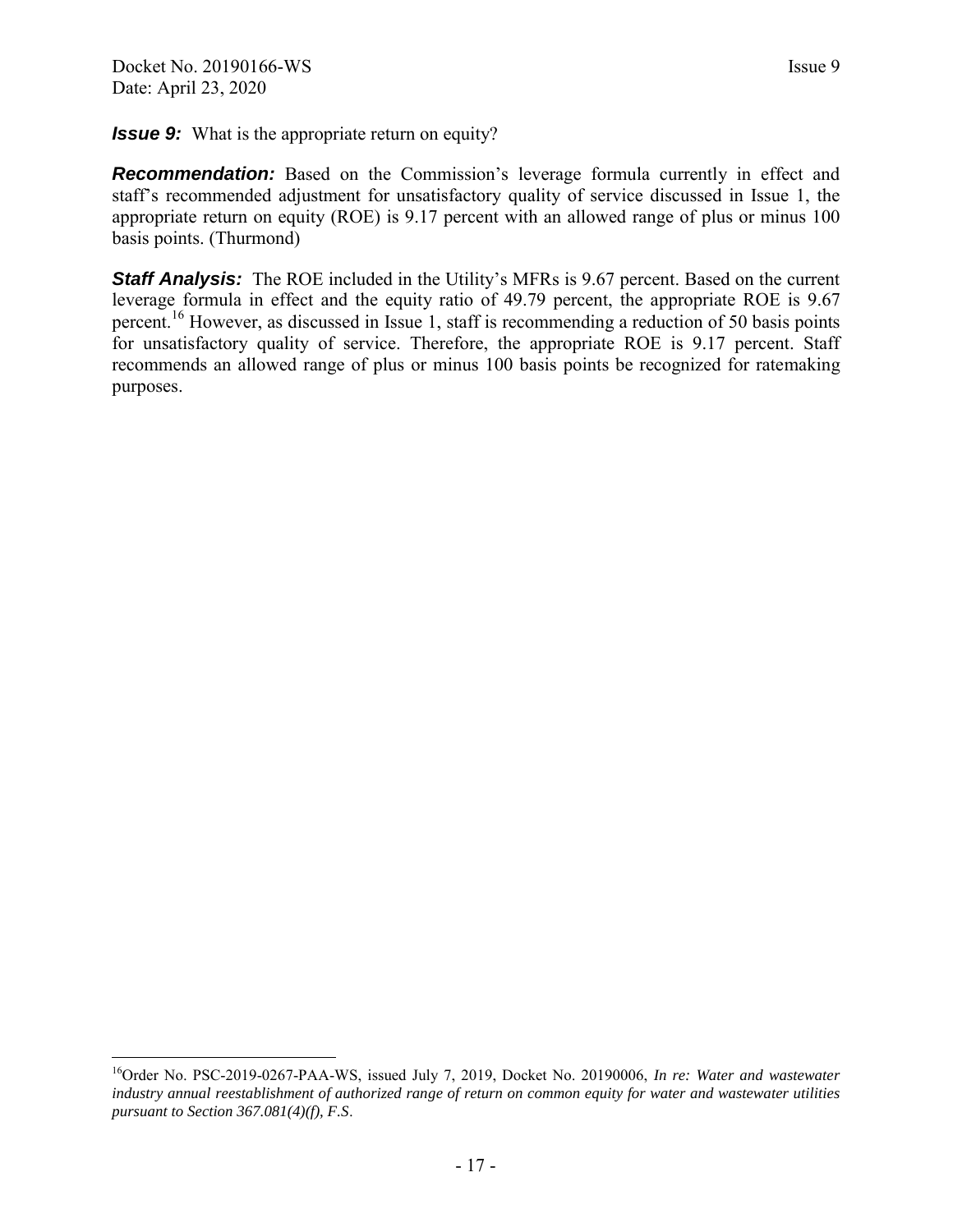<span id="page-19-0"></span>*Issue 10:* What is the appropriate weighted average cost of capital based on the proper components, amounts, and cost rates associated with the capital structure for the test year ended June 30, 2019?

**Recommendation:** The appropriate weighted average cost of capital for the test year ended June 30, 2019, is 7.14 percent. (Thurmond)

**Staff Analysis:** In its filing, HC requested an overall cost of capital of 7.39 percent. The Utility's capital structure consists of long term debt, common equity, and customer deposits. Based upon the proper components, amounts, and cost rates associated with the capital structure, staff recommends a weighted average cost of capital of 7.14 percent. Schedule No. 2 details staff's recommended overall cost of capital.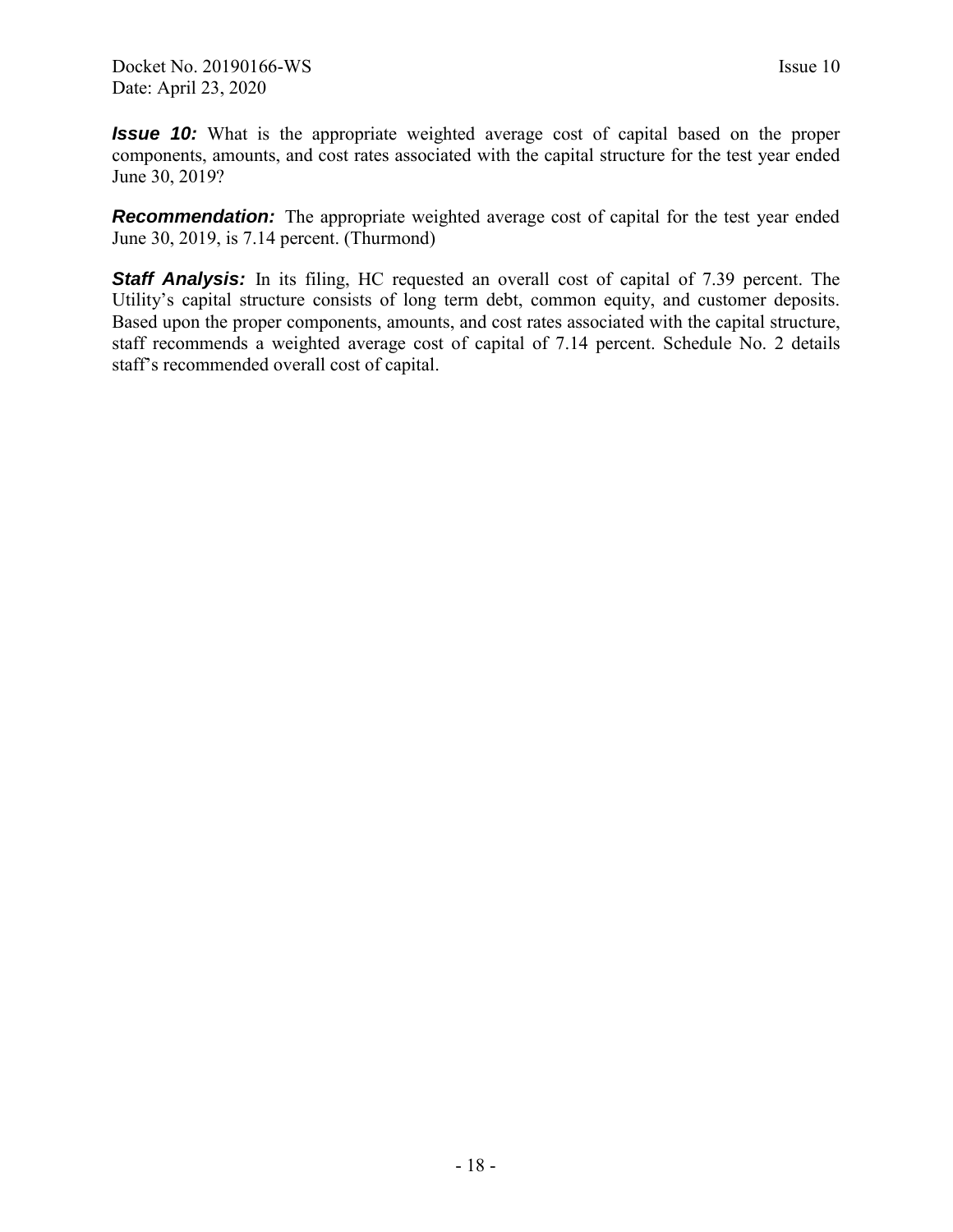<span id="page-20-0"></span>*Issue 11:* What are the appropriate test year revenues for HC Waterworks' water system?

*Recommendation:* The appropriate test year revenues for HC's water system are \$561,027, which is a decrease of \$14,708 to the Utility's recorded test year revenues. (Bethea)

**Staff Analysis:** According to the Utility's MFRs, the Utility reflected total test year revenues of \$575,735 for water. The water revenues included \$559,693 of service revenues, \$10,237 of miscellaneous revenues, and \$5,805 of guaranteed revenues.

The Utility made adjustments to its billing data to account for duplicate bills that occurred as a result of move in/move outs and prorated bills for a rate change. For move ins/move outs, there is a final bill for the old customer and bill for the new customer at the same address. The billing analysis reflected both bills when there should only be one bill per address. The Utility's rates were increased for a price index rate adjustment in the first month of the test year. The change in the base facility charge was prorated and reflected as two separate charges on a customer's bill. However, the two separate charges were recognized as two separate bills in the Utility's billing analysis. Staff agrees with the Utility's adjustments because the two scenarios overstate the Utility's billing determinants. Subsequent to the test year, the Utility's rates decreased reflecting the expiration of amortized rate case expense. Since there was a rate change subsequent to the test year, staff has annualized the test year service revenues using the adjusted billing determinants and the rates that became effective August 6, 2019. Staff determined water test year service revenues to be \$550,790, which is a decrease of \$8,903 (\$559,693 - \$550,790).

In addition, the Utility included guaranteed revenues as part of its test year revenues. The revenues were actually a result of the Utility assessing its allowance for funds prudently invested (AFPI) charges. AFPI is considered below the line for ratemaking purposes. As a result, staff decreased test year revenues by \$5,805. Staff had no adjustments to miscellaneous revenues.

Based on the above, the appropriate test year revenues for HC's water system are \$561,027  $($550,790 + $10,237)$ , which is a decrease of \$14,708  $($8,903 + $5,805)$  to the Utility's recorded test year revenues.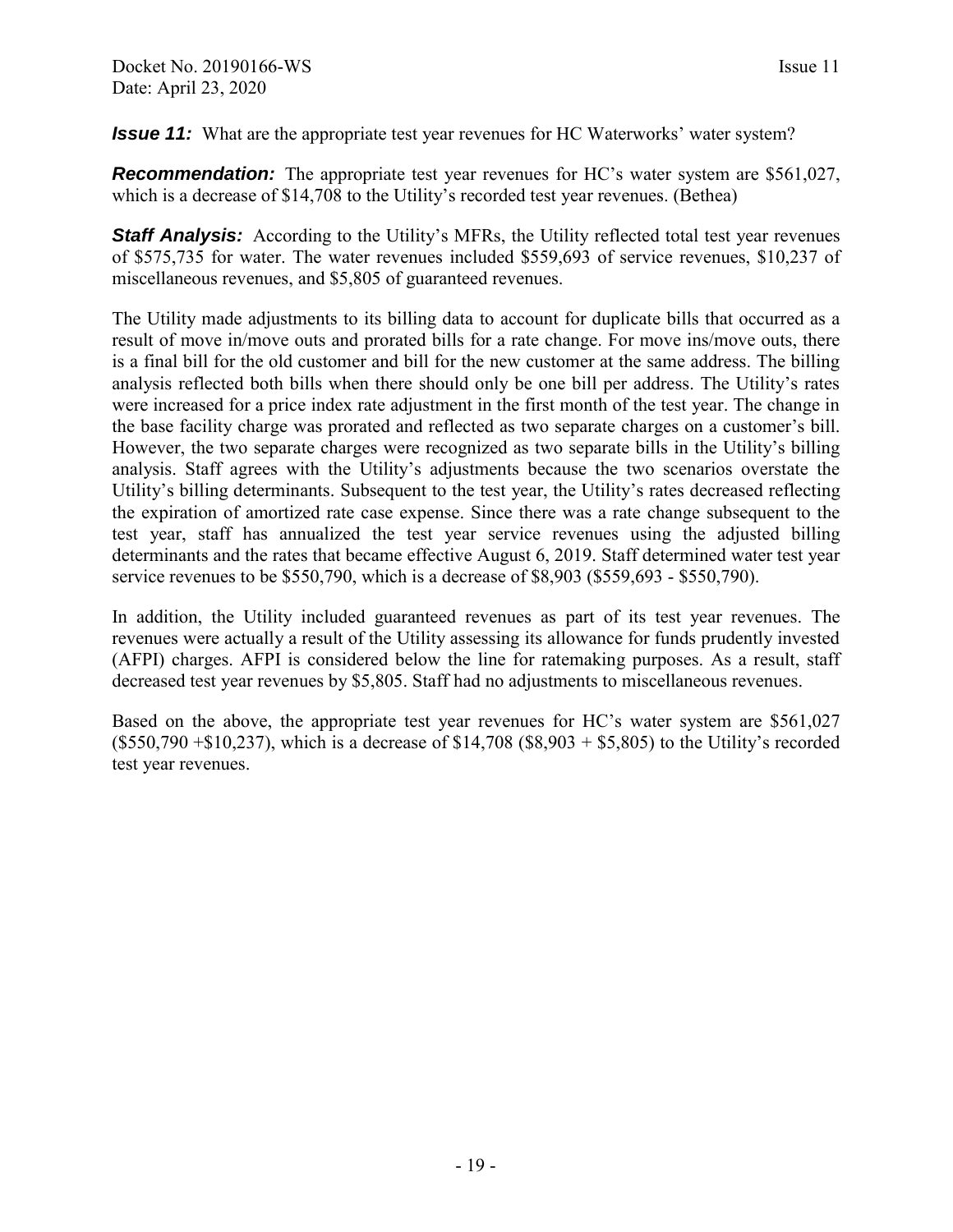<span id="page-21-0"></span>*Issue 12:* Should further adjustments be made to the Utility's O&M expense?

*Recommendation:* Yes. O&M expense should be increased by \$9,503. (Johnson, Knoblauch, Thurmond)

**Staff Analysis:** Based on its review of test year O&M expense, staff recommends several adjustments to the Utility's O&M expense as summarized below.

#### **Purchased Power**

In its filing, HC reflected purchased power expense of \$47,237, which included a pro forma increase of \$7,262. The Utility stated that the new water treatment system at the Leisure Lakes WTP would increase purchased power. This is because the water would have "to be pumped twice, once through the aeration then back out of the storage tank into the distribution system."<sup>17</sup> However, the Utility did not provide any invoices or documentation to support the requested adjustment of \$7,262. Therefore, staff recommends no adjustment to purchased power expense for the Leisure Lakes new water treatment system. However, as discussed in Issue 5, staff recommends an adjustment of 2.23 percent be made to purchased power expense for EUW. As such, staff recommends reducing purchased power by \$1,053 (2.23 percent x \$47,237).

#### **Chemicals**

 $\overline{a}$ 

In its filing, HC reflected chemicals expense of \$38,625, which included a pro forma increase of \$3,473. The Utility explained that new chemicals were required for the water treatment system at the Leisure Lakes WTP, which was not captured in the test year expense. Invoices for the new chemicals were provided by the Utility from August 2019 through February 2020 totaling \$3,528.<sup>18</sup> Utilizing these invoices, staff calculated the average monthly cost for the new chemicals, and subsequently calculated an annual cost of \$6,048. Therefore, staff recommends an increase of \$6,048 to chemicals expense. Additionally, as discussed in Issue 5, staff recommends an adjustment of 2.23 percent be made to chemicals expense for EUW, which results in a decrease of \$996 (2.23 percent x \$44,673). As such staff recommends increasing chemicals by \$5,052 (\$6,048 - \$996).

#### **Contractual Services-Other**

During the test year, the Utility recorded contractual services - other expense of \$263,131. HC receives all of its operational and administrative services under a contract with an affiliated company, USWSC. Pursuant to the contract, HC employed the services of USWSC to perform various functions: administrative management, operations, maintenance, and billing/collection for the Utility. These include management and financial oversight, water system operations, maintenance, and customer service.

On January 7, 2020, HC submitted documentation containing additional information related to its outside contractual services agreement with USWSC. According to the Utility, USWSC currently operates in 60 of Florida's 67 counties, providing service to over 1,000 utility systems, and over 1,000,000 customers daily. USWSC's president and majority shareholder has been in

 $17$ Document No. 01540-2020, filed on March 20, 2020.

<sup>18</sup>Document No. 01540-2020, filed on March 20, 2020.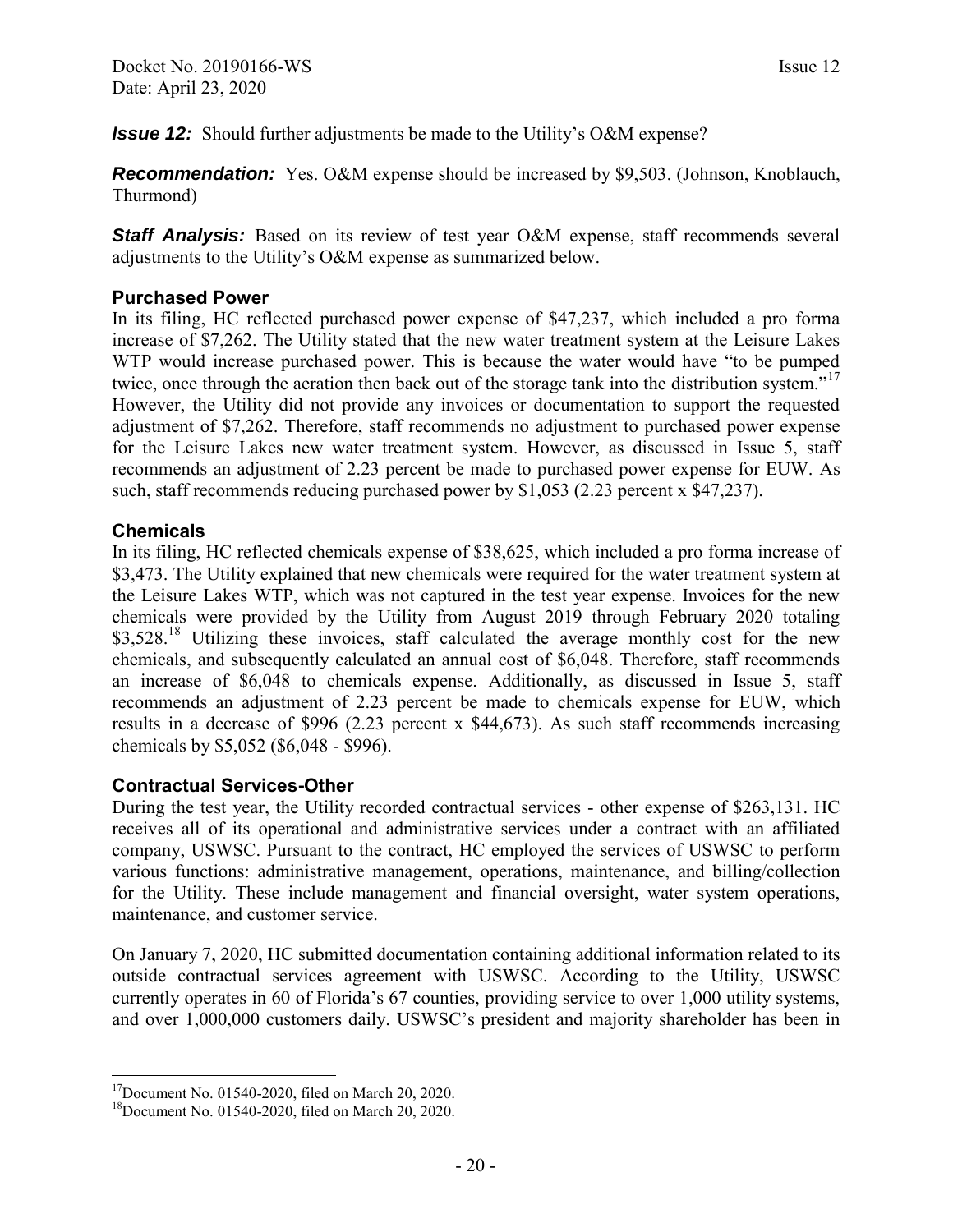the water utility management and operations industry for over 30 years. HC contracts with USWSC for the following services:

- 1. Water and Wastewater Operations
- 2. Meter Reading
- 3. System Maintenance and Repairs
- 4. Billing and Collections
- 5. Customer Service
- 6. Regulatory Affairs
- 7. Testing

 $\overline{a}$ 

- 8. Accounting
- 9. Office Space and Equipment

According to the Utility, each of the service contracts that USWSC enters into with a utility "are different and are priced differently depending on numerous factors." These factors include the number of employees needed and the number of hours required per system for successful operation. Additional considerations include whether USWSC provides chemicals, power, offices, vehicles, etc., or if these items are provided by the utility.

Additional support offered by the Utility included the "2016 American Water Works Association Benchmarking Performance Indicators for Water and Wastewater" (AWWA Benchmark) and an independent third-party contract and benchmarking review commissioned by the Florida Governmental Utility Authority (FGUA), which was issued in 2013. According to the AWWA Benchmark, the median O&M expense per account of the 44 water companies surveyed is \$430.71, including customer service costs, with a range from \$331.25 to \$639.82.

The contract and benchmarking review commissioned by FGUA was undertaken to review charges by USWSC in comparison to similar water utilities throughout the United States. The FGUA study concluded that the USWSC costs on a per account basis fell within the top quartile (lower cost) of other utilities. These were charges to FGUA by USWSC. While the Utility represented that there was a flaw in the data presented in the 2013 study, staff's greater concern is the age of some of the underlying data, which can be tied to AWWA's 2011 Benchmarking Performance Indicators. As such, staff believes that the 2016 Benchmarking Performance Indicators are a more appropriate reference point.

Staff also compared HC to five "sister" water utilities that share common ownership and had a rate case approved in the last five years by calculating a three-year average O&M per equivalent residential connection (ERC) expense using information contained in each utility's 2016, 2017, and 2018 Annual Reports.<sup>19</sup> Staff then compared HC to five non-USWSC affiliated water

<sup>19</sup>Order Nos. PSC-2018-0553-PAA-WU, issued November 19, 2018, in Docket No. 20180021-WU, *In re: Application for staff-assisted rate case in Highlands County by Country Walk Utilities, Inc.*; PSC-16-0305-PAA-WU, issued July 28, 2016, in Docket No. 20150236-WU*, In re: Application for staff-assisted rate case in Lake County, by Lake Idlewild Utility Company*; PSC-2017-0428-PAA-WS, issued November 7, 2017, in Docket No. 20160195-WS, *In re: Application for staff-assisted rate case in Lake County by Lakeside Waterworks, Inc.*; PSC-2017-0334-PAA-WS, issued August 23, 2017, in Docket No. 20160222-WS, *In re: Application for staff-assisted rate case in Highlands County by LP Waterworks, Inc.*; PSC-16-0256-PAA-WU, issued June 30, 2016, in Docket No. 20150199-WU, *In re: Application for staff-assisted rate case in Lake County by Raintree Waterworks, Inc.*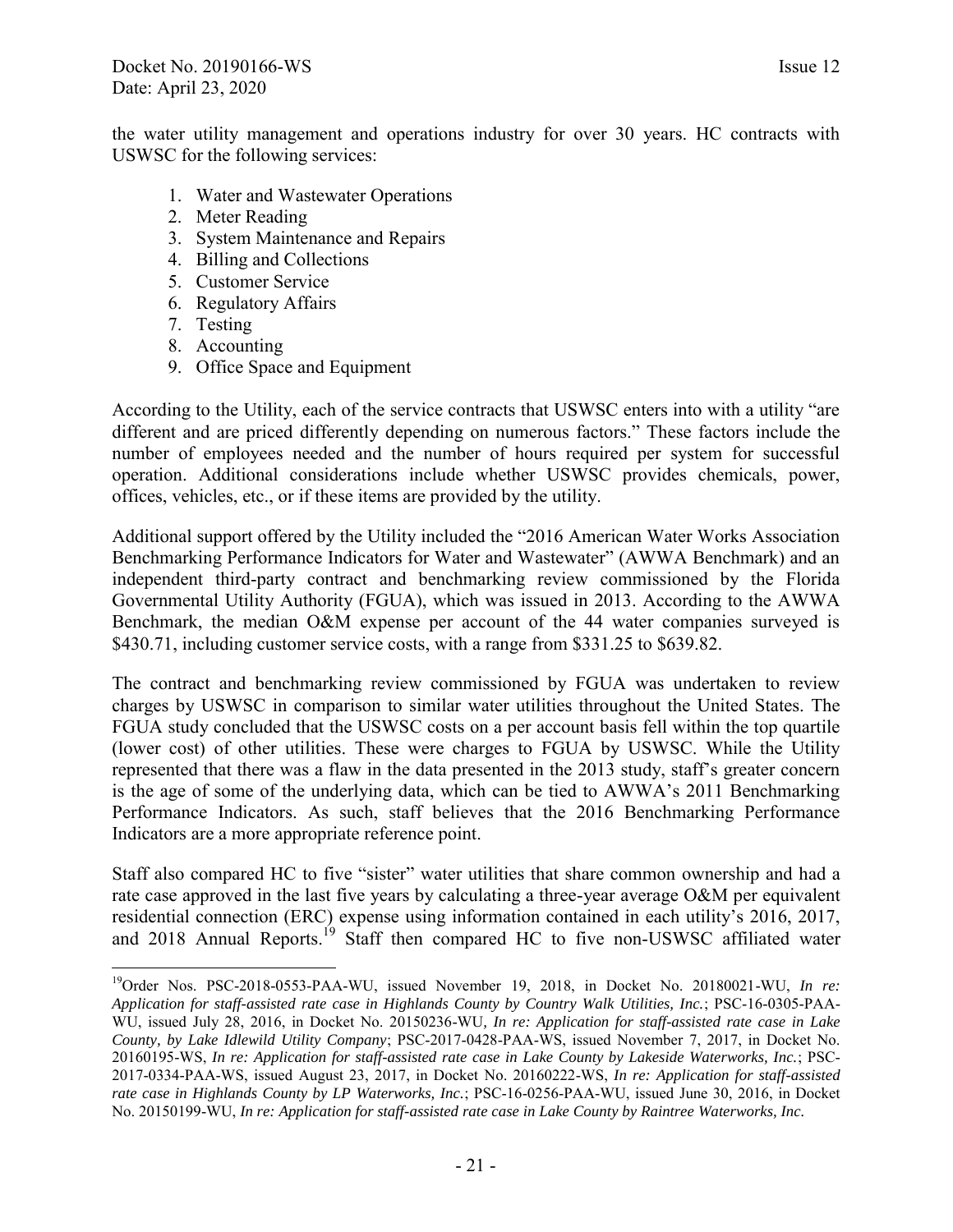utilities using the same criteria. Table 12-2 reflects the comparative average O&M expense per ERC for HC, its USWSC sister utilities, and non-USWSC utilities. For comparison purposes, the average O&M expense per ERC incorporated in staff's proposed water revenue requirements are also represented in Table 12-2.

| <b>HAGU VAN LAPUNG I UI LITU</b>       |                        |  |  |  |  |
|----------------------------------------|------------------------|--|--|--|--|
|                                        | <b>Utility O&amp;M</b> |  |  |  |  |
|                                        | Exp./ERC               |  |  |  |  |
| USWSC Sister Utilities (3-Yr. Avg.)    | \$306.60               |  |  |  |  |
| Non-USWSC Utilities (3-Yr. Avg.)       | \$486.71               |  |  |  |  |
| HC Waterworks (Staff Recommended)      | \$386.19               |  |  |  |  |
| 0.0170010110101110011<br>$\sim$ $\sim$ |                        |  |  |  |  |

**Table 12-2 Water O&M Expense Per ERC** 

Source: 2016-2018 Annual Reports and staff calculations.

At the March 3, 2020 Commission Conference, the Commission approved the USWSC contractual services agreements for three additional "sister" utilities, based, in part, on comparisons to other utilities with similar agreements.<sup>20</sup> The contractual services agreements in those dockets also appeared reasonable when compared to the O&M expenses per ERC of industry peers as reflected in the AWWA Benchmark.

Staff notes that the Commission previously approved similar USWSC agreements and related costs in prior cases involving twelve of HC's sister utilities during fourteen rate case proceedings. Two sister utilities, LP Waterworks, Inc. and Lakeside Waterworks, Inc., each had two SARCs in which the Commission reviewed and approved expenses related to USWSC management services contracts. In regard to the appropriateness of utility contracts with affiliated companies, the Utility cited *GTE v. Deason*, 642 So. 2d 545 (Fla. 1994), in which the Florida Supreme Court stated:

The mere fact that a utility is doing business with an affiliate does not mean that unfair or excess profits are being generated, without more. Charles F. Phillips, Jr., The Regulation of Public Utilities 254-255 (1988). We believe the standard must be whether the transactions exceed the going market rate or otherwise inherently unfair . . . if the answer is "no," then the PSC may not reject the utility's position.

*GTE v. Deason,* 642 So. 2d at 547-548*.*

 $\overline{a}$ 

On February 7, 2020, HC provided staff an internal audit conducted in 2018 to capture the actual costs of USWSC that demonstrate the reasonableness of the contract. After reviewing this audit, staff believes that despite the higher per ERC cost, HC's contractual services agreement with

<sup>&</sup>lt;sup>20</sup>Order Nos. PSC-2020-0086-PAA-WU, issued March 24, 2020, in Docket No. 20190114-WU, *In re: Application for staff-assisted rate case in Alachua County, and request for interim rate increase by Gator Waterworks, Inc.*; PSC-2020-0088-PAA-SU, issued March 25, 2020, in Docket No. 20190116-SU, *In re: Application for staff-assisted rate case in Brevard County, and request for interim rate increase by Merritt Island Utility Company.*; PSC-2020- 0087-PAA-WS, issued March 25, 2020, in Docket No. 20190125-WS, *In re: Application for staff-assisted rate case in Sumter County by The Woods Utility Company.*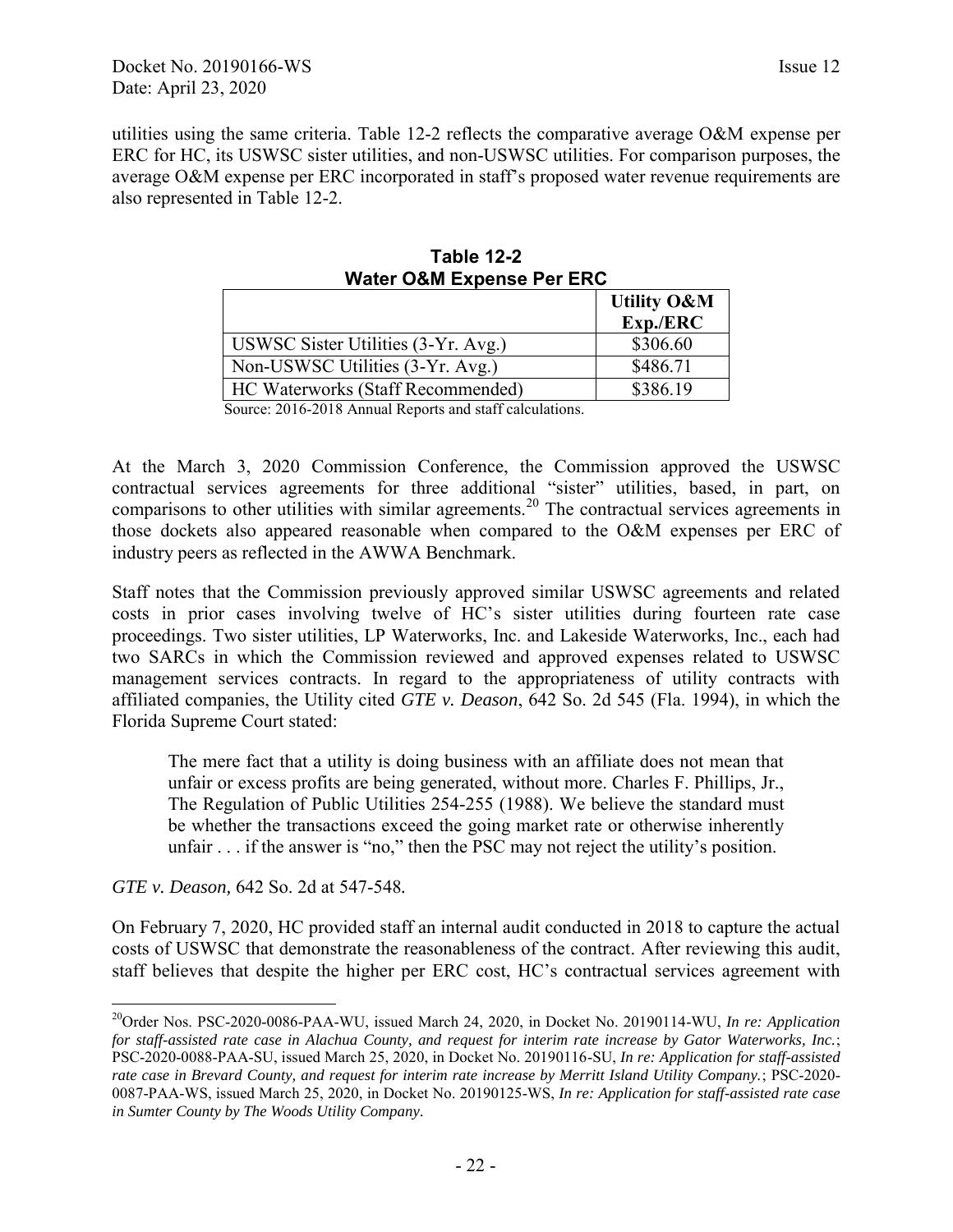USWSC is reasonable, especially given that the system requires additional resources to address water quality issues. Staff believes that USWSC and its employees bring considerable management and operational experience at a comparably reasonable cost. As a result, staff believes that the Utility's customers are experiencing operational benefits that might not be realized if HC was to purchase and provide these services itself.

Through its contract with USWSC, the Utility asserted that it made significant plant improvements. In the instant case, staff believes that the contract reflects the market conditions of the Utility's service area. HC asserted that if it was required to hire its own personnel for maintenance, customer service, accounting, regulatory compliance, etc., the cost would exceed that of the current USWSC contract. Absent the USWSC contract, staff believes the costs to provide service would most likely be higher. For the reasons discussed above, staff believes that the Utility's contract with USWSC is reasonable and the cost should be included for recovery in the Utility's proposed rates.

The USWSC contract amount increased over the test year to reflect an increase based on the 2018 audit in September 2018 and an index increase in April 2019 that mirrored the same amount approved by the Commission.<sup>21</sup> This results in a total contract amount of \$273,067. As approved for its three sister utilities by the Commission at the March 3, 2020 Commission Conference,  $^{22}$  staff believes an adjustment should be made to annualize the increase in the test year. This adjustment results in an increase of \$9,936.

#### **Bad Debt Expense**

 $\overline{a}$ 

In its filing, HC reflected bad debt expense of \$8,151 in the test year and included an adjustment to increase the expense by \$3,432, which represented 2 percent of its requested revenue increase. Staff reviewed the test year amount and compared it to the 3-year average for the Utility. The difference is immaterial and staff believes the test year amount is reasonable.

Staff believes the Utility's request to include a factor for bad debt expense in respect to the revenue increase is also reasonable, as such a factor is consistent with similar factors used in the gas and electric industries. It is parallel to the inclusion of regulatory assessment fees (RAFs) factored into revenue requirement based on the revenue increase. However, staff believes the percentage applied to the revenue increase should reflect the Utility's three-year average, which is 1.37 percent. Staff removed the Utility's pro forma increase of \$3,432 in order to apply the 1.37 percent to staff's final recommended revenue increase addressed in Issue 14. In total, staff is recommending bad debt expense of \$10,657.

<sup>21</sup>Order No. PSC-2018-0612-PAA-WS, issued December 27, 2018, in Docket No. 20180005-WS*, In re: Annual reestablishment of price increase or decrease index of major categories of operating costs incurred by water and wastewater utilities pursuant to Section 367.081(4)(a), F.S.*

<sup>22</sup>Order Nos. PSC-2020-0086-PAA-WU, issued March 24, 2020, in Docket No. 20190114-WU, *In re: Application for staff-assisted rate case in Alachua County, and request for interim rate increase by Gator Waterworks, Inc.*; PSC-2020-0088-PAA-SU, issued March 25, 2020, in Docket No. 20190116-SU, *In re: Application for staff-assisted rate case in Brevard County, and request for interim rate increase by Merritt Island Utility Company.*; PSC-2020- 0087-PAA-WS, issued March 25, 2020, in Docket No. 20190125-WS, *In re: Application for staff-assisted rate case in Sumter County by The Woods Utility Company.*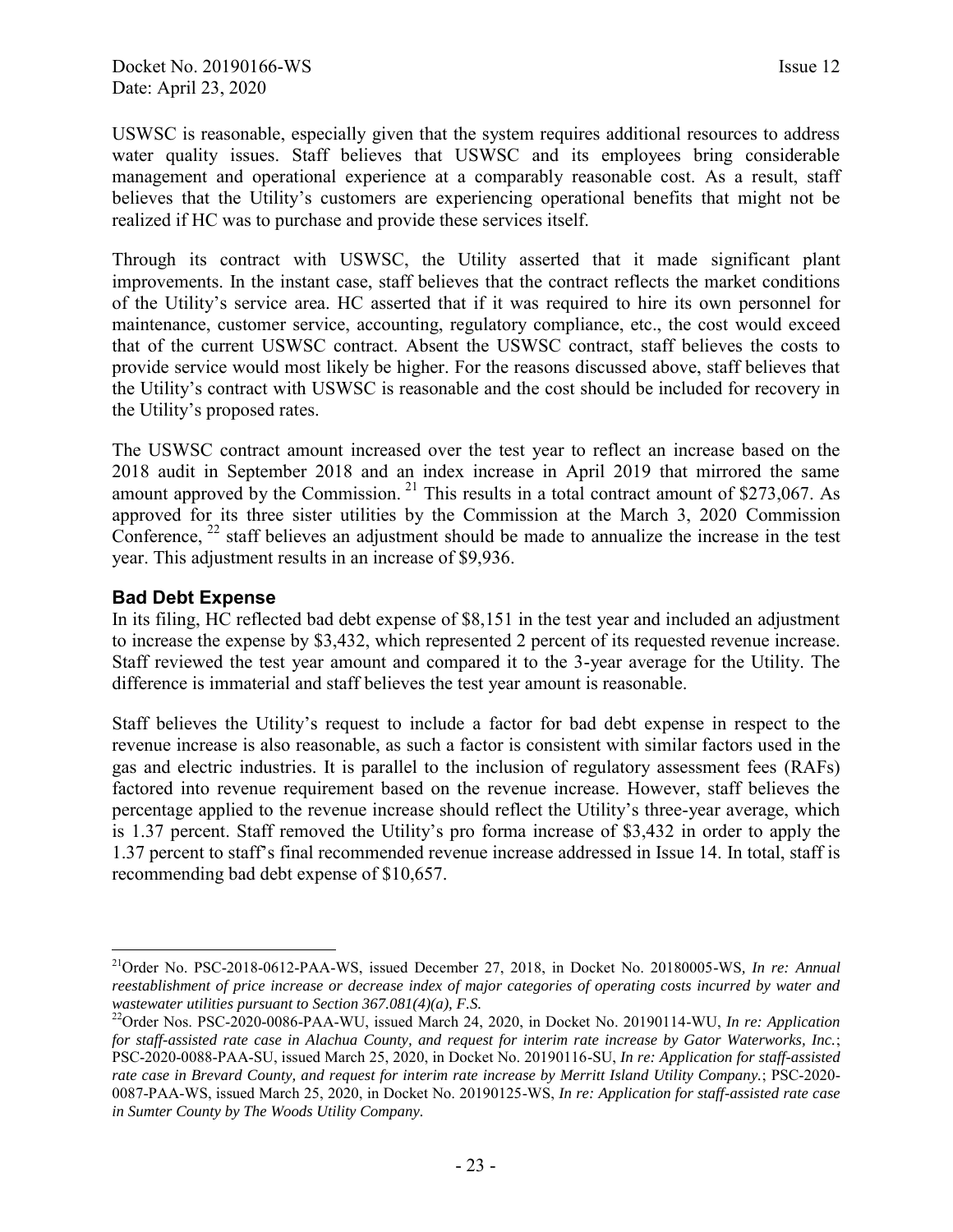#### **Miscellaneous**

In its filing, HC reflected miscellaneous expense of \$9,273. However, in its response to staff's first data request HC stated that \$1,000 for FDEP annual permits included in miscellaneous expense should have been booked to wastewater. Thus, staff recommends a decrease to miscellaneous expense of \$1,000.

#### **Summary**

Based on the adjustments discussed above, O&M expense should be increased by \$9,503 (-  $$1,053 + $5,052 + $9,936 - $3,432 - $1,000$ .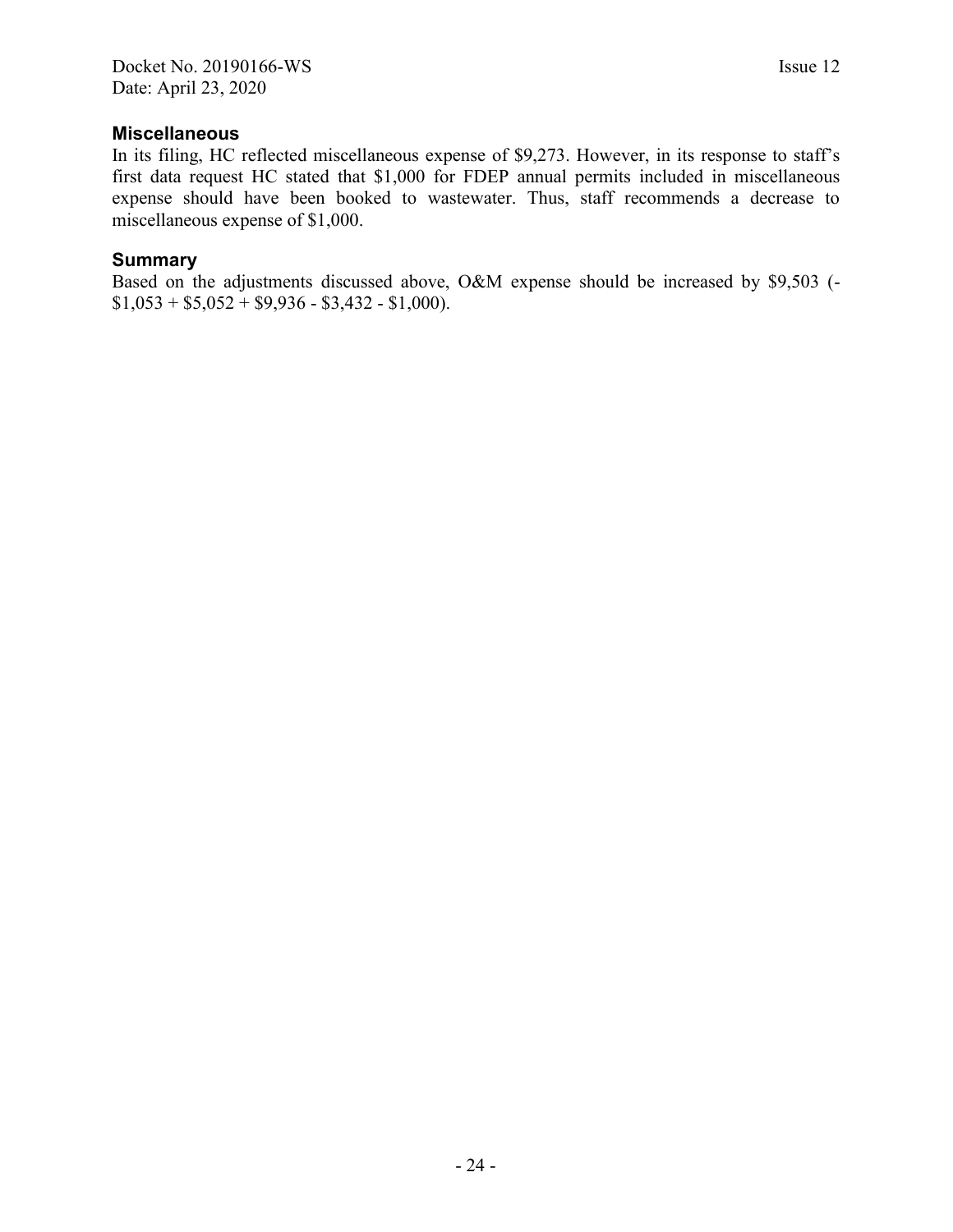<span id="page-26-0"></span>*Issue 13:* What is the appropriate amount of rate case expense?

**Recommendation:** The appropriate amount of rate case expense is \$7,915. This expense should be recovered over four years for an annual expense of \$1,979. Therefore, annual rate case expense should be increased by \$493. (Thurmond)

**Staff Analysis:** In its MFRs, HC requested \$5,945 for current rate case expense. Staff requested an update on the actual rate case expense incurred, with supporting documentation, as well as the estimated amount to complete the case. On February 3, 2020, the Utility submitted its last revised estimate of rate case expense, through completion of the PAA process, which totaled \$7,137.

| HC's Initial and Revised Rate Case Expense Request |                  |         |                   |                |  |  |  |  |
|----------------------------------------------------|------------------|---------|-------------------|----------------|--|--|--|--|
|                                                    | <b>MFR B-10</b>  |         | <b>Additional</b> | <b>Revised</b> |  |  |  |  |
|                                                    | <b>Estimated</b> | Actual  | <b>Estimated</b>  | <b>Total</b>   |  |  |  |  |
| Noticing                                           | \$1,995          | \$1,004 | \$2,008           | \$3,012        |  |  |  |  |
| Travel                                             | 450              | 400     | 225               | 625            |  |  |  |  |
| Filing Fee                                         | 3,500            | 3,500   |                   | <u>3,500</u>   |  |  |  |  |
| Total                                              | 5,945            | 4904    |                   |                |  |  |  |  |

**Table 13-1** 

Source: MFR Schedule B-10 and Utility responses to staff data requests

Pursuant to Section 367.081(7), F.S., the Commission shall determine the reasonableness of rate case expense and shall disallow all rate case expense determined to be unreasonable. Staff has examined the requested actual expenses, supporting documentation, and estimated expenses as listed above for the current rate case. Based on its review, staff believes the following adjustments to HC's rate case expense estimate are appropriate.

#### **Noticing**

The Utility's initial filing reflected costs associated with sending two notices–the customer meeting and final notice. In its revised estimate, it included an additional amount to reflect the interim notice. Upon review, staff noted that the Utility failed to include noticing costs for the four-year rate reduction. Using the noticing costs provided by the Utility, staff recommends increasing rate case expense by \$1,004 to reflect the additional notice.

#### **Travel**

HC's initial filing reflected estimated travel expenses of \$450. In its update of actual travel expenses, the Utility reflected \$400 associated with utility representatives attending the customer meeting and an additional estimate of \$225 to attend the Commission Conference. At the time the estimate was provided to staff, the Commission Conference was scheduled to be held in traditional in-person format. After HC filed its estimate, the Commission Conference was changed to a teleconference format in response to COVID-19. As such, estimated costs associated with travel to attend the Commission Conference are no longer necessary. Staff recommends that estimated travel expenses associated with attending the Commission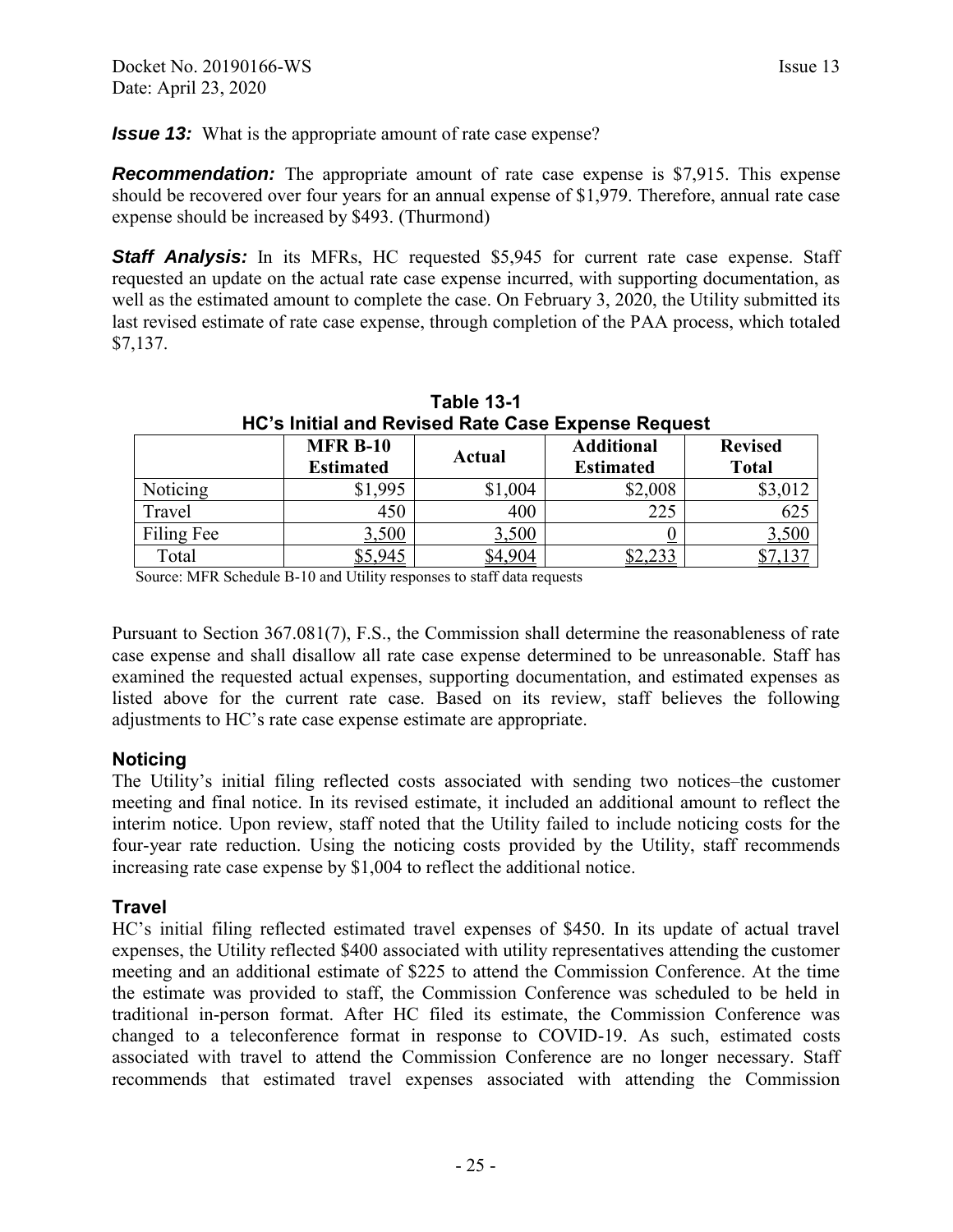Conference should be removed. Accordingly, staff recommends that rate case expense be reduced by \$225.

#### **Conclusion**

Based upon the adjustment discussed above, staff recommends that HC's revised rate case expense of \$7,137 be increased by \$779 (\$1,004 - \$225) to reflect staff's adjustment, for a total of \$7,915. A breakdown of staff's recommended rate case expense is as follows.

| Staff Recommended Rate Case Expense |                      |                                                        |                            |                             |  |  |  |  |
|-------------------------------------|----------------------|--------------------------------------------------------|----------------------------|-----------------------------|--|--|--|--|
| <b>Description</b>                  | <b>MFR Estimated</b> | <b>Utility Revised</b><br>Actual &<br><b>Estimated</b> | <b>Staff</b><br>Adjustment | Recommended<br><b>Total</b> |  |  |  |  |
| Noticing                            | \$1,995              | \$3,012                                                | \$1,004                    | \$4,016                     |  |  |  |  |
| Travel                              | 450                  | 625                                                    | (225)                      | \$400                       |  |  |  |  |
| Filing Fee                          | 3,500                | 3,500                                                  |                            | \$3,500                     |  |  |  |  |
| <b>Total</b>                        | \$5,945              | $,13^{-}$                                              |                            |                             |  |  |  |  |

| Table 13-2                                 |
|--------------------------------------------|
| <b>Staff Recommended Rate Case Expense</b> |

Source: MFR Schedule B-10 and responses to staff data requests

In its MFRs, HC requested total rate case expense of \$5,945. When amortized over four years, this represents an annual expense of \$1,486. The recommended total rate case expense of \$7,915 should be amortized over four years, pursuant to Section 367.081(8), F.S., as the Utility did not request or justify a longer amortization period. This represents an annual expense of \$1,979. Based on the above, staff recommends that annual rate case expense be increased by \$493 (\$1,979 - \$1,486) compared to the original request in the MFRs.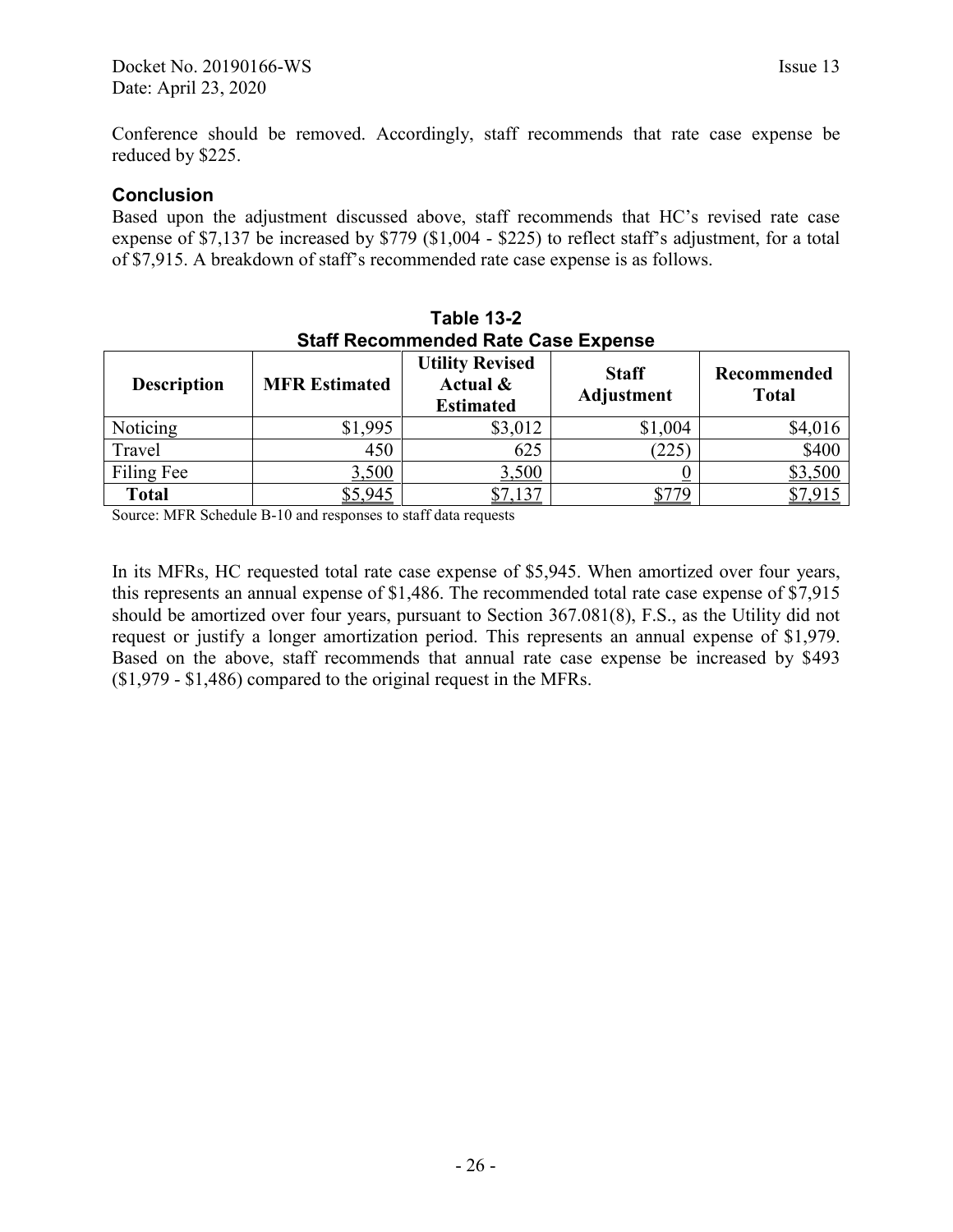<span id="page-28-0"></span>**Recommendation:** Staff recommends the following revenue requirement be approved.

| <b>Test Year</b><br>Revenue | <b>S</b> Increase |           | % Increase |
|-----------------------------|-------------------|-----------|------------|
| \$561,027                   | \$182.937         | \$743,964 | 32.61%     |

#### (Thurmond)

 $\overline{a}$ 

**Staff Analysis:** In its filing, the Utility requested a revenue requirement to generate annual revenue of \$743,964. This requested revenue requirement represents a revenue increase of \$168,229, or approximately 29.57 percent, over the test year revenues of \$575,735 in HC's initial filing. Consistent with recommendations concerning rate base, cost of capital, and operating income issues, the resulting revenue requirement is \$775,366. However, it is Commission practice to limit the revenue requirement to the total amount sought in a utility's petition.<sup>23</sup> Therefore, staff recommends that the appropriate revenue requirement should be \$743,964. The schedule for operating income is attached as Schedule No. 3-A, and the adjustments are shown on Schedule No. 3-B.

<sup>23</sup>Order Nos. PSC-16-0249-PCO-WS, issued June 29, 2016, in Docket No. 20160030-WS, *In re: Application for increase in water rates in Lee County and wastewater rates in Pasco County by Ni Florida, LLC.*; PSC-13-0673- FOF-WS, issued December 19, 2013, in Docket No. 20130212-WS, *In re: Application for increase in water/wastewater rates in Polk County by Cypress Lakes Utilities, Inc.*; PSC-07-0568-PAA-WU, issued July 9, 2007, in Docket No. 20070041-SU, *In re: Application for limited proceeding rate increase in Monroe County by Key Haven Utility Corporation*; PSC-05-0287-PAA-SU, issued March 17, 2005, in Docket No. 20040972-SU, I*n re: Application for rate increase in Pinellas County by Ranch Mobile WWTP, Inc.*; and PSC-95-0191-FOF-WS, issued February 9, 1995, in Docket No. 19940917-WS, *In re: Application for rate increase for increased water and wastewater rates in Seminole, Orange, and Pasco Counties by Utilities, Inc. of Florida.*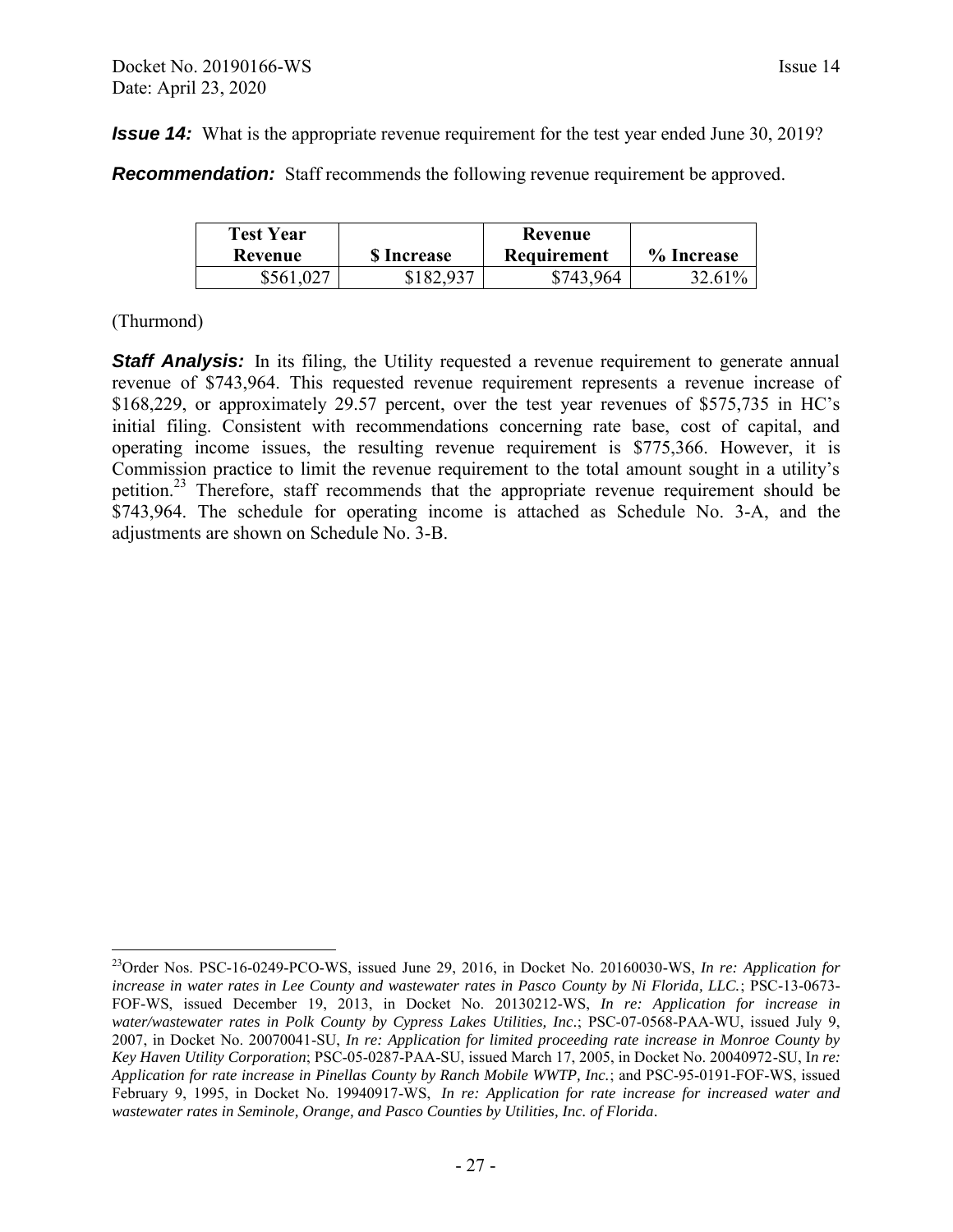<span id="page-29-0"></span>*Issue 15:* What are the appropriate rate structures and rates for HC Waterworks' water system?

*Recommendation:* The recommended rate structures and monthly water rates are shown on Schedule No. 4. The Utility should file revised tariff sheets and a proposed customer notice to reflect the Commission-approved rates. The approved rates should be effective for service rendered on or after the stamped approval date on the tariff sheet pursuant to Rule 25-30.475(1), F.A.C. In addition, the approved rates should not be implemented until staff has approved the proposed customer notice and the notice has been received by the customers. The Utility should provide proof of the date notice was given within 10 days of the date of this notice. (Bethea)

**Staff Analysis:** The Utility is located in Highlands County within the SWFWMD. HC provides water service to approximately 949 residential and 9 general service customers. One of the general service customers is a 189 unit RV Park. In addition, the Utility has one private fire protection customer. Staff determined that approximately 23 percent of the residential customer bills during the test year had zero gallons, indicating a seasonal customer base. The average residential water demand is 2,483 gallons per month. The average water demand excluding zero gallon bills is 3,223 gallons per month. The Utility's current water system rate structure for residential customers consists of a traditional base facility charge (BFC) with separate rate blocks for non-discretionary and discretionary usage. The rate blocks are: 1) 0-3,000 gallons and 2) all usage in excess of 3,000 gallons. General service customers are billed based on a BFC and uniform gallonage charge. In addition, the Utility's private fire protection services rates are based on one-twelfth of the Utility's BFC for the respective meter size pursuant to Rule 25- 30.465, F.A.C.

Staff performed an analysis of the Utility's billing data in order to evaluate the appropriate rate structure for the residential water customers. The goal of the evaluation was to select the rate design parameters that: 1) produce the recommended revenue requirement; 2) equitably distribute cost recovery among the Utility's customers; 3) establish the appropriate nondiscretionary usage threshold for restricting repression; and 4) implement, where appropriate, water conserving rate structures consistent with Commission practice.

The Utility's current rates allow for 47 percent of the revenues to be recovered through the BFC. Due to the customers' low average monthly consumption and seasonal customer base, staff recommends 47 percent of the revenue requirement should continue to be recovered through the BFC in an effort to maintain revenue stability. The average people per household served by the water system is approximately 2.5; therefore, based on the number of people per household, 50 gallons per day per person, and the number of days per month, the non-discretionary usage threshold should be  $4,000$  gallons per month.<sup>24</sup> This rate structure sends the appropriate pricing signals to customers using in excess of 4,000 gallons of water per month, which represents approximately 22 percent of the usage. Staff recommends a traditional BFC with separate rate blocks for non-discretionary and discretionary usage for residential water customers. The rate blocks are: 1) 0-4,000 gallons and 2) all usage in excess of 4,000 gallons. General service customers should be billed based on a BFC and uniform gallonage charge. In addition, the utility's private fire protection services rates should be based on one-twelfth of the Utility's BFC for the respective meter size, pursuant to Rule 25-30.465, F.A.C.

<sup>&</sup>lt;sup>24</sup>Average person per household was obtained from www.census.gov/quickfacts/highlandscountyflorida.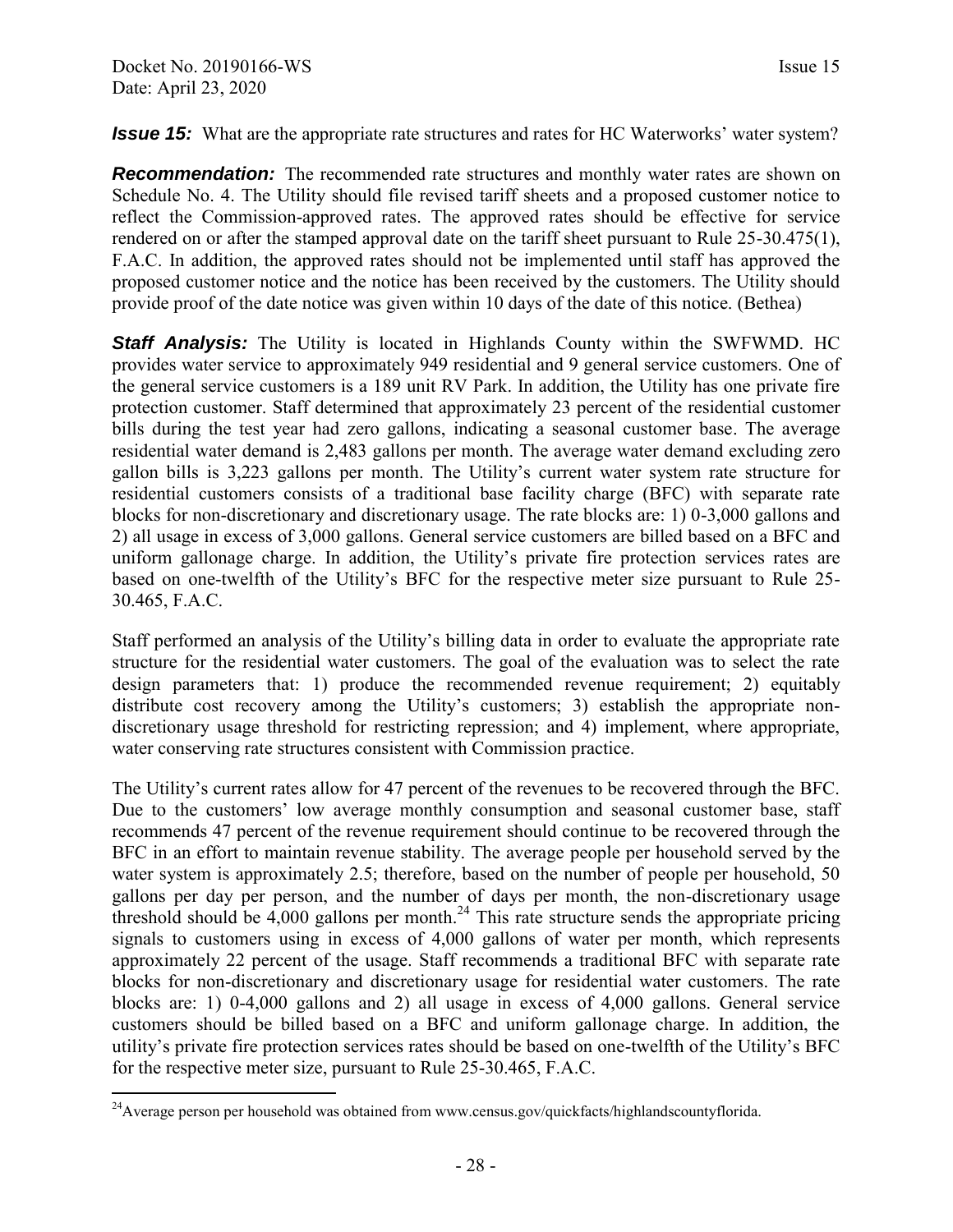Furthermore, in the last rate case, the Commission determined that the BFC for the RV park should be based on the demand the RV park places on the water system.<sup>25</sup> The water demand was 2,270,000 in the last rate case. During the test year, the RV park's water demand was 3,778,000 gallons, which is an approximately 66 percent increase since the last rate case. Consistent with the methodology in the last rate case, the water demand of the RV park compared to the average residential water demand of 2,483 gallons per month represents approximately 127 ERCs (3,778,000/2,483/12). This change in ERCs allows the RV park to pay its pro rata share of cost based on the water demand that it places on the system. Therefore, staff recommends a BFC based on 127 ERCs for the RV park and a uniform gallonage charge.

In addition, based on a recommended revenue increase of approximately 33.2 percent, excluding miscellaneous revenues, the residential consumption can be expected to decline by 830,000 gallons resulting in anticipated repressed average residential demand of 2,409 gallons per month. Staff recommends a 3 percent reduction in total residential consumption and corresponding reductions of \$1,155 for purchased power, \$1,093 for chemicals, and \$106 for RAFs to reflect the anticipated repression, which results in a post-repression revenue requirement of \$731,373.

The recommended rate structures and monthly water rates are shown on Schedule No. 4. The Utility should file revised tariff sheets and a proposed customer notice to reflect the Commission-approved rates. The approved rates should be effective for service rendered on or after the stamped approval date on the tariff sheet pursuant to Rule 25-30.475(1), F.A.C. In addition, the approved rates should not be implemented until staff has approved the proposed customer notice and the notice has been received by the customers. The Utility should provide proof of the date notice was given within 10 days of the date of this notice.

<sup>25</sup>Order No. PSC-15-0282-PAA-WS, issued July 8, 2015, in Docket No. 20140158-WS, *In re: Application for increase in water/wastewater rates in Highlands County by HC Waterworks, Inc.*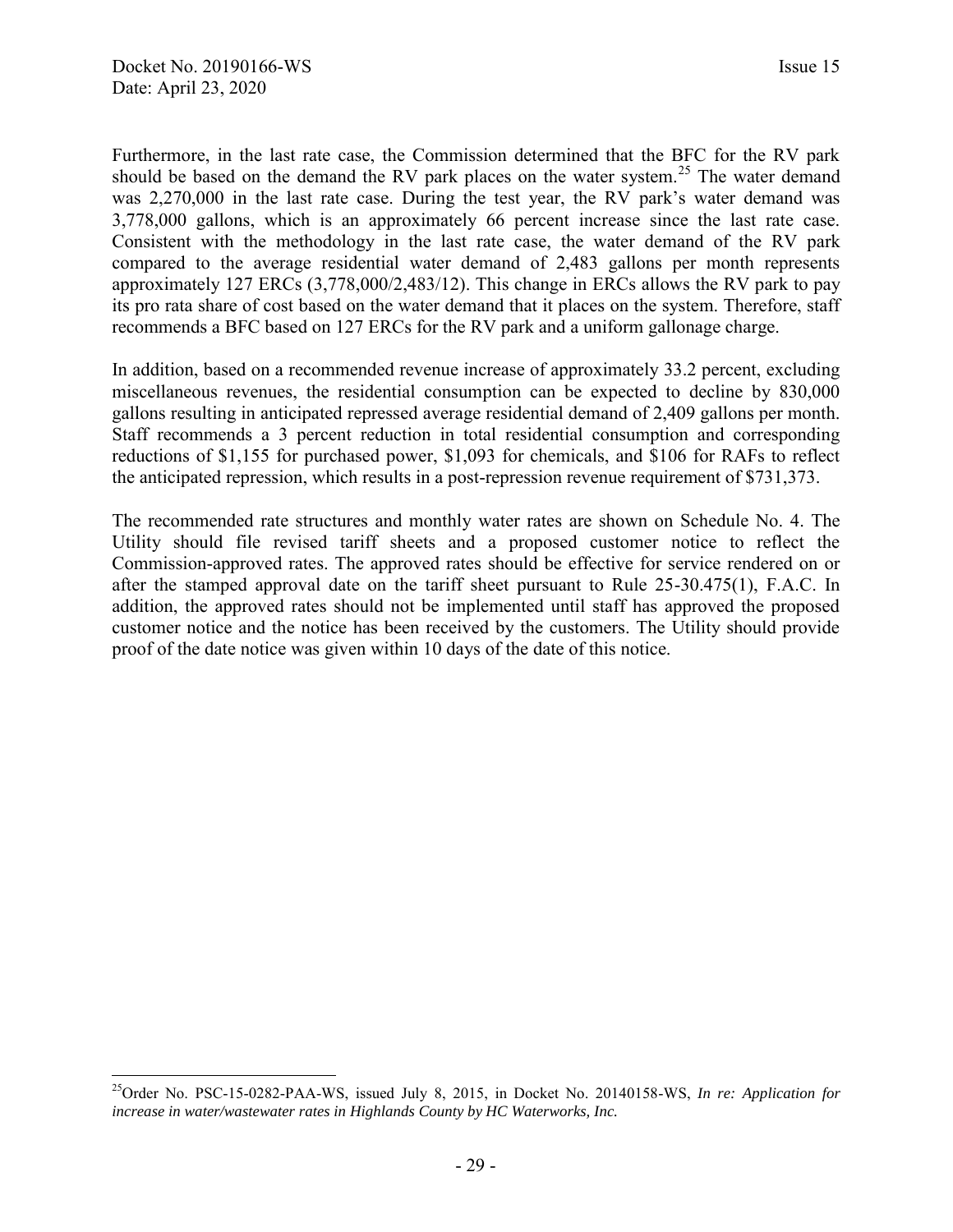#### <span id="page-31-0"></span>*Issue 16:* What are the appropriate water initial customer deposits for HC Waterworks?

**Recommendation:** The appropriate initial customer deposits should be \$108 for the residential 5/8 inch x 3/4 inch meter size for water. The initial customer deposits for all other residential meter sizes and all general service meter sizes should be two times the average estimated bill for water. The approved initial customer deposits should be effective for connections made on or after the stamped approval date on the tariff sheets pursuant to Rule 25- 30.475, F.A.C. The Utility should be required to collect the approved deposits until authorized to change them by the Commission in a subsequent proceeding. (Bethea)

**Staff Analysis:** Rule 25-30.311, F.A.C., provides the criteria for collecting, administering, and refunding customer deposits. Customer deposits are designed to minimize the exposure of bad debt expense for the Utility and, ultimately, the general body of ratepayers. An initial customer deposit ensures that the cost of providing service is recovered from the cost causer. Historically, the Commission has set initial customer deposits equal to two times the average estimated bill.<sup>26</sup> Currently, the Utility has an initial customer deposit of \$99 for the residential 5/8 inch x 3/4 inch meter size for water. However, this amount does not cover two months' average bills based on staff's recommended rates. The Utility's average monthly residential water usage after repression is 2,409 gallons per customer. Therefore, the average residential monthly bill based on staff's recommended rates is approximately \$54.

The appropriate initial customer deposits should be \$108 for the residential 5/8 inch x 3/4 inch meter size for water. The initial customer deposits for all other residential meter sizes and all general service meter sizes should be two times the average estimated bill for water. The approved initial customer deposits should be effective for connections made on or after the stamped approval date on the tariff sheets pursuant to Rule 25-30.475, F.A.C. The Utility should be required to collect the approved deposits until authorized to change them by the Commission in a subsequent proceeding.

<sup>26</sup>Order Nos. PSC-2017-0428-PAA-WS, issued November 7, 2017, in Docket No. 20160195-WS, *In re: Application for staff-assisted rate case in Lake County by Lakeside Waterworks, Inc.* and PSC-17-0113-PAA-WS, issued March 28, 2017, in Docket No. 20130105-WS, *In re: Application for certificates to provide water and wastewater service in Hendry and Collier Counties, by Consolidated Services of Hendry & Collier, LLC.*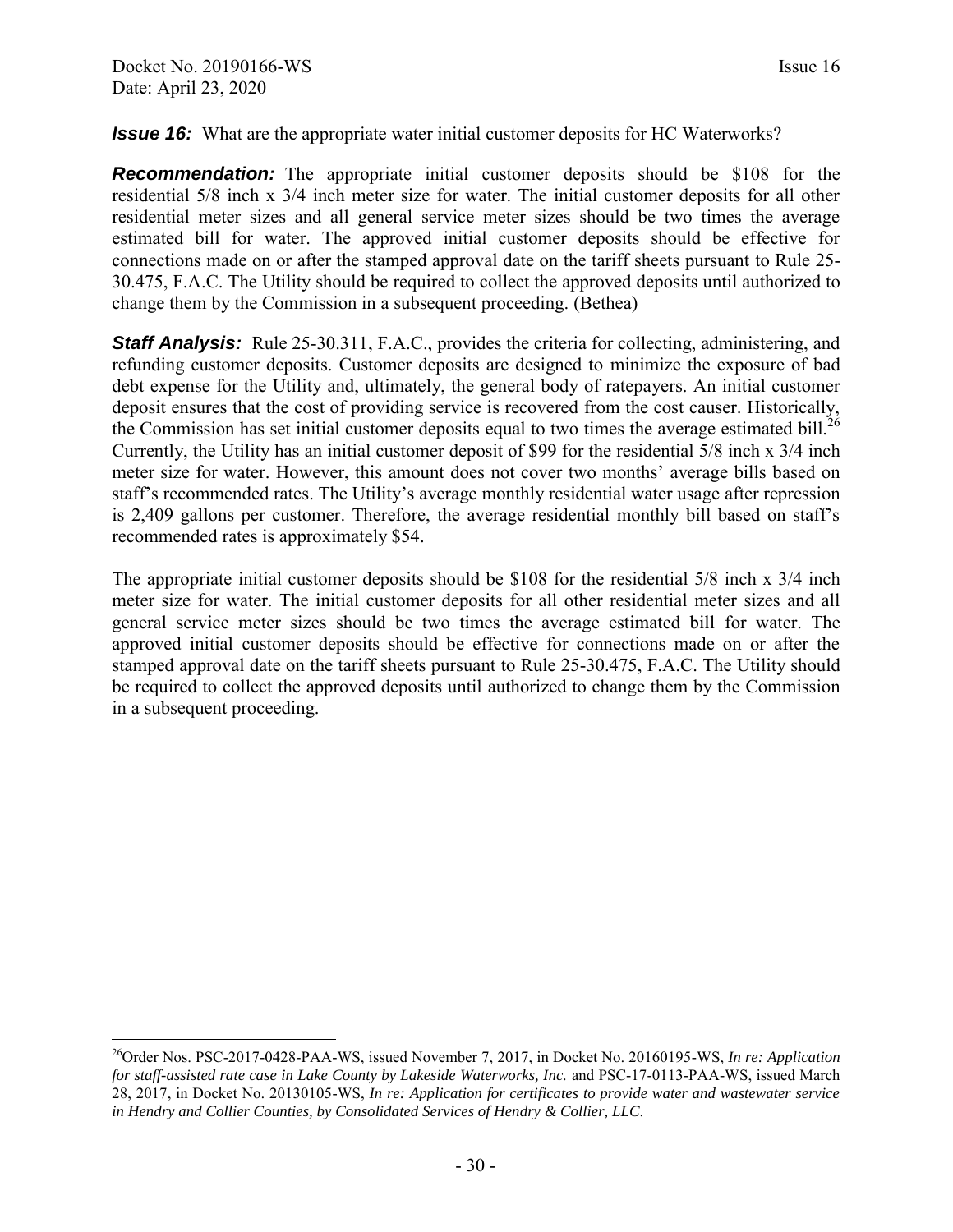<span id="page-32-0"></span>*Issue 17:* What is the appropriate amount by which rates should be reduced to reflect the removal of the amortized rate case expense?

**Recommendation:** The water rates should be reduced, as shown on Schedule No. 4, to remove the annual amortization of rate case expense grossed-up for RAFs. The decrease in rates should become effective immediately following the expiration of the rate case expense recovery period. HC should be required to file revised tariffs and a proposed customer notice setting forth the lower rates and the reason for the reduction no later than one month prior to the actual date of the required rate reduction. If the Utility files this reduction in conjunction with a price index or pass-through rate adjustment, separate data should be filed for the price index and/or passthrough increase or decrease and the reduction in the rates due to the amortized rate case expense. (Procedural Agency Action) (Bethea, Thurmond)

**Staff Analysis:** The water rates should be reduced, as shown on Schedule No. 4, to remove the annual amortization of rate case expense grossed-up for RAFs. The decrease in rates should become effective immediately following the expiration of the rate case expense recovery period, pursuant to Section 367.081(8), F.S. HC should be required to file revised tariffs and a proposed customer notice setting forth the lower rates and the reason for the reduction no later than one month prior to the actual date of the required rate reduction. If the Utility files this reduction in conjunction with a price index or pass-through rate adjustment, separate data should be filed for the price index and/or pass-through increase or decrease and the reduction in the rates due to the amortized rate case expense.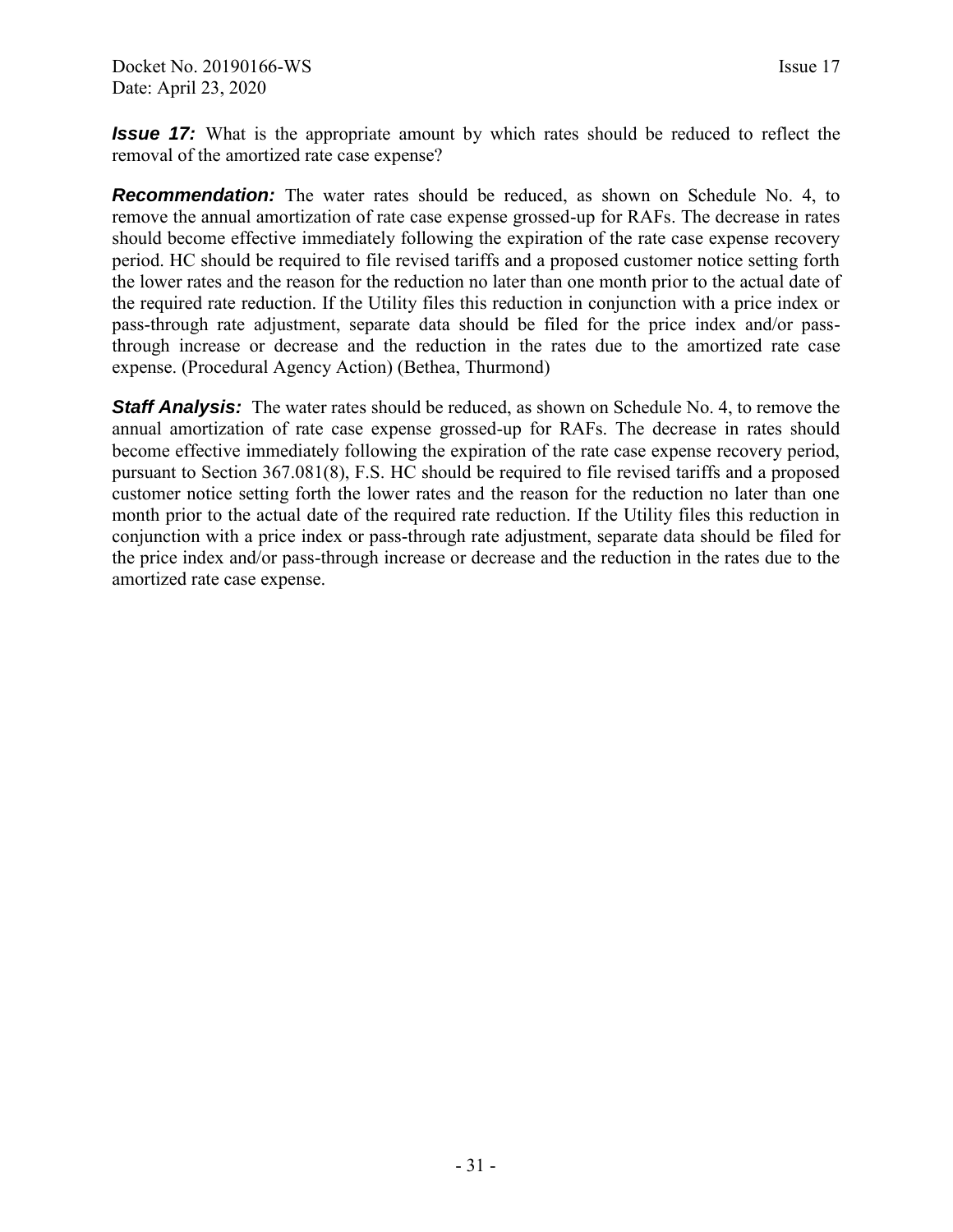<span id="page-33-0"></span>*Issue 18:* In determining whether any portion of the interim water revenue increase granted should be refunded, how should the refund be calculated, and what is the amount of the refund, if any?

**Recommendation:** The appropriate refund amount should be calculated using the same data used to establish final rates, excluding rate case expense and other items not in effects during the interim period. The revised revenue requirements for the interim collection period should be compared to the amount of interim revenues granted. Based on this methodology, no refund is necessary.(Procedural Agency Action) (Thurmond)

**Staff Analysis:** The Commission authorized HC to collect interim water rates, subject to refund, pursuant to section 367.082, F.S. The approved interim revenue requirement of \$636,075 represented an increase of \$66,364 or 11.65 percent.

According to Section 367.082, F.S., any refund should be calculated to reduce the rate of return of the Utility during the pendency of the proceeding to the same level within the range of the newly authorized rate of return. Adjustments made in the rate case test period that do not relate to the period that interim rates are in effect should be removed. Rate case expense is an example of an adjustment which is recovered only after final rates are established.

In this proceeding, the test period for establishment of interim and final rates is the 12-month period ended June 30, 2019. HC's approved interim rates did not include any provisions for pro forma or projected operating expenses or plant. The interim increase was designed to allow recovery of actual interest expense, and the lower limit of the last authorized range for equity earnings.

To establish the proper refund amount, staff calculated adjusted interim period revenue requirements utilizing the same data used to establish final rates. Rate case expense was excluded because this item is prospective in nature and did not occur during the interim collection period. Using the principles discussed above, staff calculated an adjusted interim revenue requirement of \$743,964. The adjusted interim revenue requirement of \$743,964 is higher than the interim revenue requirement of \$636,075, resulting in no refund.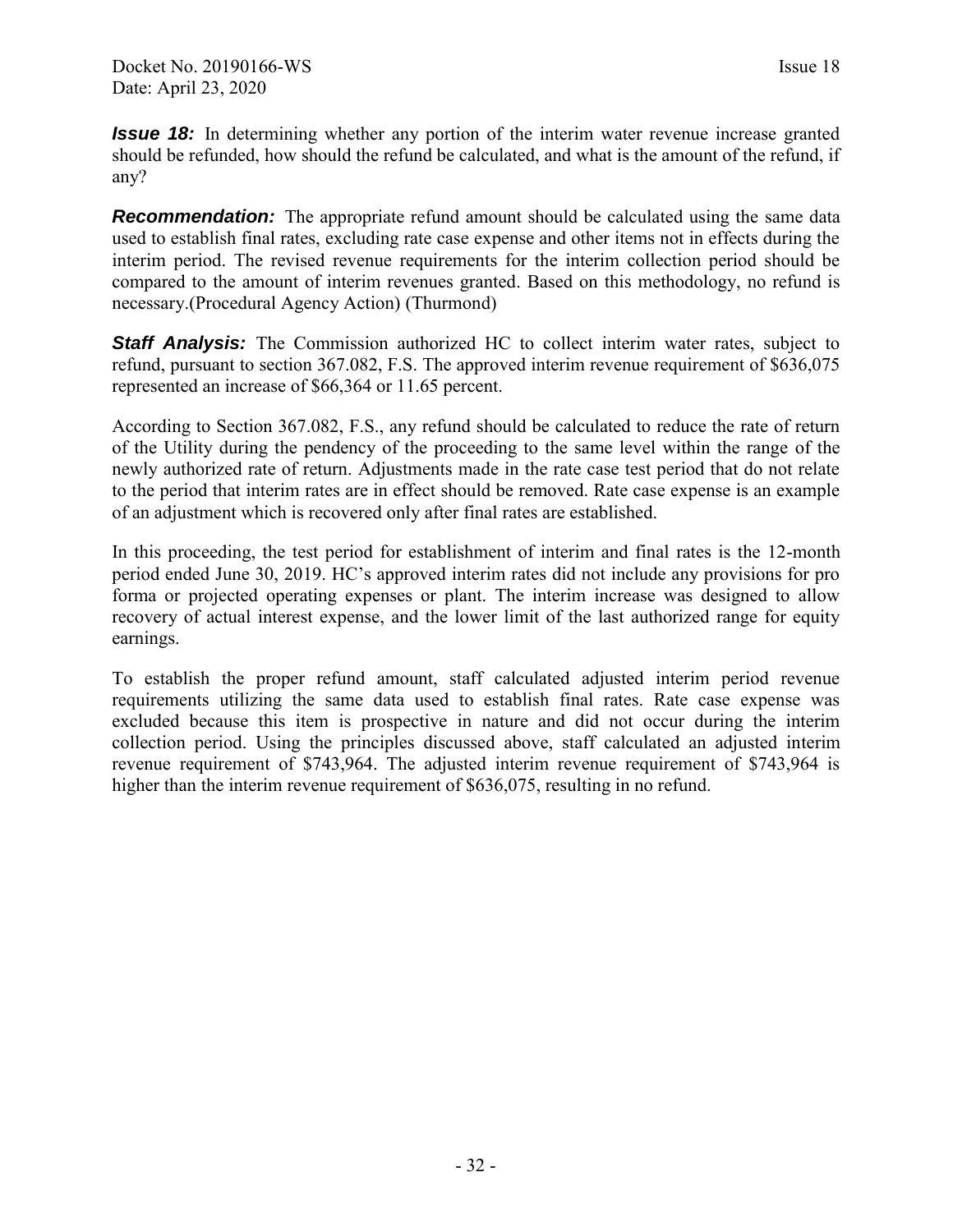<span id="page-34-0"></span>*Issue 19:* Should the Utility be required to notify, within 90 days of an effective order finalizing this docket, that it has adjusted its books for all the applicable National Association of Regulatory Commissioners Uniform System of Accounts (NARUC USOA) associated with the Commission approved adjustments?

**Recommendation:** Yes. The Utility should be required to notify the Commission, in writing, that it has adjusted its books in accordance with the Commission's decision. HC should submit a letter within 90 days of the final order in this docket, confirming that the adjustments to all the applicable NARUC USOA accounts have been made to the Utility's books and records. In the event the Utility needs additional time to complete the adjustments, notice should be provided within seven days prior to deadline. Upon providing good cause, staff should be given administrative authority to grant an extension of up to 60 days. (Procedural Agency Action) (Thurmond)

**Staff Analysis:** The Utility should be required to notify the Commission, in writing that it has adjusted its books in accordance with the Commission's decision. HC should submit a letter within 90 days of the final order in this docket, confirming that the adjustments to all the applicable NARUC USOA accounts have been made to the Utility's books and records. In the event the Utility needs additional time to complete the adjustments, notice should be provided within seven days prior to deadline. Upon providing good cause, staff should be given administrative authority to grant an extension of up to 60 days.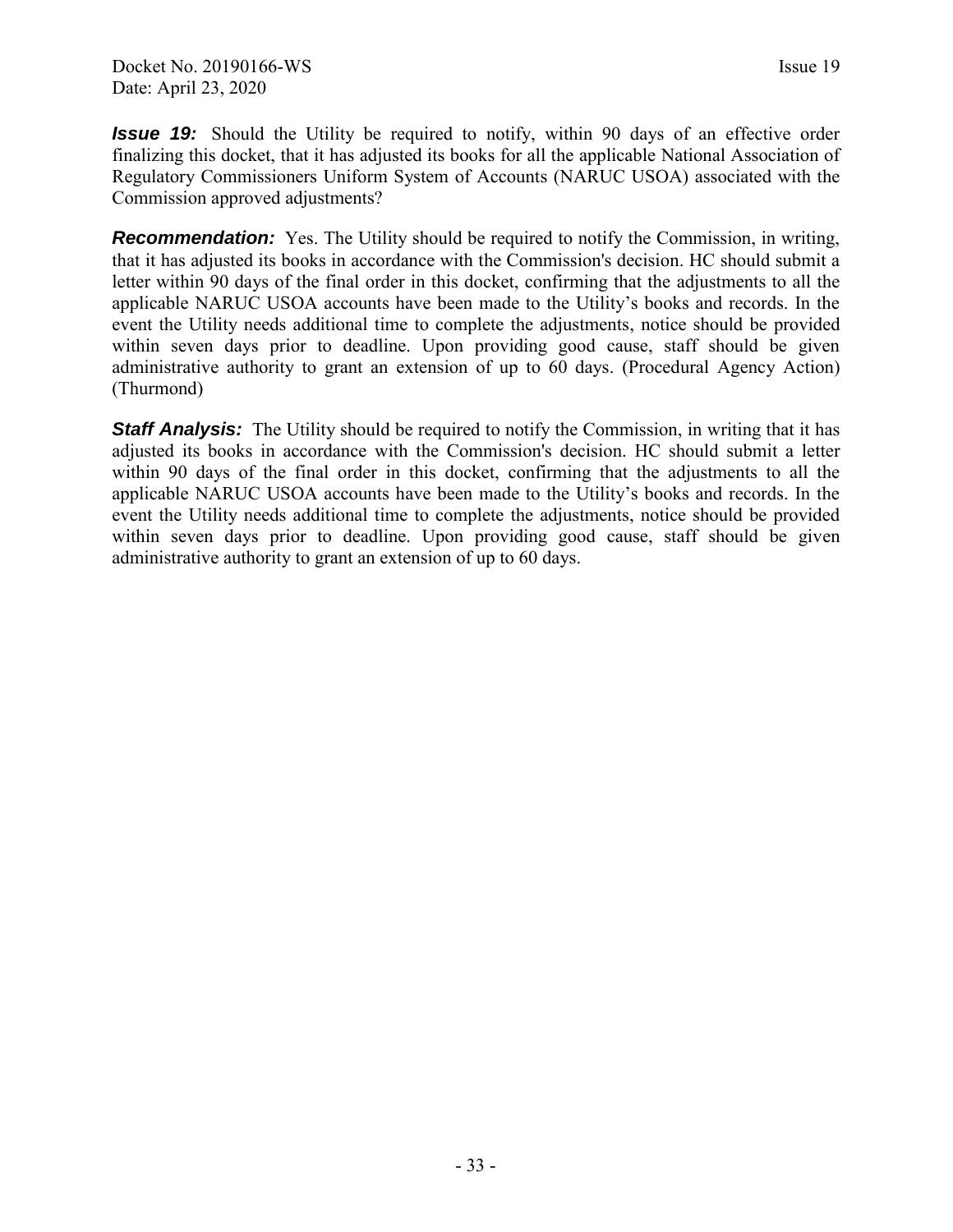<span id="page-35-0"></span>*Issue 20:* Should this docket be closed?

**Recommendation:** No. If no person whose substantial interests are affected by the proposed agency action files a protest within 21 days of the issuance of the Proposed Agency Action Order, a Consummating Order should be issued. The docket should remain open for staff's verification that the revised tariff sheets and customer notice have been filed by the Utility and approved by staff, and the Utility has provided staff with proof that the adjustments for all applicable NARUC USOA accounts have been made. Once these actions are complete, this docket should be closed administratively. (Schrader)

**Staff Analysis:** If no person whose substantial interests are affected by the proposed agency action files a protest within 21 days of the issuance of the Proposed Agency Action Order, a Consummating Order should be issued. The docket should remain open for staff's verification that the revised tariff sheets and customer notice have been filed by the Utility and approved by staff, and the Utility has provided staff with proof that the adjustments for all applicable NARUC USOA accounts have been made. Once these actions are complete, this docket should be closed administratively.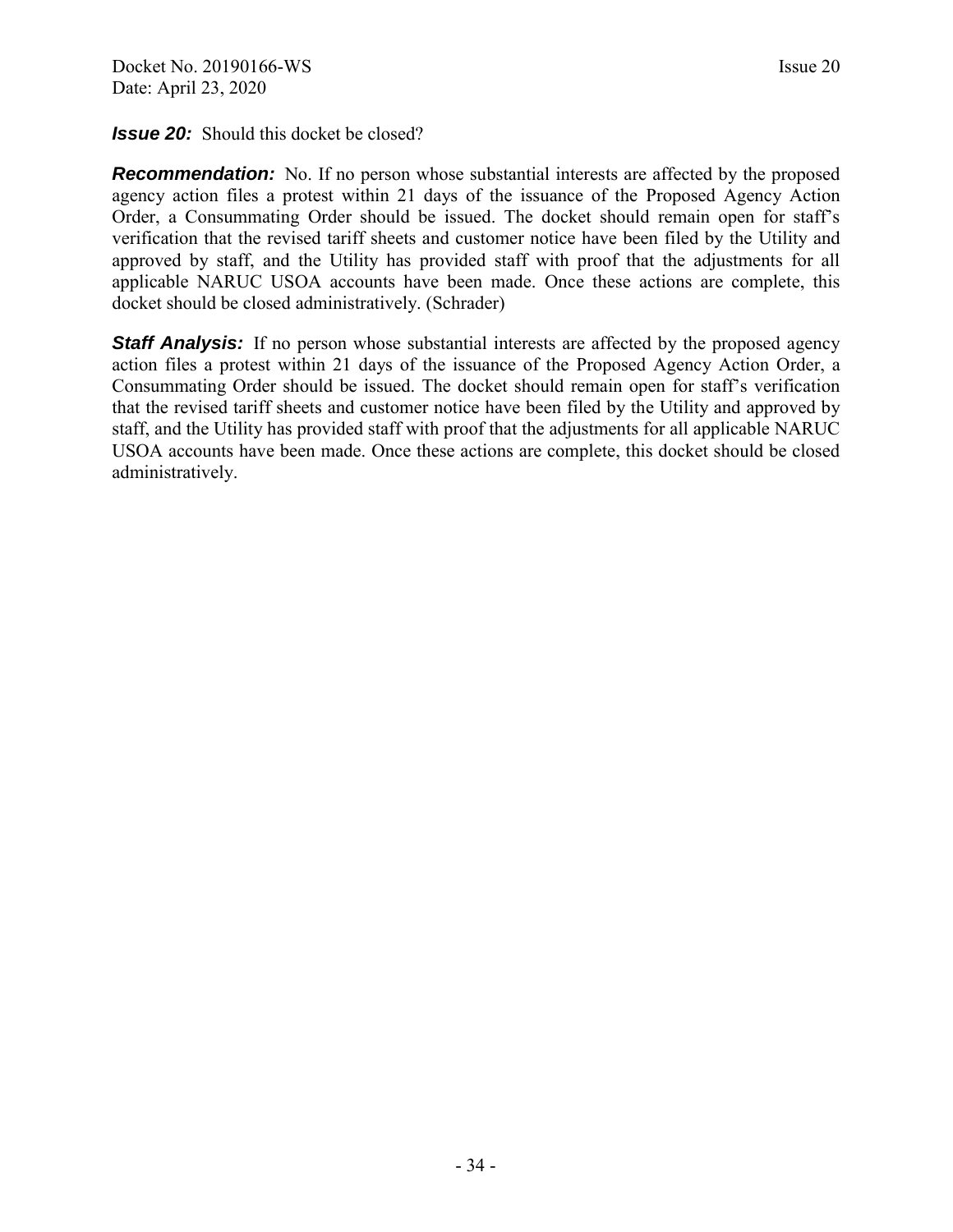<span id="page-36-0"></span>

|    | <b>HC</b> Waterworks<br><b>Schedule of Water Rate Base</b> |                                           |                                    |                                                           |                                  | <b>Schedule No. 1-A</b><br>Docket No. 20190166-WS   |
|----|------------------------------------------------------------|-------------------------------------------|------------------------------------|-----------------------------------------------------------|----------------------------------|-----------------------------------------------------|
|    | Test Year Ended 06/30/19<br><b>Description</b>             | <b>Test Year</b><br>Per<br><b>Utility</b> | <b>Utility</b><br>Adjust-<br>ments | <b>Adjusted</b><br><b>Test Year</b><br><b>Per Utility</b> | <b>Staff</b><br>Adjust-<br>ments | <b>Staff</b><br><b>Adjusted</b><br><b>Test Year</b> |
| 1  | Plant in Service                                           | \$4,654,511                               | \$525,970                          | \$5,180,481                                               | \$80,254                         | \$5,260,735                                         |
| 2  | Land and Land Rights                                       | 25,450                                    | $\boldsymbol{0}$                   | 25,450                                                    | $\boldsymbol{0}$                 | 25,450                                              |
| 3  | Less: Non-used and Useful Components                       | $\boldsymbol{0}$                          | (107,752)                          | (107,752)                                                 | 30,098                           | (77, 654)                                           |
| 4  | Less: Accumulated Depreciation                             | (1,358,277)                               | (11, 449)                          | (1,369,726)                                               | (5,303)                          | (1,375,029)                                         |
| 5  | Less: CIAC                                                 | (915,715)                                 | $\boldsymbol{0}$                   | (915, 715)                                                | $\boldsymbol{0}$                 | (915,715)                                           |
| 6  | Accumulated Amortization of CIAC                           | 623,602                                   | $\boldsymbol{0}$                   | 623,602                                                   | $\boldsymbol{0}$                 | 623,602                                             |
| 7  | <b>Acquisition Adjustments</b>                             | (809, 041)                                | $\boldsymbol{0}$                   | (809, 041)                                                | $\mathbf{0}$                     | (809, 041)                                          |
| 8  | Less: Accum. Amort. Of Acq. Adjustments                    | 334,500                                   | $\boldsymbol{0}$                   | 334,500                                                   | $\boldsymbol{0}$                 | 334,500                                             |
| 9  | Working Capital Allowance                                  | $\overline{0}$                            | 48,299                             | 48,299                                                    | 1,586                            | 49,885                                              |
| 10 | <b>Rate Base</b>                                           | \$2,555,030                               | \$455,068                          | \$3,010,098                                               | \$106,636                        | \$3,116,734                                         |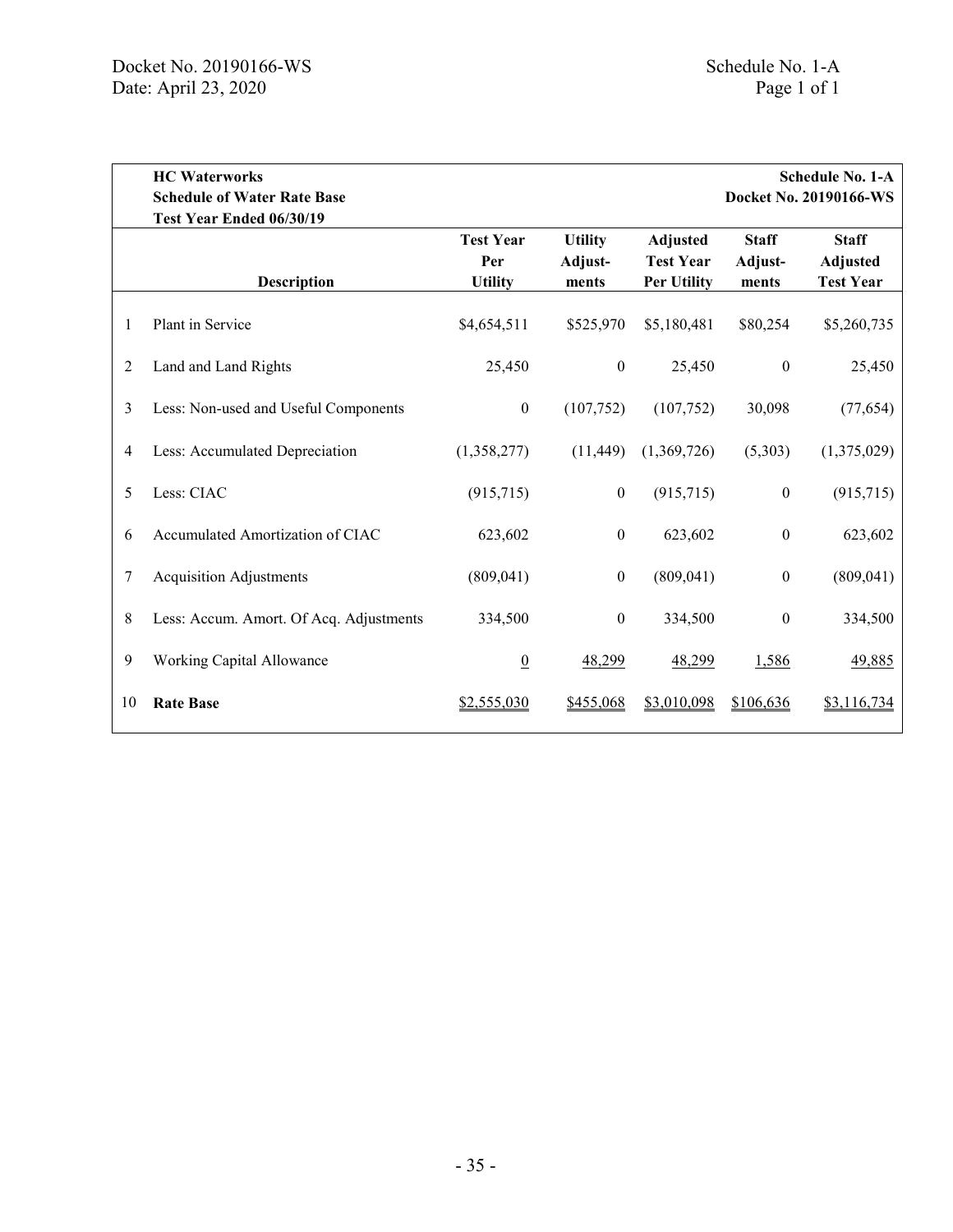<span id="page-37-0"></span>

|   | <b>HC</b> Waterworks<br><b>Adjustments to Rate Base</b><br>Test Year Ended 06/30/19 | <b>Schedule No. 1-B</b><br>Docket No. 20190166-WS |
|---|-------------------------------------------------------------------------------------|---------------------------------------------------|
|   | <b>Explanation</b>                                                                  | Water                                             |
|   | Plant In Service                                                                    |                                                   |
| 1 | Per Audit                                                                           | $(\$7,383)$                                       |
| 2 | To reflect test year adjustments to plant additions.                                | 31,138                                            |
| 3 | To reflect pro forma plant additions.                                               | 56,499                                            |
|   | Total                                                                               | \$80,254                                          |
|   | Non-used and Useful                                                                 |                                                   |
|   | To reflect net non-used and useful adjustment.                                      | \$30,098                                          |
|   | <b>Accumulated Depreciation</b>                                                     |                                                   |
| 1 | Per Audit                                                                           | \$1,021                                           |
| 2 | To reflect test year adjustments to plant additions.                                | 67                                                |
| 3 | To remove account with no plant balance.                                            | 7,640                                             |
| 4 | To reflect pro forma plant additions.                                               | (14,030)                                          |
|   | Total                                                                               | (\$5,303)                                         |
|   | <b>Working Capital</b>                                                              |                                                   |
|   | To reflect the appropriate amount of working capital.                               | \$1,586                                           |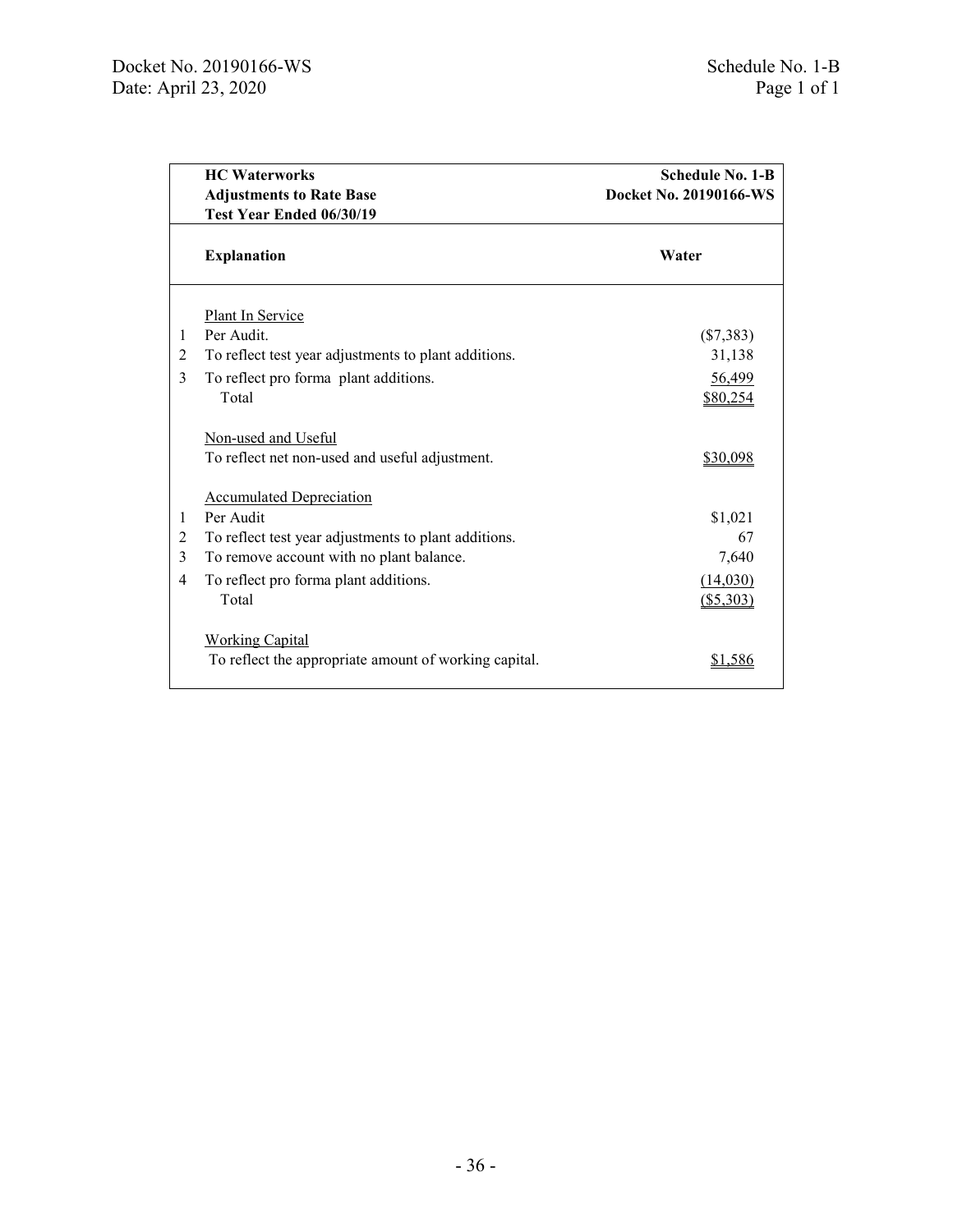<span id="page-38-0"></span>

| <b>HC</b> Waterworks | <b>Capital Structure-Simple Average</b><br>Test Year Ended 06/30/19 |                         |                                            |                                               |                                    |                                                          |                              |                                | <b>Schedule No. 2</b><br>Docket No. 20190166-WS |
|----------------------|---------------------------------------------------------------------|-------------------------|--------------------------------------------|-----------------------------------------------|------------------------------------|----------------------------------------------------------|------------------------------|--------------------------------|-------------------------------------------------|
|                      | <b>Description</b>                                                  | Total<br><b>Capital</b> | <b>Specific</b><br><b>Adjust-</b><br>ments | <b>Subtotal</b><br><b>Adjusted</b><br>Capital | <b>Prorata</b><br>Adjust-<br>ments | Capital<br><b>Reconciled</b><br>to Rate Base             | <b>Ratio</b>                 | Cost<br>Rate                   | Weighted<br>Cost                                |
| <b>Per Utility</b>   |                                                                     |                         |                                            |                                               |                                    |                                                          |                              |                                |                                                 |
|                      | Long-term Debt                                                      | \$1,592,168             | \$0                                        | \$1,592,168                                   | (\$96,766)                         | \$1,495,402                                              | 49.68%                       | 5.25%                          | 2.61%                                           |
| 2                    | Short-term Debt                                                     | 0                       | 0                                          | 0                                             | 0                                  | 0                                                        | 0.00%                        | 0.00%                          | 0.00%                                           |
| 3                    | <b>Preferred Stock</b>                                              | 0                       | 0                                          | 0                                             | 0                                  | 0                                                        | $0.00\%$                     | 0.00%                          | 0.00%                                           |
| 4                    | <b>Common Equity</b>                                                | 1,578,675               | 0                                          | 1,578,675                                     | (95, 946)                          | 1,482,729                                                | 49.26%                       | 9.67%                          | 4.76%                                           |
| 5                    | <b>Customer Deposits</b>                                            | 34,034                  | 0                                          | 34,034                                        | (2,068)                            | 31,966                                                   | 1.06%                        | 2.00%                          | 0.02%                                           |
| 6                    | <b>Total Capital</b>                                                | \$3,204,877             | \$0                                        | \$3,204,877                                   | (\$194,780)                        | \$3,010,097                                              | 100.00%                      |                                | 7.39%                                           |
| <b>Per Staff</b>     |                                                                     |                         |                                            |                                               |                                    |                                                          |                              |                                |                                                 |
| 7                    | Long-term Debt                                                      | \$1,592,168             | \$0                                        | \$1,592,168                                   | (\$44,259)                         | \$1,547,909                                              | 49.66%                       | 5.25%                          | 2.61%                                           |
| 8                    | Short-term Debt                                                     | 0                       | 0                                          | 0                                             | \$0                                | 0                                                        | 0.00%                        | 0.00%                          | 0.00%                                           |
| 9                    | <b>Preferred Stock</b>                                              | 0                       | 0                                          | 0                                             | \$0                                | 0                                                        | $0.00\%$                     | 0.00%                          | 0.00%                                           |
| 10                   | <b>Common Equity</b>                                                | 1,578,675               | 0                                          | 1,578,675                                     | (\$43,884)                         | 1,534,791                                                | 49.24%                       | 9.17%                          | 4.52%                                           |
| 11                   | <b>Customer Deposits</b>                                            | 34,034                  | $\overline{0}$                             | 34,034                                        | <u>0</u>                           | 34,034                                                   | 1.10%                        | 2.00%                          | 0.02%                                           |
| 12                   | <b>Total Capital</b>                                                | \$3,204,877             | $\underline{\$0}$                          | \$3,204,877                                   | (\$88,143)                         | \$3,116,734                                              | 100.00%                      |                                | 7.14%                                           |
|                      |                                                                     |                         |                                            |                                               |                                    | <b>RETURN ON EQUITY</b><br><b>OVERALL RATE OF RETURN</b> | <b>LOW</b><br>8.17%<br>6.65% | <b>HIGH</b><br>10.17%<br>7.64% |                                                 |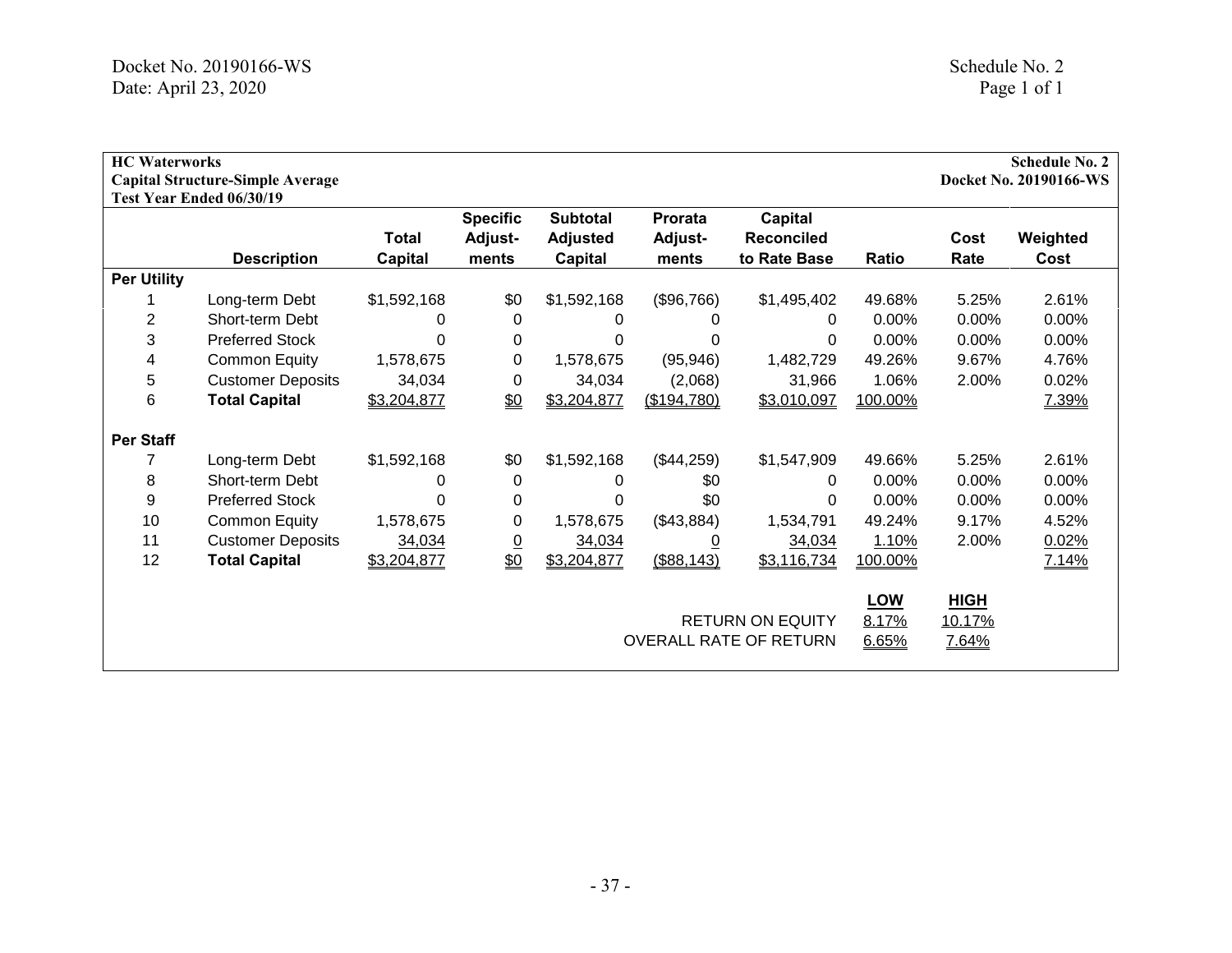<span id="page-39-0"></span>

|                | <b>HC</b> Waterworks<br><b>Schedule No. 3-A</b><br><b>Statement of Water Operations</b><br>Docket No. 20190166-WS |                                           |                                    |                                                    |                                  |                                                     |                            |                        |     |
|----------------|-------------------------------------------------------------------------------------------------------------------|-------------------------------------------|------------------------------------|----------------------------------------------------|----------------------------------|-----------------------------------------------------|----------------------------|------------------------|-----|
|                | Test Year Ended 06/30/19<br><b>Description</b>                                                                    | <b>Test Year</b><br>Per<br><b>Utility</b> | <b>Utility</b><br>Adjust-<br>ments | Adjusted<br><b>Test Year</b><br><b>Per Utility</b> | <b>Staff</b><br>Adjust-<br>ments | <b>Staff</b><br><b>Adjusted</b><br><b>Test Year</b> | Revenue<br><b>Increase</b> | Revenue<br>Requirement |     |
| 1              | <b>Operating Revenues:</b>                                                                                        | \$574,165                                 | \$169,799                          | \$743,964                                          | (\$182,937)                      | \$561,027                                           | \$182,937<br>32.61%        | \$743,964              |     |
| $\overline{2}$ | <b>Operating Expenses</b><br>Operation & Maintenance                                                              | \$376,618                                 | \$13,066                           | \$389,684                                          | \$9,995                          | \$399,679                                           | \$2,506                    | \$402,185              |     |
| 3              | Depreciation                                                                                                      | 129,717                                   | 4,835                              | 134,552                                            | 13,235                           | 147,787                                             |                            | 147,787                |     |
| 4              | Amortization                                                                                                      | (74, 935)                                 | $\boldsymbol{0}$                   | (74, 935)                                          | $\boldsymbol{0}$                 | (74, 935)                                           |                            | (74, 935)              |     |
| 5              | Taxes Other Than Income                                                                                           | 55,559                                    | 16,651                             | 72,210                                             | (4,509)                          | 67,701                                              | 8,232                      | 75,933                 |     |
| 6              | <b>Income Taxes</b>                                                                                               | $\underline{0}$                           | $\overline{0}$                     | $\overline{0}$                                     | $\underline{0}$                  | $\underline{0}$                                     | $\underline{0}$            | $\underline{0}$        |     |
| 7              | <b>Total Operating Expense</b>                                                                                    | 486,959                                   | 34,552                             | 521,511                                            | 18,722                           | 540,233                                             | 10,738                     | 550,971                |     |
| 8              | <b>Operating Income</b>                                                                                           | \$87,206                                  | \$135,247                          | \$222,453                                          | (\$201,659)                      | \$20,794                                            | \$172,199                  | \$192,993              |     |
| 9              | <b>Rate Base</b>                                                                                                  | \$2,555,030                               |                                    | \$3,010,098                                        |                                  | \$3,116,734                                         |                            | \$3,116,734            |     |
| 10             | <b>Rate of Return</b>                                                                                             | 3.41%                                     |                                    | 7.39%                                              |                                  | 0.67%                                               |                            | 6.19%                  | (1) |

(1) Reflects the revenue requirement being limited, per Commission practice.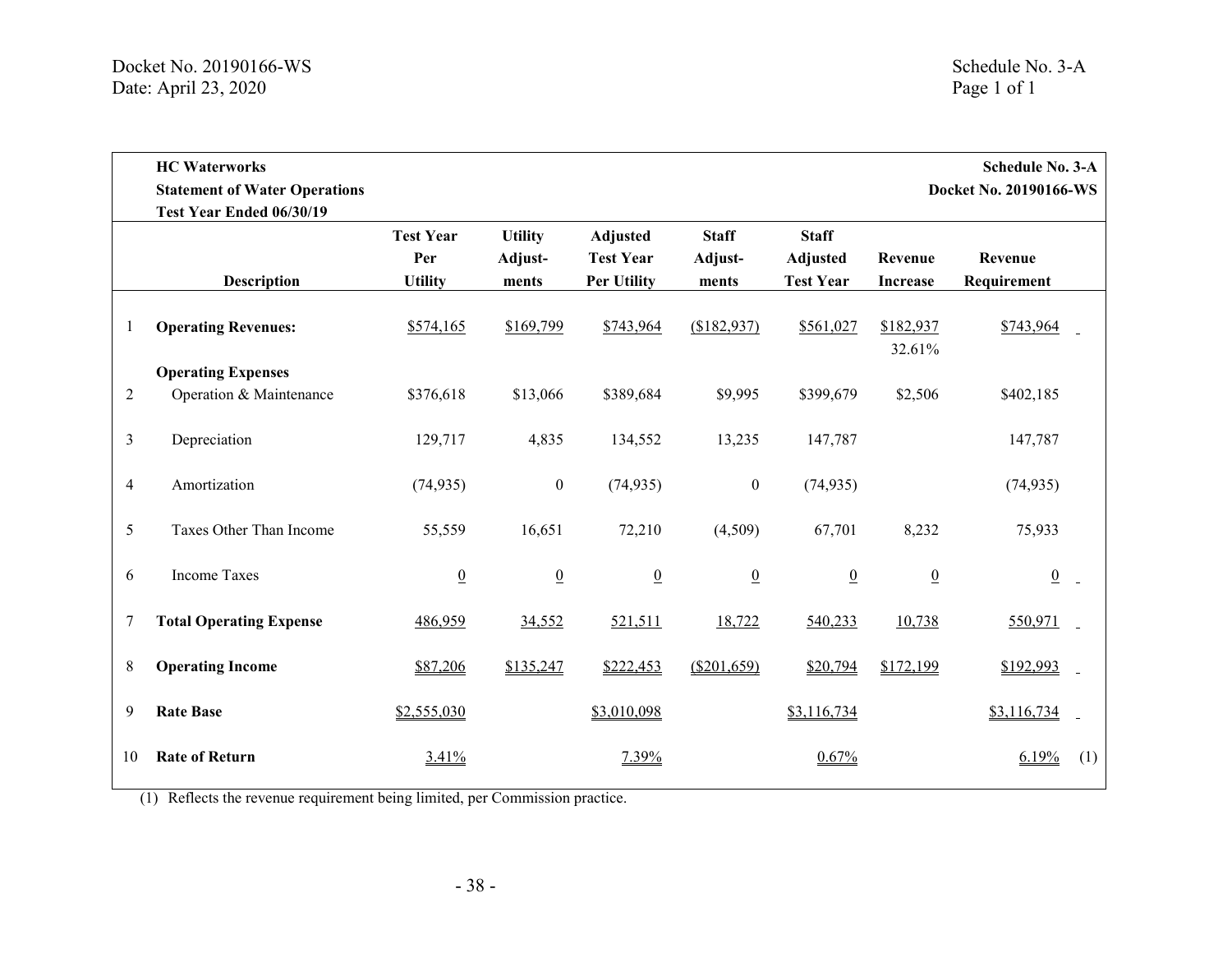<span id="page-40-0"></span>

|                         | <b>HC</b> Waterworks<br><b>Adjustment to Operating Income</b><br>Test Year Ended 06/30/19 | <b>Schedule No. 3-B</b><br>Docket No. 20190166-WS |  |  |
|-------------------------|-------------------------------------------------------------------------------------------|---------------------------------------------------|--|--|
|                         | <b>Explanation</b>                                                                        | Water                                             |  |  |
|                         |                                                                                           |                                                   |  |  |
| 1                       | <b>Operating Revenues</b><br>To remove the requested increase.                            | (\$168,229)                                       |  |  |
| $\overline{2}$          |                                                                                           |                                                   |  |  |
|                         | To reflect test year revenues.<br>Total                                                   | (14,708)<br>(\$182,937)                           |  |  |
|                         |                                                                                           |                                                   |  |  |
|                         | Operation and Maintenance Expense                                                         |                                                   |  |  |
| $\mathbf{1}$            | To reflect EUW adjustment. (Purch. Power & Chem.)                                         | (\$2,050)                                         |  |  |
| $\overline{2}$          | To reflect appropriate pro forma chemicals expense.                                       | 6,048                                             |  |  |
| $\mathfrak{Z}$          | To annualize increase in contractual services contract.                                   | 9,936                                             |  |  |
| $\overline{\mathbf{4}}$ | To adjust pro forma bad debt expense.                                                     | (3, 432)                                          |  |  |
| 5                       | To remove wastewater permit expense.                                                      | (\$1,000)                                         |  |  |
| 6                       | To reflect the appropriate amount of rate case expense.                                   | 493                                               |  |  |
|                         | Total                                                                                     | \$9,995                                           |  |  |
|                         | Depreciation Expense - Net                                                                |                                                   |  |  |
| $\mathbf{1}$            | Per Audit.                                                                                | $(\$261)$                                         |  |  |
| $\overline{2}$          | To reflect test year adjustments to plant additions.                                      | (74)                                              |  |  |
| $\mathfrak{Z}$          | To remove account with no plant balance.                                                  | (1,389)                                           |  |  |
| $\overline{4}$          | To remove net depreciation on non-U&U adjustment.                                         | 929                                               |  |  |
| 5                       | To reflect pro forma plant additions.                                                     | 14,030                                            |  |  |
|                         | Total                                                                                     | \$13,235                                          |  |  |
|                         | Taxes Other Than Income                                                                   |                                                   |  |  |
| $\mathbf{1}$            | To reflect removal of revenue increase.                                                   | $(\$7,570)$                                       |  |  |
| $\overline{c}$          | To reflect test year RAF's.                                                               | (662)                                             |  |  |
| $\overline{3}$          | To reflect property tax on non-used and useful plant.                                     | 504                                               |  |  |
| $\overline{4}$          | To reflect additional property taxes for pro forma plant.                                 | 3,219                                             |  |  |
|                         | Total                                                                                     | ( \$4,509)                                        |  |  |
|                         |                                                                                           |                                                   |  |  |